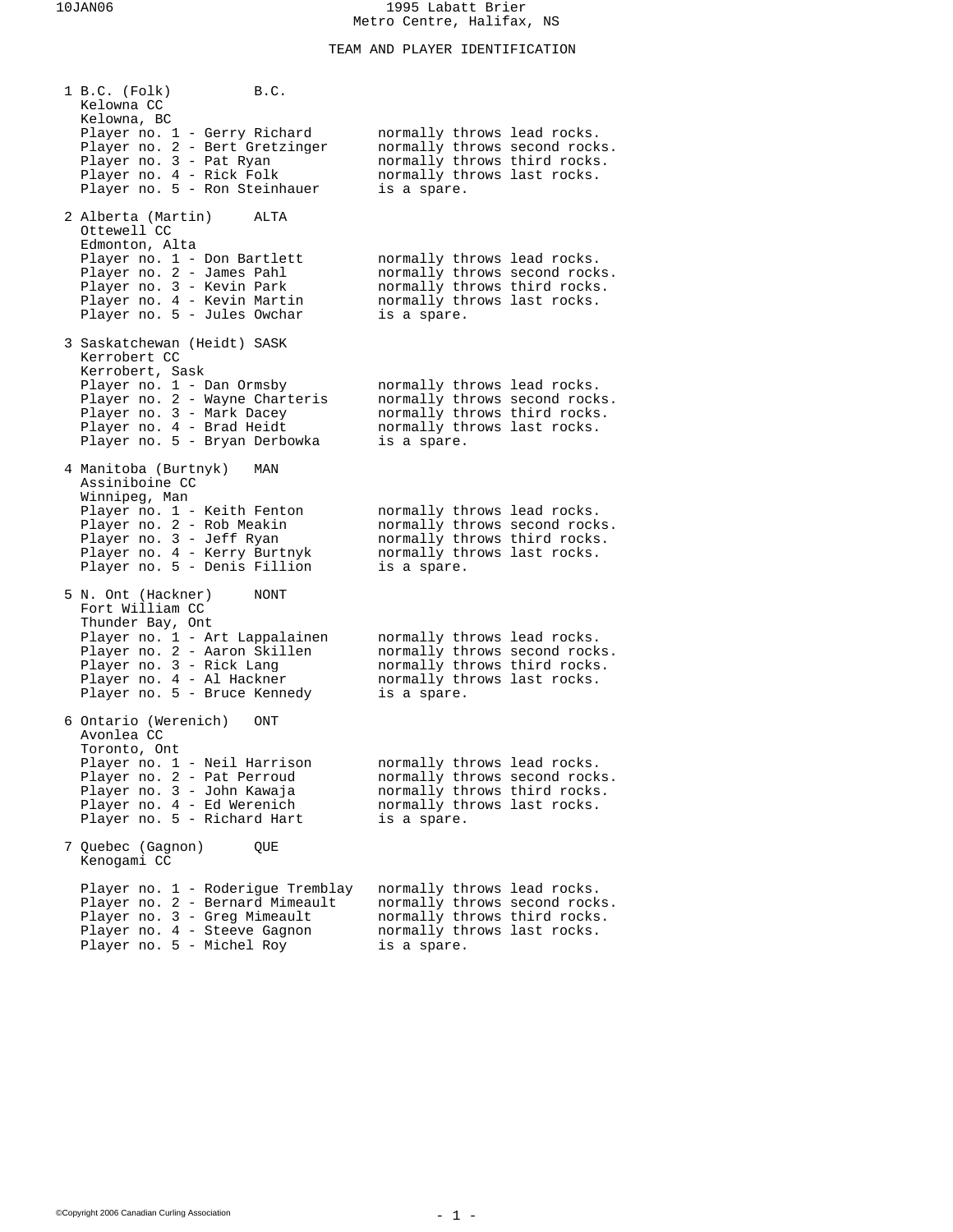## TEAM AND PLAYER IDENTIFICATION REPORT CONTINUED

| 8 N.B. (MacPherson)<br>N.B.<br>Riverside CC<br>Saint John, N.B.<br>Player no. 1 - Brad MacPherson<br>Player no. 2 - Joseph Vautour<br>Player no. 3 - Mark Armstrong<br>Player no. 4 - Bryan MacPherson                                 | normally throws lead rocks.<br>normally throws second rocks.<br>normally throws third rocks.<br>normally throws last rocks.                |  |
|----------------------------------------------------------------------------------------------------------------------------------------------------------------------------------------------------------------------------------------|--------------------------------------------------------------------------------------------------------------------------------------------|--|
| Player no. 5 - Dave Ross<br>9 Nova Scotia (Lohnes) N.S.<br>Truro CC                                                                                                                                                                    | is a spare.                                                                                                                                |  |
| Truro, NS<br>Player no. 1 - Dave Clarke<br>Player no. 2 - Chuck Patriquin<br>Player no. 3 - Craig Burgess<br>Player no. 4 - Bruce Lohnes<br>Player no. 5 - Jim Burgess                                                                 | normally throws lead rocks.<br>normally throws second rocks.<br>normally throws third rocks.<br>normally throws last rocks.<br>is a spare. |  |
| 10 P.E.I. (Campbell)<br>PEI<br>Charlottetown CC<br>Charlottetown, PEI<br>Player no. 1 - Mark Butler<br>Player no. 2 - Mark O'Rourke<br>Player no. 3 - Peter Gallant<br>Player no. 4 - Robert Campbell<br>Player no. 5 - David Campbell | normally throws lead rocks.<br>normally throws second rocks.<br>normally throws third rocks.<br>normally throws last rocks.<br>is a spare. |  |
| 11 NFLD (Jenkins)<br>NFLD<br>St. John's CC<br>St. John's, NFLD<br>Player no. 1 - Ken Peddigrew<br>Player no. 2 - Paul Harvey<br>Player no. 3 - Joe Power<br>Player no. 4 - Bill Jenkins<br>Player no. 5 - Gerry Collins                | normally throws lead rocks.<br>normally throws second rocks.<br>normally throws third rocks.<br>normally throws last rocks.<br>is a spare. |  |
| 12 Yukon/NWT (Andrews)<br>TERR<br>Atlin CC<br>Atlin, B.C.<br>Player no. 1 - Scott Odian<br>Player no. 2 - Alfred Feldman<br>Player no. 3 - Clinton Abel<br>Player no. 4 - Robert Andrews<br>Player no. 5 - Gordon Moffatt              | normally throws lead rocks.<br>normally throws second rocks.<br>normally throws third rocks.<br>normally throws last rocks.<br>is a spare. |  |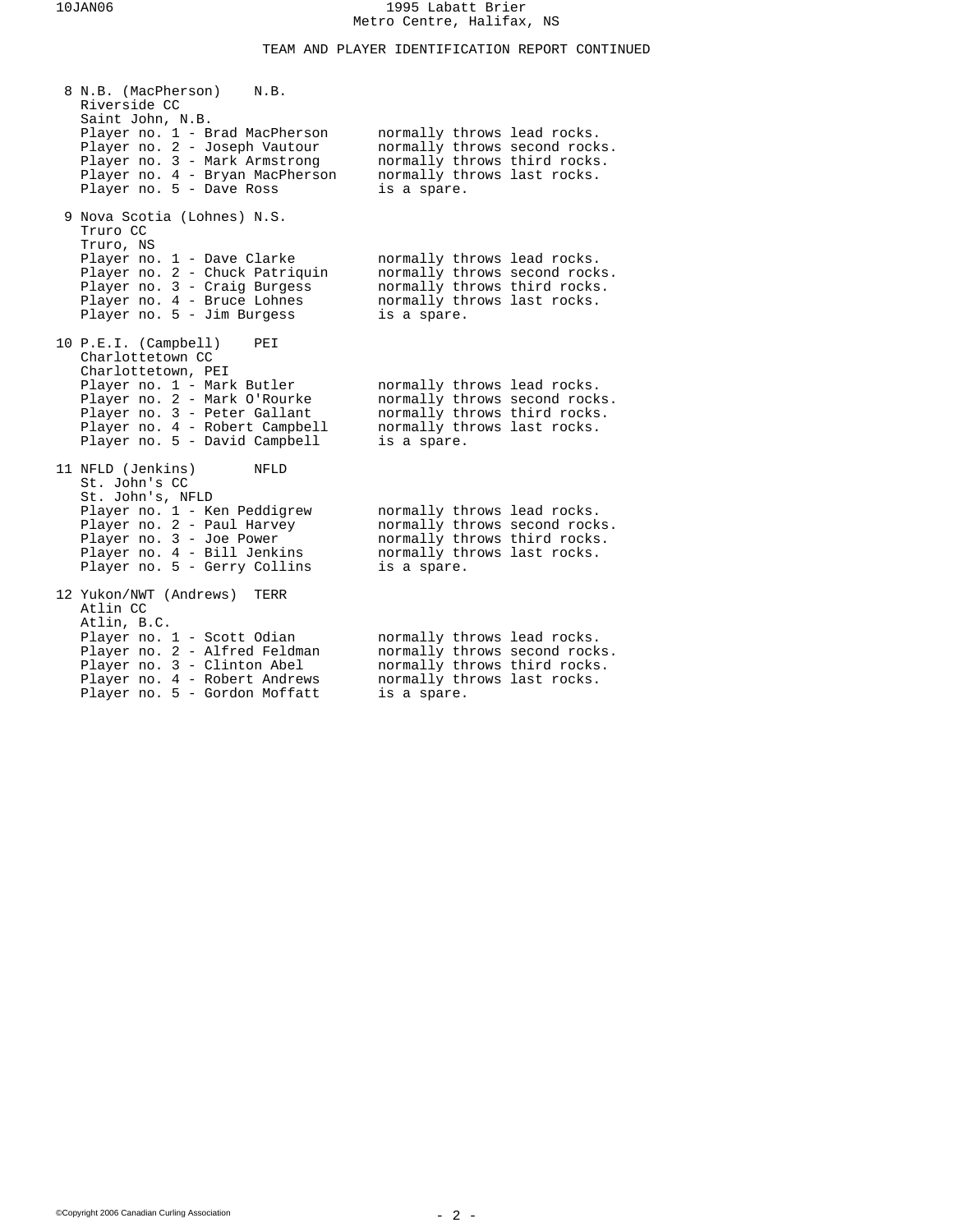# GAME SCORES BY DRAW

| DRAW | A                  |        | В                                                                                                                                                                                         | C                                 | D                                        |  |
|------|--------------------|--------|-------------------------------------------------------------------------------------------------------------------------------------------------------------------------------------------|-----------------------------------|------------------------------------------|--|
| 1    | *ONT 7<br>PEI 4    |        | *MAN 6 *NONT 7<br>N.S. 4 N.B. 6                                                                                                                                                           |                                   | *QUE 5<br>SASK<br>4                      |  |
| 2    | $*N.B. 6$<br>MAN 9 |        | *NFLD 4 *TERR 7<br>B.C. 9                                                                                                                                                                 | ALTA 5                            | $*N.S. 8$<br>ONT 6                       |  |
| 3    |                    |        | $*$ ONT 8<br>TERR 4                                                                                                                                                                       | 6<br>$*B.C.$<br>QUE<br>5          |                                          |  |
| 4    |                    |        | $*$ SASK 5 $*$ ALTA 11 $*$ MAN 10<br>NONT 4 NFLD 4                                                                                                                                        | PEI 4                             | *TERR 6<br>B.C. 11                       |  |
| 5    | $*PEI$ 4<br>ALTA 8 |        | *QUE 9<br>N.B. 7                                                                                                                                                                          | *NFLD 5 *NONT 8<br>SASK 10 N.S. 3 |                                          |  |
| 6    |                    |        | NET A WONT 7 *N.S. 11 *SASK 5*<br>N.B. 8 PEI 6 ALTA 6 MAN 8*                                                                                                                              |                                   |                                          |  |
| 7    | $*MAN$ 7<br>TERR 4 |        | *PEI $7$<br>B.C. $4$                                                                                                                                                                      | *QUE 4 *N.B. 5<br>N.S. 8          | ONT 8                                    |  |
| 8    | QUE 4              |        | *ALTA 5 *TERR 2 *B.C. 9 *ONT 10<br>SASK 5 NONT 4                                                                                                                                          |                                   | NFLD 7                                   |  |
| 9    |                    |        | $*$ N.S. 5 $*$ QUE 1<br>B.C. 6 PEI 3                                                                                                                                                      | *TERR 7 *ALTA 6<br>N.B. 4 NONT 7  |                                          |  |
| 10   | TERR <sub>4</sub>  |        | ALTA 11                                                                                                                                                                                   | ONT <sub>2</sub>                  | NFLD 5                                   |  |
| 11   |                    |        | $\begin{array}{ccccccccc}\n\text{\tt{*NFLD}} & 4 & & \text{\tt{*B.C.}} & 6 & & \text{\tt{*PEI}} & 7 \\ \text{\tt N.S.} & 6 & & \text{\tt{MAN}} & 7 & & \text{\tt{SASK}} & 5\n\end{array}$ | SASK                              | $*$ ONT<br>$7\phantom{.0}$<br>QUE<br>- 6 |  |
| 12   | ONT 8              |        | $\begin{tabular}{lllllllll} \tt *B.C. & 4 & *N.S. & 3 & *ALTA & 7 \\ \tt ONT & 8 & SASK & 4 & MAN & 5 \\ \end{tabular}$                                                                   |                                   | *NFLD 5<br>PEI 11                        |  |
| 13   | TERR 3             |        | $*$ QUE 4 $*$ NONT 8<br>NFLD <sub>2</sub>                                                                                                                                                 | $*N.B.$ 5 $*SASK 4$<br>B.C.<br>7  | ALTA <sub>3</sub>                        |  |
| 14   | QUE 7              |        | *MAN 9 *TERR 3 *ONT 8 *PEI 8<br>N.S. 8                                                                                                                                                    | NONT 3                            | N.B. 4                                   |  |
| 15   |                    |        | $\begin{array}{cccc} * \text{N.B.} & 4 & * \text{ONT} & 4 \\ \text{SASK} & 6 & \text{MAN} & 9 \end{array}$                                                                                | *NFLD 6 *NONT 8<br>TERR 5         | QUE 10                                   |  |
| 16   |                    |        | *PEI 7 *ALTA 5 *QUE 11 *SASK 8<br>N.S. 5 ONT 3 NFLD 8                                                                                                                                     |                                   | B.C. 5                                   |  |
| 17   | $*B.C. 3$<br>ALTA  | 9      | *MAN<br>8<br>NONT<br>2                                                                                                                                                                    | $*$ N.S. 3<br>N.B. 7              | 3<br>*TERR<br>PEI<br>8                   |  |
|      |                    |        |                                                                                                                                                                                           |                                   | --- END OF ROUND ROBIN ---               |  |
| 18   | PEI<br>$*$ ONT     | 4<br>7 |                                                                                                                                                                                           |                                   |                                          |  |
| 19   |                    |        | *ALTA<br>8<br>ONT<br>4                                                                                                                                                                    |                                   |                                          |  |
| 20   |                    |        | *MAN<br>5<br>SASK<br>6                                                                                                                                                                    |                                   |                                          |  |
| 21   |                    |        | *MAN<br>9<br>ALTA<br>3                                                                                                                                                                    |                                   |                                          |  |
| 22   |                    |        | *MAN<br>10<br>SASK<br>8                                                                                                                                                                   |                                   |                                          |  |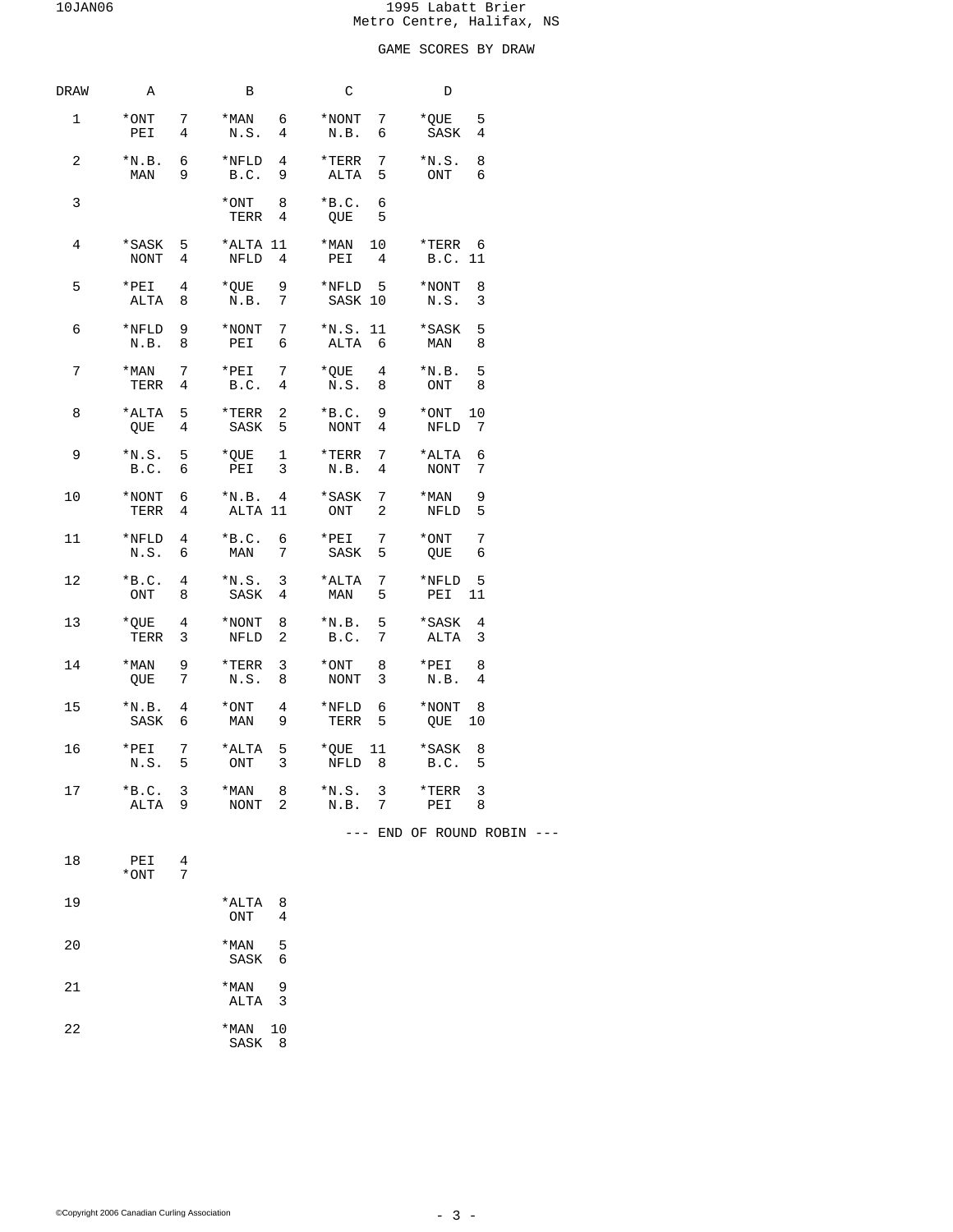# TEAM STANDINGS AFTER 17 DRAWS

| TEAM                 | WINS           | LOSSES         | RANK           |
|----------------------|----------------|----------------|----------------|
| Manitoba (Burtnyk)   | 10             | $\mathbf 1$    | $\mathbf{1}$   |
| Saskatchewan (Heidt) | 8              | 3              | 2              |
| Alberta (Martin)     | 7              | $\overline{4}$ | 3              |
| Ontario (Werenich)   | 7              | $\overline{4}$ | $\overline{4}$ |
| P.E.I. (Camplell)    | 7              | $\overline{4}$ | 5              |
| B.C. (Folk)          | 6              | 5              | 6              |
| N. Ont (Hackner)     | 6              | 5              | 7              |
| Nova Scotia (Lohnes) | 5              | 6              | 8              |
| Quebec (Gagnon)      | 5              | 6              | 9              |
| NFLD (Jenkins)       | $\overline{a}$ | 9              | 10             |
| Yukon/NWT (Andrews)  | 2              | 9              | 11             |
| N.B. (MacPherson)    | 1              | 10             | 12             |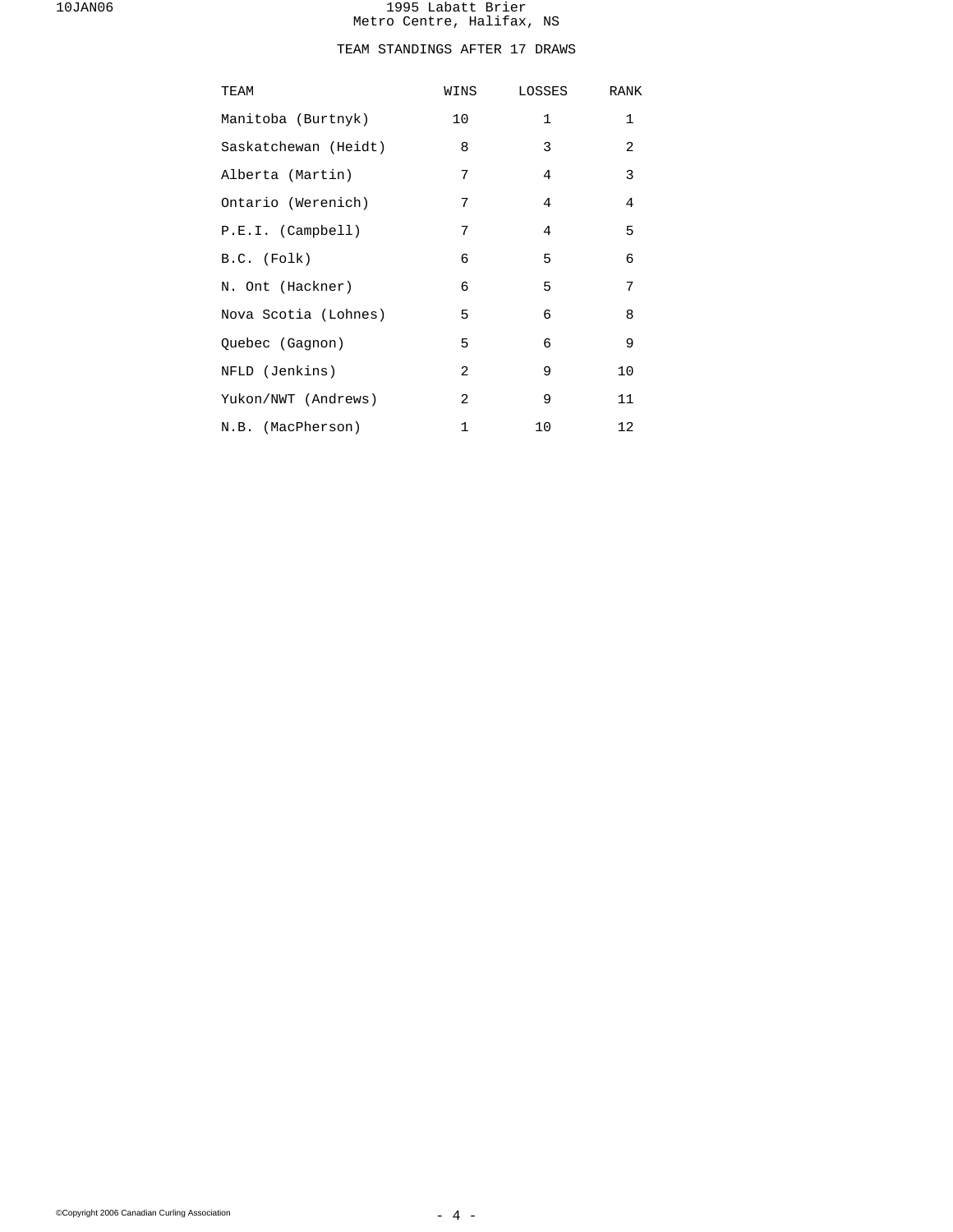# TEAM WIN/LOSS GRID AFTER 17 DRAWS

|                                                        | B.C.        | ALTA        | ${\tt SASK}$ | MAN         | <b>NONT</b> | $\mathrm{ONT}$ | QUE         | N.B.        | N.S.        | PEI         | NFLD        | TERR        |  |
|--------------------------------------------------------|-------------|-------------|--------------|-------------|-------------|----------------|-------------|-------------|-------------|-------------|-------------|-------------|--|
| $\texttt{B.C.}$                                        | $\star$     | $\mathbb L$ | $\mathbb L$  | $\mathbb L$ | M           | $\mathbb L$    | W           | W           | W           | L           | W           | W           |  |
| $\mathtt{ALTA}$                                        | W           | $\star$     | $\mathbb L$  | W           | $\mathbb L$ | M              | M           | M           | L           | W           | W           | $\mathbb L$ |  |
| $\operatorname{SASK}$                                  | W           | W           | $\star$      | $\mathbb L$ | M           | M              | $\mathbb L$ | W           | W           | $\mathbf L$ | W           | W           |  |
| MAN                                                    | W           | $\mathbb L$ | W            | $\star$     | M           | M              | W           | W           | W           | W           | W           | W           |  |
| $\rm{NONT}$                                            | $\mathbb L$ | W           | $\mathbb L$  | $\mathbb L$ | $\star$     | $\mathbb L$    | $\mathbb L$ | W           | W           | W           | W           | W           |  |
| $\mathop{\rm ONT}\nolimits$                            | W           | $\mathbb L$ | $\mathbb L$  | $\mathbb L$ | M           | $\star$        | W           | W           | $\mathbb L$ | W           | W           | W           |  |
| QUE                                                    | $\mathbb L$ | $\mathbb L$ | W            | $\mathbb L$ | W           | $\mathbf L$    | $\star$     | W           | $\mathbb L$ | $\mathbf L$ | M           | W           |  |
| $\textsc{N.B}.$                                        | L           | L           | $\mathbb L$  | $\mathbb L$ | $\mathbb L$ | $\mathbb L$    | $\mathbb L$ | $\star$     | M           | L           | L           | $\mathbb L$ |  |
| $\textsc{N} \cdot \textsc{S}$ .                        | L           | W           | $\mathbb L$  | $\mathbb L$ | $\mathbb L$ | W              | M           | $\mathbb L$ | $\star$     | $\mathbf L$ | M           | W           |  |
| $\ensuremath{\mathop{\rm PE}}\ensuremath{\mathbbm{1}}$ | M           | $\mathbb L$ | W            | $\mathbb L$ | $\mathbb L$ | $\mathbb L$    | W           | W           | W           | $\star$     | M           | W           |  |
| ${\tt NFLD}$                                           | L           | L           | $\mathbb L$  | $\mathbb L$ | $\mathbb L$ | $\mathbb L$    | $\mathbb L$ | M           | $\mathbb L$ | $\mathbf L$ | $\star$     | W           |  |
| TERR                                                   | $\mathbb L$ | W           | $\mathbb L$  | $\mathbb L$ | $\mathbb L$ | $\mathbb L$    | $\mathbb L$ | W           | $\mathbb L$ | $\mathbb L$ | $\mathbb L$ | $\star$     |  |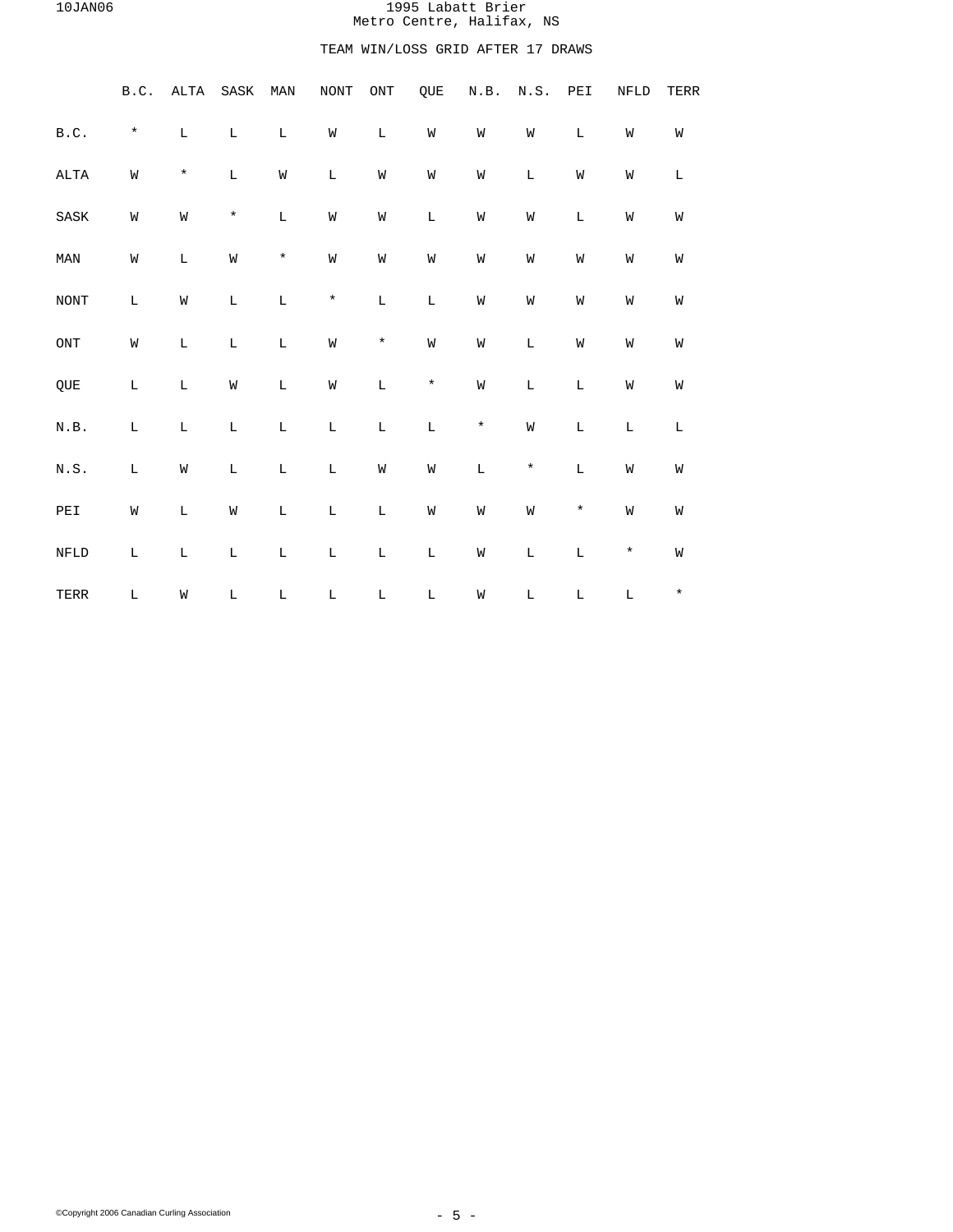## POSITIONAL CUMULATIVE PERCENTAGES REPORT

|                                                                                                                                                                                                                                                                                           | $DRAW---->$                                                                                            | 1                     | 2                                                                                                                                                                                                                                                                                                                                                                                                                                                                                                                                                                                                                                                                                                        | $3 \quad 4$ |                                                 | 5 6 |  |  |  |  |                |    | 7 8 9 10 11 12 13 14 15 16 17 AVG                                    |
|-------------------------------------------------------------------------------------------------------------------------------------------------------------------------------------------------------------------------------------------------------------------------------------------|--------------------------------------------------------------------------------------------------------|-----------------------|----------------------------------------------------------------------------------------------------------------------------------------------------------------------------------------------------------------------------------------------------------------------------------------------------------------------------------------------------------------------------------------------------------------------------------------------------------------------------------------------------------------------------------------------------------------------------------------------------------------------------------------------------------------------------------------------------------|-------------|-------------------------------------------------|-----|--|--|--|--|----------------|----|----------------------------------------------------------------------|
| LEADS<br>1 Gerry Richard<br>2 Neil Harrison<br>3 Mark Butler<br>4 Brad MacPherson<br>4 Don Bartlett<br>4 Dan Ormsby<br>7 Dave Clarke<br>7 Keith Fenton<br>7 Art Lappalainen<br>10 Roderigue Tremblay<br>11 Ken Peddigrew<br>12 Scott Odian                                                | B.C.<br>ONT<br>PEI<br>N.B.<br>ALTA<br><b>SASK</b><br>N.S.<br>MAN<br><b>NONT</b><br>QUE<br>NFLD<br>TERR |                       | ** 96 81 86 ** ** 96 73 85 ** 88 93 75 ** ** 83 92<br>71 79 79 ** ** ** 99 88 ** 86 85 90 ** 73 91 89 **<br>81 ** ** 90 81 83 85 ** 74 ** 78 86 ** 63 ** 88 92<br>73 85 ** ** 79 78 88 ** 79 73 ** ** 74 85 76 ** 82<br>** 86 ** 82 76 83 ** 85 74 93 ** 72 78 ** ** 79 63<br>85 ** ** 65 74 71 ** 74 ** 90 86 89 84 ** 80 72 **<br>81 82 ** ** 74 72 95 ** 78 ** 75 76 ** 73 ** 76 65<br>89 72 ** 81 ** 72 83 ** ** 83 79 83 ** 65 68<br>69 ** ** 83 77 69 ** 86 88 68 ** ** 75 83 74 ** 80<br>78 ** 83 ** 69 ** 75 71 71 ** 81 ** 79 63 78 68 **<br>** 69 ** 77 58 80 ** 74 ** 79 66 80 69 ** 79 65 **<br>** 79 70 71 ** ** 80 74 70 86 ** ** 64 58 59 ** 72                                           |             |                                                 |     |  |  |  |  | $***$          | 71 | 86<br>84<br>82<br>79<br>79<br>79<br>77<br>77<br>77<br>74<br>72<br>71 |
| <b>SECONDS</b><br>1 Wayne Charteris<br>2 Rob Meakin<br>2 Bert Gretzinger<br>4 Mark O'Rourke<br>5 Joseph Vautour<br>5 James Pahl<br>5 Pat Perroud<br>5 Chuck Patriquin<br>9 Aaron Skillen<br>9 Bernard Mimeault<br>11 Paul Harvey<br>11 Alfred Feldman                                     | SASK<br>MAN<br>B.C.<br>PEI<br>N.B.<br>ALTA<br>ONT<br>N.S.<br><b>NONT</b><br>QUE<br>NFLD<br>TERR        |                       | 98 ** ** 84 94 85 ** 79 ** 84 88 88 86 ** 88 89 **<br>69 76 ** 88 ** 89 80 ** ** 79 86 89 ** 84 89 ** 71<br>** 85 81 86 ** ** 88 66 85 ** 78 90 94 ** ** 76 64<br>69 ** ** 81 90 74 88 ** 78 ** 94 81 ** 78 **<br>74    69    **    **    66    75    88    **    90    91    **    **    76    75    89    **    72<br>** 69 ** 77 83 65 ** 78 88 80 ** 74 88 ** ** 80 78<br>64 83 80 ** ** ** 79 79 ** 91 84 81 ** 73 70 75 **<br>66 78 ** ** 82 75 85 ** 83 ** 73 82 ** 72 **<br>55 ** ** 75 82 90 ** 55 88 80 ** ** 83 63 83 ** 46<br>85 ** 75 ** 71 ** 69 81 53 ** 81 ** 70 74 70 80 **<br>** 89 ** 80 65 79 ** 65 ** 64 51 81 81 ** 75 78 **<br>** 79 76 50 ** ** 60 86 93 78 ** ** 80 59 66 ** 69 |             |                                                 |     |  |  |  |  | 73 80<br>91 67 |    | 87<br>82<br>82<br>80<br>78<br>78<br>78<br>78<br>74<br>74<br>73<br>73 |
| THIRDS<br>1 Peter Gallant<br>2 Jeff Ryan<br>3 Pat Ryan<br>3 Kevin Park<br>5 Mark Dacey<br>6 John Kawaja<br>6 Craig Burgess<br>8 Rick Lang<br>8 Mark Armstrong<br>10 Greg Mimeault<br>10 Clinton Abel<br>12 Joe Power                                                                      | PEI<br>MAN<br>B.C.<br>ALTA<br>SASK<br>ONT<br>N.S.<br>NONT<br>N.B.<br>QUE<br>TERR<br>NFLD               |                       | 85 ** ** 74 86 72 83 ** 88 ** 90 81 ** 75 ** 81 72<br>79 65 ** 83 ** 84 91 ** ** 78 75 76 ** 84 77 ** 77<br>** 76 92 76 ** ** 71 73 84 ** 84 90 85 ** ** 60 59<br>** 69 ** 56 86 88 ** 69 75 82 ** 83 86 ** ** 70 91<br>79 ** ** 55 83 79 ** 85 ** 89 86 76 80 ** 66 74 **<br>74 70 70 ** ** ** 91 81 ** 71 79 88 ** 64 66 57 **<br>68 65 ** ** 64 81 90 ** 75 ** 76 78 ** 73 ** 80 58<br>76 ** ** 64 82 67 ** 64 74 93 ** ** 67 66 80 ** 57<br>76 60 ** ** 71 79 76 ** 68 75 ** ** 71 67 73 ** 72<br>63 ** 68 ** 57 ** 66 83 55 ** 84 ** 73 84 66 74 **<br>** 76 60 61 ** ** 81 63 90 79 ** ** 74 47 69 ** 58<br>** 75 ** 67 85 65 ** 74 ** 73 55 63 61 ** 63 68 **                                     |             |                                                 |     |  |  |  |  |                |    | 81<br>79<br>78<br>78<br>77<br>74<br>74<br>72<br>72<br>70<br>70<br>68 |
| SKIPS<br>1 Kerry Burtnyk<br>2 Bruce Lohnes<br>2 Kevin Martin<br>4 Rick Folk<br>5 Brad Heidt<br>5 Steeve Gagnon<br>7 Al Hackner<br>7 Robert Campbell<br>9 Ed Werenich<br>10 Bryan MacPherson<br>11 Bill Jenkins<br>12 Robert Andrews                                                       | MAN<br>N.S.<br>ALTA<br>B.C.<br><b>SASK</b><br>QUE<br>NONT<br>PEI<br>ONT<br>N.B.<br><b>NFLD</b><br>TERR | $\star\star$<br>$***$ | 89 71 ** 86 ** 86 79 ** ** 78 68 74 ** 80 84 **100<br>78 83 ** ** 57 89 96 ** 86 ** 84 94 ** 70 ** 74 59<br>75 ** 73 84 53 ** 90 85 80 ** 85 84 ** ** 75 89<br>80 ** ** 64 82 73 ** 72 ** 84 50 78 86 ** 84 80 **<br>86 ** 90 ** 88 ** 81 59 55 ** 66 ** 76 76 68 74 **<br>76 ** ** 61 77 90 ** 56 83 84 ** ** 97 56 68 ** 60<br>75 ** ** 56 71 75 86 ** 75 ** 66 92 ** 73 ** 74 67<br>80 66 64 ** ** ** 86 74 ** 64 69 78 ** 73 67 64 **<br>78 47 ** ** 57 70 78 ** 68 75 ** ** 63 58 71 ** 72<br>** 58 ** 43 72 70 ** 70 ** 63 75 69 56 ** 51 78 **<br>** 80 51 60 ** ** 74 53 76 79 ** ** 68 39 64 ** 58                                                                                              |             | 81 88 75 ** ** 76 75 82 ** 74 81 80 ** ** 71 48 |     |  |  |  |  |                |    | 81<br>80<br>80<br>76<br>75<br>75<br>74<br>74<br>72<br>67<br>65<br>64 |
| TEAMS<br>1 B.C. (Folk)<br>1 Manitoba (Burtnyk)<br>1 Saskatchewan (Heidt)<br>4 P.E.I. (Campbell)<br>4 Alberta (Martin)<br>6 Nova Scotia (Lohnes)<br>6 Ontario (Werenich)<br>8 N. Ont (Hackner)<br>8 N.B. (MacPherson)<br>10 Quebec (Gagnon)<br>11 Yukon/NWT (Andrews)<br>11 NFLD (Jenkins) |                                                                                                        |                       | ** 84 85 81 ** ** 83 72 84 ** 81 89 84 ** ** 72 66<br>81 71 ** 85 ** 83 83 ** ** 79 77 80 ** 78 80 ** 80<br>85 ** ** 67 83 77 ** 78 ** 87 78 83 84 ** 79 79 **<br>78 ** ** 75 82 76 85 ** 79 ** 82 85 ** 72 ** 79 77<br>** 75 ** 72 82 72 ** 80 80 84 ** 78 84 ** ** 76 81<br>73 77 ** ** 70 79 91 ** 80 ** 77 83 ** 72 ** 80 62<br>72 74 73 ** ** ** 88 80 ** 78 79 84 ** 71 73 71 **<br>69 ** ** 71 79 79 ** 65 83 81 ** ** 81 67 76 ** 61<br>75 66 ** ** 68 75 82 ** 76 79 ** ** 71 71 77 ** 75<br>78 ** 79 ** 71 ** 72 73 59 ** 78 ** 74 74 70 74 **<br>** 79 65 60 ** ** 74 69 82 80 ** ** 72 51 64 ** 64<br>** 73 ** 67 70 73 ** 71 ** 70 62 73 67 ** 67 72 **                                     |             |                                                 |     |  |  |  |  |                |    | 80<br>80<br>80<br>79<br>79<br>77<br>77<br>74<br>74<br>73<br>70<br>70 |

\*\*did not play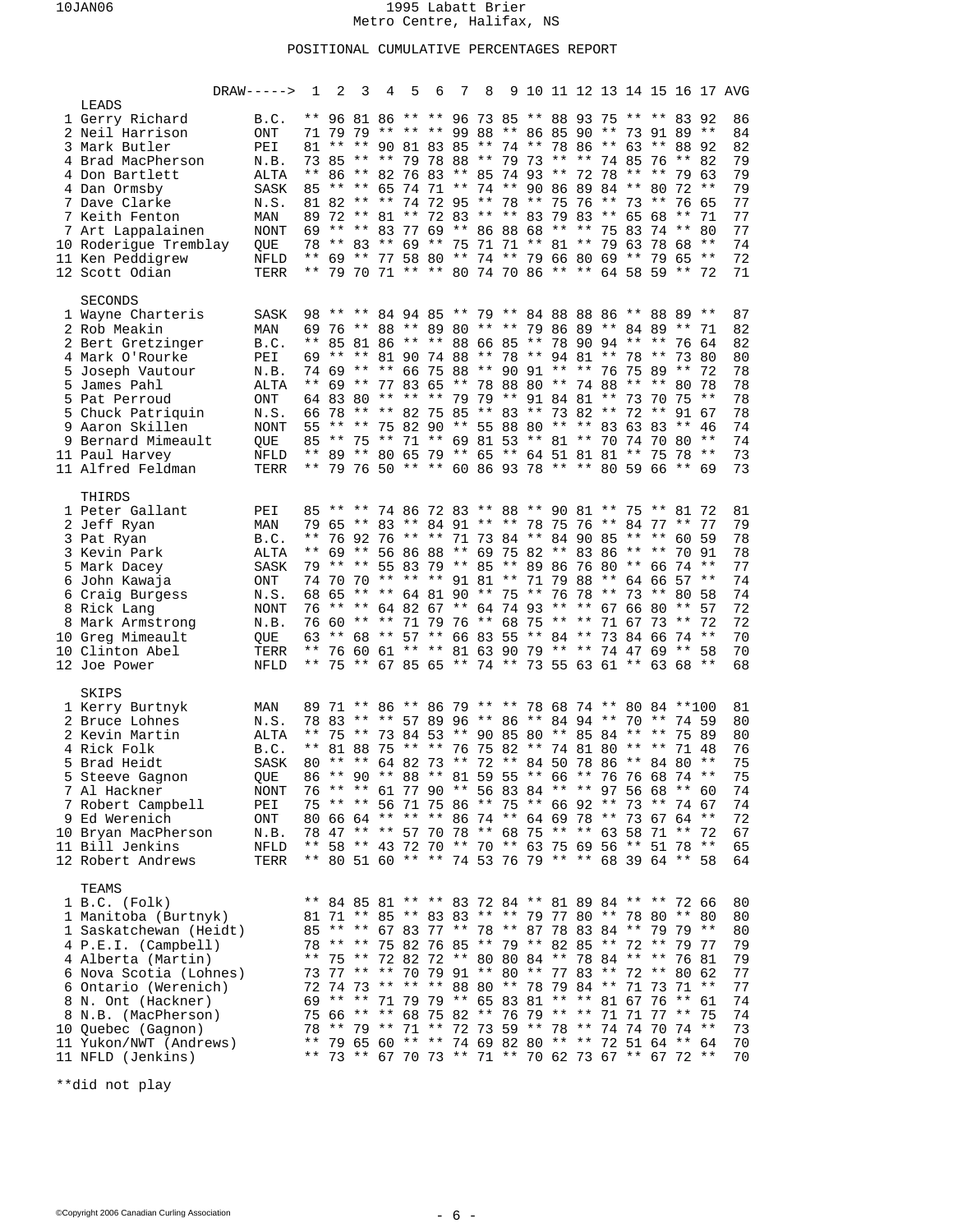## PLUS/MINUS STATISTICS AFTER DRAW 17

|                        | $DRAW---$   | 1                        | 2                        | 3                        | 4                        | 5                         | 6                        | 7                        | 8                        | 9                        | 10                       |                           |                          |                          |                          | 11 12 13 14 15 16 17     |                          |                          | TOT            |
|------------------------|-------------|--------------------------|--------------------------|--------------------------|--------------------------|---------------------------|--------------------------|--------------------------|--------------------------|--------------------------|--------------------------|---------------------------|--------------------------|--------------------------|--------------------------|--------------------------|--------------------------|--------------------------|----------------|
| LEADS                  |             |                          |                          |                          |                          |                           |                          |                          |                          |                          |                          |                           |                          |                          |                          |                          |                          |                          |                |
| Gerry Richard          | B.C.        | $^\star$                 | $\ddot{}$                | 0                        | $\ddot{}$                | $^\star$                  | $^\star$                 | $\ddot{}$                | $\overline{\phantom{a}}$ | $+$                      | $^\star$                 | $\ddot{}$                 | $\mathbf 0$              | 0                        | *                        | $^\star$                 | $\ddot{}$                | $+$                      | +6             |
| Mark Butler            | PEI         | $\ddot{}$                | $^\star$                 | $^\star$                 | $\ddot{}$                | $\ddot{}$                 | $\ddot{}$                | $\overline{\phantom{0}}$ | *                        | 0                        | $^\star$                 | $\overline{\phantom{0}}$  | $\ddot{}$                | $^\star$                 |                          | $^\star$                 | $\ddot{}$                | $\ddot{}$                | $+4$           |
| Art Lappalainen        | NONT        | 0                        | $^\star$                 | $^\star$                 | $\ddot{}$                | $\Omega$                  | $\equiv$                 | *                        | $+$                      | $\ddot{}$                | $\overline{\phantom{0}}$ | $^\star$                  | $^\star$                 | $+$                      | $+$                      | 0                        | $^\star$                 | $+$                      | $+4$           |
| Neil Harrison          | ONT         | $\qquad \qquad -$        | 0                        | $\ddot{}$                | $^\star$                 | $^\star$                  | $\star$                  | $\ddot{}$                | $+$                      | $\star$                  | 0                        | 0                         | $\mathbf 0$              | $^\star$                 | $\overline{\phantom{a}}$ | $\ddot{}$                | $\ddot{}$                | $\star$                  | $+3$           |
| Brad MacPherson        | N.B.        | 0                        | $+$                      | $^\star$                 | *                        | $+$                       | 0                        | $\equiv$                 | $^\star$                 | $+$                      | $\overline{\phantom{0}}$ | $^\star$                  | $^\star$                 | 0                        | $+$                      | 0                        | $^\star$                 | $+$                      | $+3$           |
| Dan Ormsby             | SASK        | $+$                      | $^\star$                 | *                        | $\overline{\phantom{0}}$ | $+$                       | 0                        | *                        | 0                        | $\star$                  | $\mathbf 0$              | $+$                       | $+$                      | $+$                      | $^\star$                 | 0                        | $\equiv$                 | $\star$                  | $+3$           |
| Don Bartlett           | ALTA        | *                        | $+$                      | $^\star$                 | $\ddot{}$                | $\overline{\phantom{0}}$  | $\ddot{}$                | $^\star$                 | $+$                      | $\equiv$                 | $\ddot{}$                | $^\star$                  | $\overline{\phantom{a}}$ | $\overline{\phantom{0}}$ | *                        | $^\star$                 | $\equiv$                 | $\equiv$                 | $-1$           |
| Keith Fenton           | MAN         | $\ddot{}$                | $\overline{\phantom{0}}$ | $^\star$                 | $\overline{\phantom{0}}$ | $^\star$                  | 0                        | 0                        | $^\star$                 | $^\star$                 | $\mathbf 0$              | $\overline{\phantom{0}}$  | $+$                      | $^\star$                 | 0                        | $\equiv$                 | $^\star$                 | $\overline{\phantom{0}}$ | $-3$           |
| Dave Clarke            | N.S.        | $\overline{\phantom{0}}$ | 0                        | $^\star$                 | $^\star$                 | $\Omega$                  | $\overline{\phantom{0}}$ | $\ddot{}$                | $^\star$                 | $\equiv$                 | $^\star$                 | $\ddot{}$                 | $\overline{a}$           | $^\star$                 | $+$                      | $^\star$                 |                          | $\overline{a}$           | $-3$           |
| Roderigue Tremblay     | QUE         | $\qquad \qquad -$        | $^\star$                 | $\Omega$                 | $^\star$                 | $\equiv$                  | $\star$                  | $\overline{\phantom{0}}$ | $\overline{\phantom{a}}$ | $\mathbf 0$              | $^\star$                 | $\Omega$                  | $^\star$                 | $+$                      | 0                        | 0                        | $\Omega$                 | $\star$                  | $-3$           |
| Ken Peddigrew          | <b>NFLD</b> | $^\star$                 |                          | $^\star$                 |                          | $\overline{a}$<br>$\star$ | 0<br>$^\star$            | *                        |                          | $\star$                  | $\Omega$                 | $\overline{a}$<br>$\star$ | $\star$                  | $\overline{a}$           | $^\star$                 | $\ddot{}$                | 0<br>$^\star$            | $\star$                  | $-6$           |
| Scott Odian            | TERR        | *                        |                          |                          |                          |                           |                          | 0                        | 0                        | $\overline{a}$           | $\ddot{}$                |                           |                          |                          |                          |                          |                          | $\equiv$                 | $-7$           |
| <b>SECONDS</b>         |             |                          |                          |                          |                          |                           |                          |                          |                          |                          |                          |                           |                          |                          |                          |                          |                          |                          |                |
| Rob Meakin             | MAN         | 0                        | $\ddot{}$                | *                        | $\ddot{}$                | $^\star$                  | 0                        | $\ddot{}$                | $^\star$                 | *                        | $\ddot{}$                | $^{+}$                    | $\qquad \qquad +$        | $^\star$                 | $\ddot{}$                | $\ddot{}$                | $^\star$                 | $+$                      | +9             |
| Mark O'Rourke          | PEI         | $+$                      | $^\star$                 | *                        | $\overline{\phantom{0}}$ | $\ddot{}$                 | $\equiv$                 | 0                        | $^\star$                 | $\ddot{}$                | $^\star$                 | $\ddot{}$                 | 0                        | $^\star$                 | 0                        | *                        | $\overline{\phantom{0}}$ | $+$                      | +2             |
| Chuck Patriquin        | N.S.        | 0                        | $\equiv$                 | $^\star$                 | $^\star$                 | $\mathbf 0$               | $\ddot{}$                | $\ddot{}$                | *                        | $\mathbf 0$              | $^\star$                 | $^{+}$                    | $\overline{a}$           | $^\star$                 | $\ddot{}$                | *                        | $+$                      | $\overline{\phantom{0}}$ | +2             |
| Wayne Charteris        | SASK        | $+$                      | $^\star$                 | $^\star$                 | $\ddot{}$                | $\ddot{}$                 | 0                        | *                        | $\overline{\phantom{a}}$ | $\star$                  | $\overline{\phantom{a}}$ | $\overline{\phantom{0}}$  | $+$                      | 0                        | $^\star$                 | 0                        | $+$                      | $\star$                  | $+2$           |
| Bert Gretzinger        | B.C.        | *                        | 0                        | $\ddot{}$                | $\ddot{}$                | $^\star$                  | $^\star$                 | $\Omega$                 | $+$                      | 0                        | $^\star$                 | $\equiv$                  | $+$                      | $+$                      | $^\star$                 | $^\star$                 | $\overline{\phantom{0}}$ | $\equiv$                 | $+2$           |
| Joseph Vautour         | N.B.        | $+$                      | $\equiv$                 | $^\star$                 | $^\star$                 | $\overline{\phantom{0}}$  | 0                        | $\ddot{}$                | $^\star$                 | 0                        | $+$                      | $^\star$                  | $^\star$                 | $\equiv$                 | 0                        | 0                        | $^\star$                 | $+$                      | $+1$           |
| Pat Perroud            | ONT         | $\overline{\phantom{a}}$ | $+$                      | $\Omega$                 | $\star$                  | $\star$                   | $^\star$                 | $\overline{\phantom{0}}$ | $+$                      | *                        | $+$                      | 0                         | $\overline{a}$           | $\star$                  | $+$                      | $\overline{\phantom{0}}$ | $\equiv$                 | $\star$                  | $-1$           |
| Alfred Feldman         | TERR        | *                        | $+$                      | $\Omega$                 | $\equiv$                 | $\star$                   | $^\star$                 | $\overline{\phantom{0}}$ | $+$                      | 0                        | 0                        | $^\star$                  | $^\star$                 | $+$                      | $\overline{\phantom{0}}$ | $\overline{\phantom{0}}$ | $^\star$                 | $\overline{\phantom{0}}$ | $-2$           |
| Aaron Skillen          | NONT        |                          | $^\star$                 | $^\star$                 | $\overline{a}$           | $\Omega$                  | $\ddot{}$                | *                        | $\overline{\phantom{a}}$ | 0                        | $\Omega$                 | $^\star$                  | $^\star$                 | 0                        | $\overline{\phantom{0}}$ | $+$                      | $^\star$                 | $\overline{a}$           | $-3$           |
| Paul Harvey            | NFLD        | *                        | 0                        | $^\star$                 | 0                        | $\equiv$                  | 0                        | $^\star$                 | $\equiv$                 | *                        | $\equiv$                 | $\overline{\phantom{0}}$  | 0                        | 0                        | $^\star$                 | $+$                      | $\Omega$                 | $\star$                  | $-3$           |
| James Pahl             | ALTA        | $^\star$                 | $\equiv$                 | $^\star$                 | 0                        |                           | $\overline{a}$           | *                        | $\Omega$                 | 0                        |                          | $^\star$                  | $\equiv$                 | $\Omega$                 | $^\star$                 | $^\star$                 | $\ddot{}$                | $+$                      | $-3$           |
| Bernard Mimeault       | QUE         | $\overline{\phantom{0}}$ | $^\star$                 |                          | $^\star$                 | $+$                       | $^\star$                 |                          | $\Omega$                 | $\overline{a}$           | *                        | 0                         | $^\star$                 |                          |                          |                          | $\Omega$                 | $\star$                  | $-6$           |
|                        |             |                          |                          |                          |                          |                           |                          |                          |                          |                          |                          |                           |                          |                          |                          |                          |                          |                          |                |
| THIRDS                 |             |                          |                          |                          |                          |                           |                          |                          |                          |                          |                          |                           |                          |                          |                          |                          |                          |                          |                |
| Peter Gallant          | PEI         | $\ddot{}$                | $^\star$                 | *                        | $\overline{\phantom{0}}$ | 0                         | $\ddot{}$                | $^{+}$                   | *                        | $+$                      | *                        | 0                         | $+$                      | $^\star$                 | $+$                      | $^\star$                 | $\mathbf 0$              | $+$                      | $+6$           |
| Jeff Ryan              | MAN         | $\ddot{}$                | $+$                      | $^\star$                 | $\ddot{}$                | $^\star$                  | $\ddot{}$                | $\ddot{}$                | *                        | *                        | $+$                      | $\overline{a}$            | $\overline{\phantom{a}}$ | $^\star$                 | 0                        | $\ddot{}$                | $^\star$                 | $+$                      | $+6$           |
| Pat Ryan               | B.C.        | *                        | 0                        | $\ddot{}$                | $\ddot{}$                | $^\star$                  | $^\star$                 | $\equiv$                 | $+$                      | $+$                      | $^\star$                 | $\ddot{}$                 | 0                        | $+$                      | $^\star$                 | $^\star$                 | $\overline{\phantom{0}}$ | $\equiv$                 | $+3$           |
| Kevin Park             | ALTA        | *                        | $\equiv$                 | $^\star$                 | $\equiv$                 | $\Omega$                  | $+$                      | *                        | $\overline{\phantom{0}}$ | $\mathbf 0$              | $+$                      | $^\star$                  | $+$                      | $+$                      | $^\star$                 | $^\star$                 | $+$                      | $+$                      | $+3$           |
| Rick Lang              | NONT        | $\Omega$                 | $^\star$                 | $^\star$                 | $+$                      | $+$                       | $\overline{\phantom{0}}$ | $^\star$                 |                          | 0                        | $+$                      | $^\star$                  | $^\star$                 | $+$                      | 0                        | $+$                      | $^\star$                 | $\overline{\phantom{0}}$ | $+2$           |
| Mark Dacey             | SASK        | $+$                      | $^\star$                 | *                        | $\overline{\phantom{0}}$ | 0                         | $\equiv$                 | *                        | $+$                      | *                        | $+$                      | 0                         | 0                        | $\equiv$                 | $^\star$                 | $\overline{\phantom{0}}$ | $\ddot{}$                | $\star$                  | $\mathbf 0$    |
| John Kawaja            | ONT         | $\qquad \qquad -$        | $+$                      | $+$                      | $^\star$                 | $^\star$                  | $^\star$                 | $+$                      | $+$                      | *                        | $\overline{\phantom{0}}$ | $\equiv$                  | $\Omega$                 | $^\star$                 | $\Omega$                 | $\overline{a}$           | $\equiv$                 | $\star$                  | $-1$           |
| Mark Armstrong         | N.B.        | 0                        | $\equiv$                 | $^\star$                 | $^\star$                 | $+$                       | $\ddot{}$                | $\overline{\phantom{0}}$ | $^\star$                 | $\equiv$                 |                          | $^\star$                  | $\star$                  | $\equiv$                 | $\overline{\phantom{0}}$ | $+$                      | $^\star$                 | $+$                      | $-2$           |
| Craig Burgess          | N.S.        | $\overline{\phantom{0}}$ |                          | $^\star$                 | $^\star$                 | $\overline{\phantom{0}}$  | $\equiv$                 | $\ddot{}$                | $^\star$                 | $\overline{a}$           | $\star$                  | $+$                       | $\mathbf 0$              | $\star$                  | $+$                      | $^\star$                 | $\Omega$                 | $\overline{\phantom{0}}$ | $-3$           |
| Greg Mimeault          | QUE         | $\qquad \qquad -$        | $\star$                  |                          | $^\star$                 |                           | $^\star$                 | $\overline{\phantom{0}}$ | $+$                      | $\overline{\phantom{0}}$ | $^\star$                 | $^{+}$                    | $^\star$                 | 0                        | 0                        | $\overline{\phantom{0}}$ | $+$                      | $\star$                  | $-3$           |
| Clinton Abel           | TERR        | *                        | $\ddot{}$                | $\overline{\phantom{0}}$ | $\overline{a}$           | $\star$                   | $^\star$                 |                          |                          | $\ddot{}$                |                          | $^\star$                  | $^\star$                 | $\Omega$                 | $\equiv$                 | $\ddot{}$                | $^\star$                 | $\overline{a}$           | $-4$           |
| Joe Power              | NFLD        | *                        | 0                        | $^\star$                 | $\ddot{}$                | $\Omega$                  | $\equiv$                 | *                        | ÷.                       | $\star$                  |                          |                           |                          |                          | *                        |                          |                          | $\star$                  | $-7$           |
|                        |             |                          |                          |                          |                          |                           |                          |                          |                          |                          |                          |                           |                          |                          |                          |                          |                          |                          |                |
| SKIPS<br>Kerry Burtnyk | MAN         | $\ddot{}$                | $\ddot{}$                | *                        | $\ddot{}$                | *                         | $+$                      | $\ddot{}$                | *                        | *                        | $\ddot{}$                |                           | $\overline{\phantom{a}}$ | $^\star$                 | 0                        | $\ddot{}$                | $^\star$                 | $+$                      | +6             |
| Kevin Martin           | ALTA        | *                        | $\equiv$                 | *                        | $\ddot{}$                | $\ddot{}$                 | $\qquad \qquad -$        | *                        | $\ddot{}$                | 0                        | $+$                      | *                         | $\qquad \qquad +$        | 0                        | *                        | *                        | $+$                      | $+$                      | $+5$           |
| Bruce Lohnes           | N.S.        |                          | $+$                      | $^\star$                 | $^\star$                 | $\overline{\phantom{0}}$  | $\ddot{}$                | $\ddot{}$                | $^\star$                 | 0                        | *                        | $+$                       | $+$                      | $^\star$                 | $+$                      | $^\star$                 | $\Omega$                 | $\qquad \qquad -$        | $+3$           |
| Robert Campbell        | PEI         |                          | $\star$                  | $^\star$                 | $\overline{\phantom{0}}$ | $\overline{\phantom{0}}$  | $\overline{\phantom{a}}$ | $\ddot{}$                | *                        | $\ddot{}$                | $^\star$                 | $+$                       | $+$                      | $^\star$                 | $+$                      | *                        | 0                        | $\ddot{}$                | $+2$           |
| Rick Folk              | B.C.        | $^\star$                 | $\ddot{}$                | $\Omega$                 | $\ddot{}$                | $\star$                   | $\star$                  | $\overline{a}$           | $+$                      | 0                        | $\star$                  | $\ddot{}$                 | $\Omega$                 | $+$                      | $^\star$                 | $^\star$                 | $\overline{\phantom{0}}$ | $\equiv$                 | $+2$           |
| Al Hackner             | <b>NONT</b> | $\Omega$                 | $\star$                  | $\star$                  | 0                        | $+$                       | $+$                      | $\star$                  |                          | $\Omega$                 |                          | $\star$                   | $\star$                  | $+$                      |                          | $\Omega$                 | $\star$                  |                          | $+1$           |
| Brad Heidt             | SASK        |                          | $^\star$                 | *                        | 0                        | $^{+}$                    |                          | *                        |                          | *                        | $^{+}$                   |                           |                          | 0                        | *                        |                          | $\ddot{}$                | $^\star$                 | $+1$           |
| Ed Werenich            | <b>ONT</b>  | $\pmb{+}$                | $\overline{\phantom{0}}$ | $\ddot{}$                | *                        | *                         | *                        | $\ddot{}$                | 0                        | *                        | $\overline{\phantom{a}}$ | 0                         | 0                        | *                        | $\ddot{}$                |                          |                          | $^\star$                 | 0              |
| Steeve Gagnon          | QUE         | $+$                      | $^\star$                 | 0                        | $^\star$                 | $+$                       | $^\star$                 |                          |                          | $\overline{\phantom{0}}$ | $^\star$                 | 0                         | $^\star$                 | $+$                      | 0                        | 0                        | 0                        | $\star$                  | $\mathbf 0$    |
| Robert Andrews         | TERR        | *                        | $+$                      | $\overline{\phantom{0}}$ | $\qquad \qquad -$        | $^\star$                  | $^\star$                 | $\overline{\phantom{0}}$ | $\overline{\phantom{0}}$ | $+$                      | $\overline{\phantom{0}}$ | $^\star$                  | $^\star$                 | $\equiv$                 | $\overline{\phantom{0}}$ | $+$                      | $^\star$                 | $\overline{\phantom{a}}$ | $-5$           |
| Bryan MacPherson       | N.B.        | 0                        | $\equiv$                 | $^\star$                 | $^\star$                 | $\overline{\phantom{a}}$  | 0                        | $\overline{\phantom{0}}$ | $^\star$                 | $\overline{\phantom{0}}$ |                          | $^\star$                  | $^\star$                 | $\overline{a}$           | $\equiv$                 | $\equiv$                 | $^\star$                 | $+$                      | $-7$           |
| Bill Jenkins           | NFLD        | *                        |                          | $^\star$                 |                          | $\equiv$                  | $\Omega$                 | $^\star$                 | $\Omega$                 | $^\star$                 |                          |                           |                          |                          | *                        | $\overline{a}$           | $\Omega$                 | $\star$                  | $-8$           |
|                        |             |                          |                          |                          |                          |                           |                          |                          |                          |                          |                          |                           |                          |                          |                          |                          |                          |                          |                |
| TEAMS                  |             |                          |                          |                          |                          |                           |                          |                          |                          |                          |                          |                           |                          |                          |                          |                          |                          |                          |                |
| Manitoba (Burtnyk)     |             | $+$                      | $+$                      | *                        | $\ddot{}$                | $^\star$                  | $+$                      | $\qquad \qquad +$        | $^\star$                 | $^\star$                 | $+$                      | 0                         | 0                        | $^\star$                 | 0                        | $+$                      | $^\star$                 | $+$                      | $+8$           |
| B.C. (Folk)            |             | *                        | $+$                      | $\ddot{}$                | $^{+}$                   | $^\star$                  | $^\star$                 | 0                        | $+$                      | 0                        | $^\star$                 | 0                         | $\boldsymbol{+}$         | $+$                      | $^\star$                 | *                        | $\qquad \qquad -$        | $\overline{\phantom{a}}$ | $+4$           |
| Alberta (Martin)       |             | $^\star$                 | 0                        | $^\star$                 | $+$                      | 0                         | $\qquad \qquad -$        | $^\star$                 | $+$                      | 0                        | $\qquad \qquad +$        | $^\star$                  | 0                        | 0                        | $^\star$                 | $^\star$                 | $+$                      | $+$                      | $+4$           |
| Saskatchewan (Heidt)   |             | $+$                      | $^\star$                 | $^\star$                 | 0                        | $+$                       | $\equiv$                 | $^\star$                 | $+$                      | $\star$                  | $+$                      | 0                         | 0                        | 0                        | $^\star$                 | 0                        | $+$                      | $^\star$                 | $+4$           |
| P.E.I. (Camplell)      |             | $+$                      | $^\star$                 | $^\star$                 | $\equiv$                 | $\Omega$                  | 0                        | 0                        | $^\star$                 | $+$                      | $^\star$                 | 0                         | $+$                      | $^\star$                 | 0                        | $^\star$                 | $\Omega$                 | $+$                      | $+3$           |
| Nova Scotia (Lohnes)   |             |                          | 0                        | $^\star$                 | $^\star$                 | $\overline{\phantom{a}}$  | $+$                      | $+$                      | *                        | 0                        | $^\star$                 | $^{+}$                    | 0                        | $^\star$                 | $+$                      | $^\star$                 | 0                        | $\overline{\phantom{a}}$ | $+1$           |
| N. Ont (Hackner)       |             |                          | $^\star$                 | *                        | 0                        | $\pm$                     | 0                        | $^\star$                 | $\overline{\phantom{a}}$ | 0                        | $\Omega$                 | $^\star$                  | $^\star$                 | $+$                      | 0                        | $+$                      | $^\star$                 | $\overline{\phantom{0}}$ | $\overline{0}$ |
| Ontario (Werenich)     |             |                          | 0                        | $\ddot{}$                | $^\star$                 | $^\star$                  | $\star$                  | $+$                      | $+$                      | *                        | $\overline{\phantom{0}}$ | 0                         | $\overline{\phantom{a}}$ | $^\star$                 | 0                        | $\qquad \qquad -$        | $\overline{\phantom{m}}$ | $^\star$                 | $-2$           |
| N.B. (MacPherson)      |             | $\ddot{}$                | $\equiv$                 | $^\star$                 | $^\star$                 | $\Omega$                  | 0                        | $\overline{\phantom{0}}$ | $^\star$                 | $\overline{\phantom{0}}$ | $\equiv$                 | $^\star$                  | $^\star$                 | $\equiv$                 | 0                        | 0                        | $^\star$                 | $+$                      | $-3$           |
| Yukon/NWT (Andrews)    |             | *                        | 0                        | ÷                        | $\overline{\phantom{0}}$ | $^\star$                  | $^\star$                 |                          | $\overline{\phantom{a}}$ | $+$                      | 0                        | $^\star$                  | $^\star$                 | 0                        | $\qquad \qquad -$        | 0                        | $^\star$                 | $\equiv$                 | $-5$           |
| Quebec (Gagnon)        |             |                          | $^\star$                 |                          | $^\star$                 | $\Omega$                  | $^\star$                 |                          |                          | $\equiv$                 | *                        | 0                         | $^\star$                 | 0                        | 0                        | $\overline{\phantom{0}}$ | 0                        | $\star$                  | $-6$           |
| NFLD (Jenkins)         |             | $^\star$                 |                          | *                        |                          | L.                        | 0                        | *                        |                          | $\ast$                   |                          |                           |                          | $\equiv$                 | $^\star$                 | 0                        | 0                        | $^\star$                 | $-8$           |

\*did not play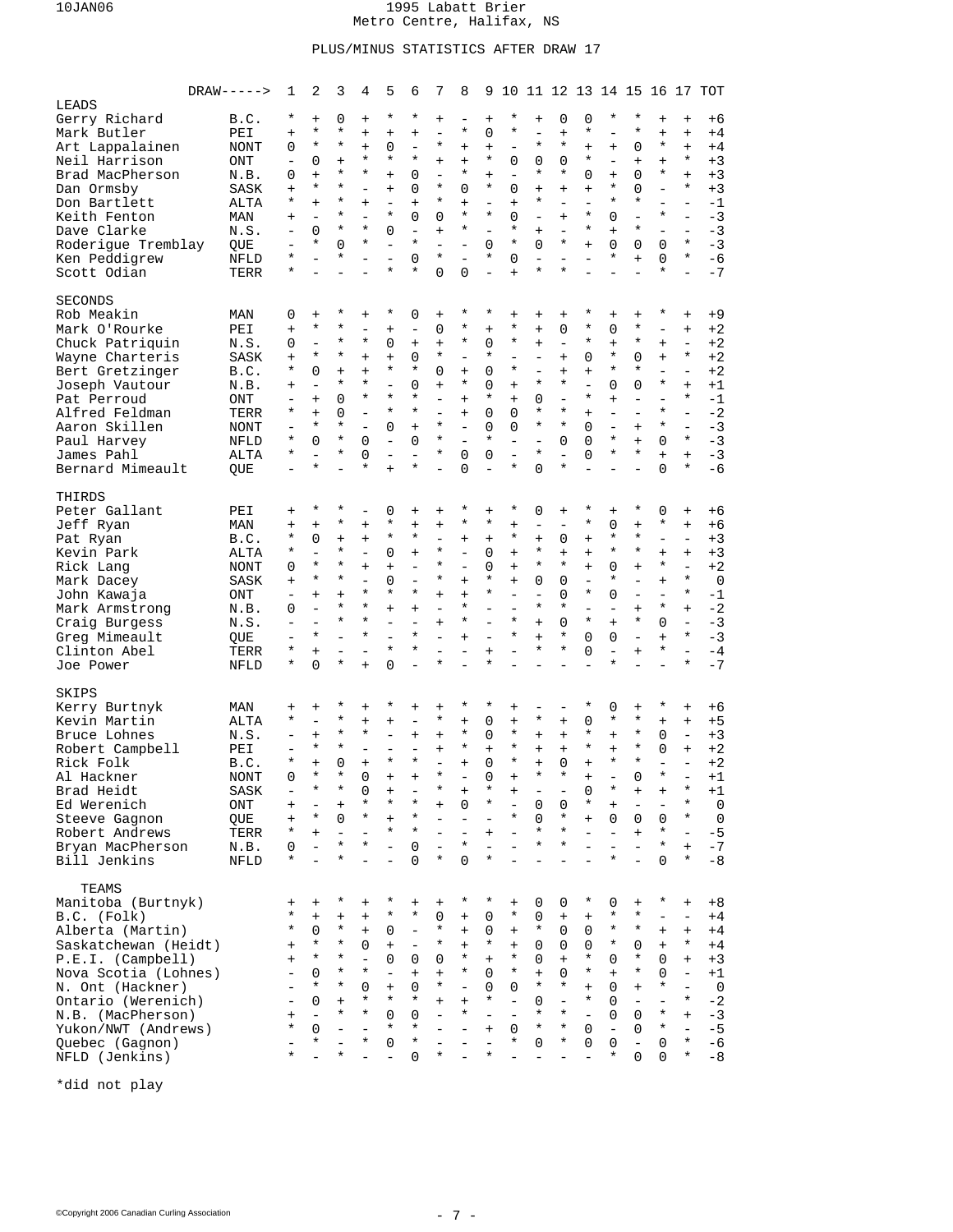## TEAM CUMULATIVE STATISTICS AFTER DRAW 22

|                   |            |     | $---DRANS---$ |      |     | --TAKEOUTS--- |      |     | $-{\tt TOTAL}$ |            |  |
|-------------------|------------|-----|---------------|------|-----|---------------|------|-----|----------------|------------|--|
|                   |            | IT  | OТ            | TOT  | IT  | OТ            | TOT  | IT  | OТ             | <b>TOT</b> |  |
| B.C. (Folk)       | #SH        | 128 | 305           | 433  | 185 | 224           | 409  | 313 | 529            | 842        |  |
|                   | <b>PTS</b> | 373 | 998           | 1371 | 608 | 732           | 1340 | 981 | 1730           | 2711       |  |
|                   | PCT        | 73  | 82            | 79   | 82  | 82            | 82   | 78  | 82             | 80         |  |
| 1 Gerry Richard   | #SH        | 30  | 123           | 153  | 16  | 41            | 57   | 46  | 164            | 210        |  |
|                   | <b>PTS</b> | 104 | 429           | 533  | 54  | 136           | 190  | 158 | 565            | 723        |  |
|                   | PCT        | 87  | 87            | 87   | 84  | 83            | 83   | 86  | 86             | 86         |  |
| 2 Bert Gretzinger | #SH        | 28  | 61            | 89   | 58  | 67            | 125  | 86  | 128            | 214        |  |
|                   | <b>PTS</b> | 84  | 196           | 280  | 198 | 221           | 419  | 282 | 417            | 699        |  |
|                   | PCT        | 75  | 80            | 79   | 85  | 82            | 84   | 82  | 81             | 82         |  |
| 3 Pat Ryan        | #SH        | 31  | 59            | 90   | 60  | 63            | 123  | 91  | 122            | 213        |  |
|                   | <b>PTS</b> | 72  | 183           | 255  | 203 | 207           | 410  | 275 | 390            | 665        |  |
|                   | PCT        | 58  | 78            | 71   | 85  | 82            | 83   | 76  | 80             | 78         |  |
| 4 Rick Folk       | #SH        | 39  | 62            | 101  | 51  | 53            | 104  | 90  | 115            | 205        |  |
|                   | <b>PTS</b> | 113 | 190           | 303  | 153 | 168           | 321  | 266 | 358            | 624        |  |
|                   | PCT        | 72  | 77            | 75   | 75  | 79            | 77   | 74  | 78             | 76         |  |

|                  |            |     | -DRAWS· |      |     |     | --TAKEOUTS--- |      | -TOTAL· |      |  |
|------------------|------------|-----|---------|------|-----|-----|---------------|------|---------|------|--|
|                  |            | IT  | OТ      | TOT  | IT  | OТ  | TOT           | IT   | OТ      | TOT  |  |
| Alberta (Martin) | #SH        | 282 | 149     | 431  | 214 | 263 | 477           | 496  | 412     | 908  |  |
|                  | <b>PTS</b> | 823 | 457     | 1280 | 699 | 858 | 1557          | 1522 | 1315    | 2837 |  |
|                  | PCT        | 73  | 77      | 74   | 82  | 82  | 82            | 77   | 80      | 78   |  |
| Don Bartlett     | #SH        | 111 | 51      | 162  | 31  | 26  | 57            | 142  | 77      | 219  |  |
|                  | <b>PTS</b> | 344 | 155     | 499  | 102 | 83  | 185           | 446  | 238     | 684  |  |
|                  | PCT        | 77  | 76      | 77   | 82  | 80  | 81            | 79   | 77      | 78   |  |
| 2 James Pahl     | #SH        | 57  | 33      | 90   | 61  | 81  | 142           | 118  | 114     | 232  |  |
|                  | <b>PTS</b> | 126 | 113     | 239  | 209 | 265 | 474           | 335  | 378     | 713  |  |
|                  | PCT        | 55  | 86      | 66   | 86  | 82  | 83            | 71   | 83      | 77   |  |
| 3 Kevin Park     | #SH        | 55  | 30      | 85   | 58  | 88  | 146           | 113  | 118     | 231  |  |
|                  | <b>PTS</b> | 171 | 82      | 253  | 194 | 272 | 466           | 365  | 354     | 719  |  |
|                  | PCT        | 78  | 68      | 74   | 84  | 77  | 80            | 81   | 75      | 78   |  |
| 4 Kevin Martin   | #SH        | 59  | 35      | 94   | 64  | 68  | 132           | 123  | 103     | 226  |  |
|                  | <b>PTS</b> | 182 | 107     | 289  | 194 | 238 | 432           | 376  | 345     | 721  |  |
|                  | PCT        | 77  | 76      | 77   | 76  | 88  | 82            | 76   | 84      | 80   |  |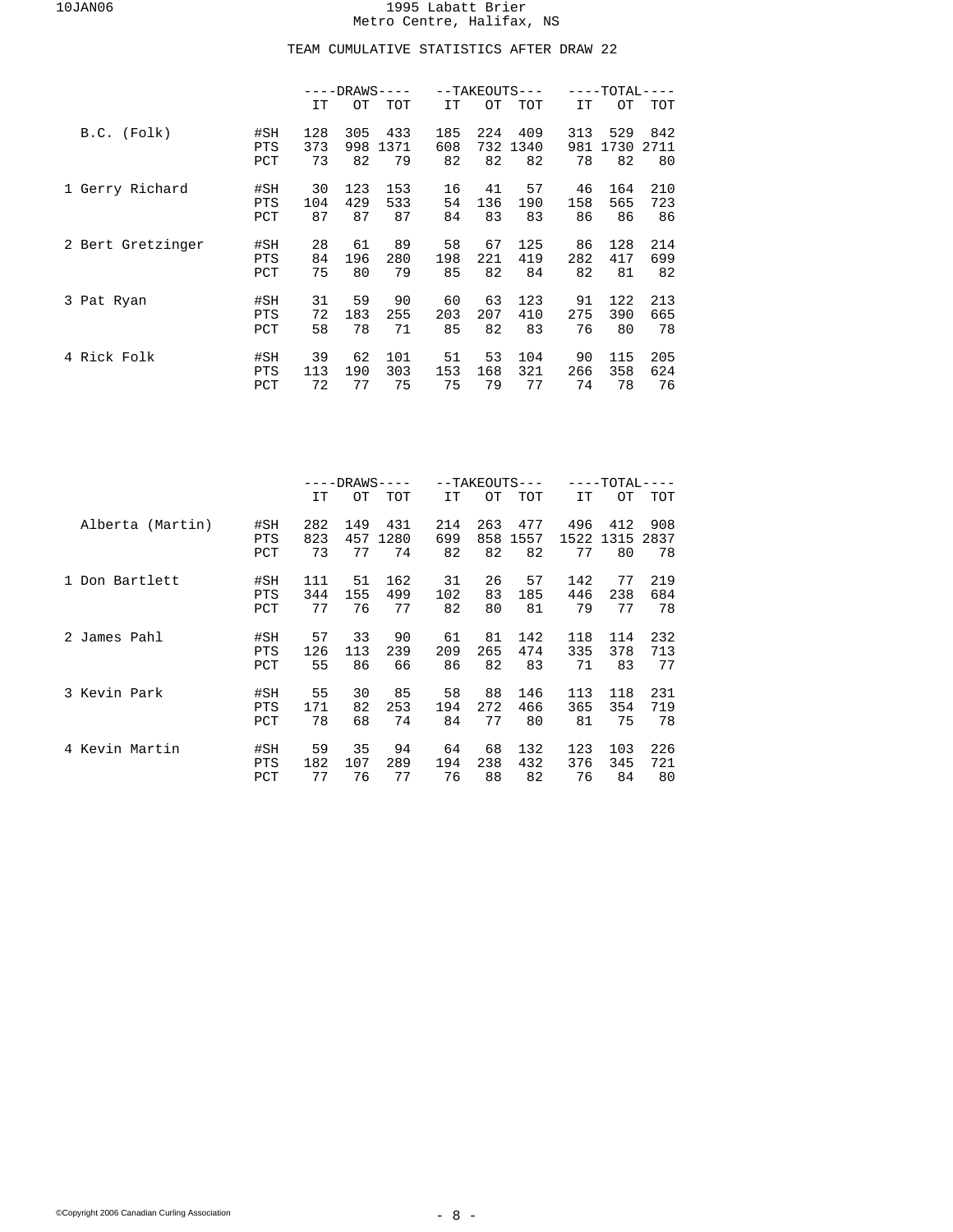|                      |                          | $---DRANS---$<br>--TAKEOUTS |                 |                 |                 |                 | -TOTAL           |                  |                  |                  |
|----------------------|--------------------------|-----------------------------|-----------------|-----------------|-----------------|-----------------|------------------|------------------|------------------|------------------|
|                      |                          | IT                          | OТ              | TOT             | IT              | OТ              | TOT              | IT               | OТ               | <b>TOT</b>       |
| Saskatchewan (Heidt) | #SH                      | 170                         | 249             | 419             | 253             | 339             | 592              | 423              | 588              | 1011             |
|                      | <b>PTS</b>               | 497                         | 757             | 1254            | 789             | 1150            | 1939             | 1286             | 1907             | 3193             |
|                      | PCT                      | 73                          | 76              | 75              | 78              | 85              | 82               | 76               | 81               | 79               |
| 1 Dan Ormsby         | #SH                      | 59                          | 114             | 173             | 22              | 54              | 76               | 81               | 168              | 249              |
|                      | <b>PTS</b>               | 190                         | 359             | 549             | 47              | 178             | 225              | 237              | 537              | 774              |
|                      | PCT                      | 81                          | 79              | 79              | 53              | 82              | 74               | 73               | 80               | 78               |
| 2 Wayne Charteris    | #SH                      | 32                          | 39              | 71              | 88              | 97              | 185              | 120              | 136              | 256              |
|                      | <b>PTS</b>               | 102                         | 131             | 233             | 307             | 343             | 650              | 409              | 474              | 883              |
|                      | PCT                      | 80                          | 84              | 82              | 87              | 88              | 88               | 85               | 87               | 86               |
| 3 Mark Dacey         | #SH                      | 41                          | 38              | 79              | 72              | 105             | 177              | 113              | 143              | 256              |
|                      | <b>PTS</b>               | 116                         | 111             | 227             | 220             | 347             | 567              | 336              | 458              | 794              |
|                      | PCT                      | 71                          | 73              | 72              | 76              | 83              | 80               | 74               | 80               | 78               |
| Brad Heidt<br>4      | #SH<br><b>PTS</b><br>PCT | 38<br>89<br>59              | 58<br>156<br>67 | 96<br>245<br>64 | 71<br>215<br>76 | 83<br>282<br>85 | 154<br>497<br>81 | 109<br>304<br>70 | 141<br>438<br>78 | 250<br>742<br>74 |

|                    |                          | -DRAWS·<br>--TAKEOUTS--- |                  |                   |                  |                  | -TOTAL·           |                   |            |                        |
|--------------------|--------------------------|--------------------------|------------------|-------------------|------------------|------------------|-------------------|-------------------|------------|------------------------|
|                    |                          | IT                       | OТ               | TOT               | IT               | OТ               | TOT               | IT                | OТ         | TOT                    |
| Manitoba (Burtnyk) | #SH<br><b>PTS</b><br>PCT | 221<br>654<br>74         | 264<br>829<br>79 | 485<br>1483<br>76 | 254<br>807<br>79 | 301<br>974<br>81 | 555<br>1781<br>80 | 475<br>1461<br>77 | 1803<br>80 | 565 1040<br>3264<br>78 |
| 1 Keith Fenton     | #SH                      | 53                       | 117              | 170               | 48               | 33               | 81                | 101               | 150        | 251                    |
|                    | <b>PTS</b>               | 163                      | 358              | 521               | 142              | 101              | 243               | 305               | 459        | 764                    |
|                    | PCT                      | 77                       | 76               | 77                | 74               | 77               | 75                | 75                | 77         | 76                     |
| 2 Rob Meakin       | #SH                      | 48                       | 40               | 88                | 77               | 101              | 178               | 125               | 141        | 266                    |
|                    | <b>PTS</b>               | 139                      | 130              | 269               | 250              | 341              | 591               | 389               | 471        | 860                    |
|                    | PCT                      | 72                       | 81               | 76                | 81               | 84               | 83                | 78                | 84         | 81                     |
| 3 Jeff Ryan        | #SH                      | 59                       | 57               | 116               | 64               | 86               | 150               | 123               | 143        | 266                    |
|                    | <b>PTS</b>               | 178                      | 176              | 354               | 205              | 257              | 462               | 383               | 433        | 816                    |
|                    | PCT                      | 75                       | 77               | 76                | 80               | 75               | 77                | 78                | 76         | 77                     |
| 4 Kerry Burtnyk    | #SH                      | 61                       | 50               | 111               | 65               | 81               | 146               | 126               | 131        | 257                    |
|                    | <b>PTS</b>               | 174                      | 165              | 339               | 210              | 275              | 485               | 384               | 440        | 824                    |
|                    | PCT                      | 71                       | 83               | 76                | 81               | 85               | 83                | 76                | 84         | 80                     |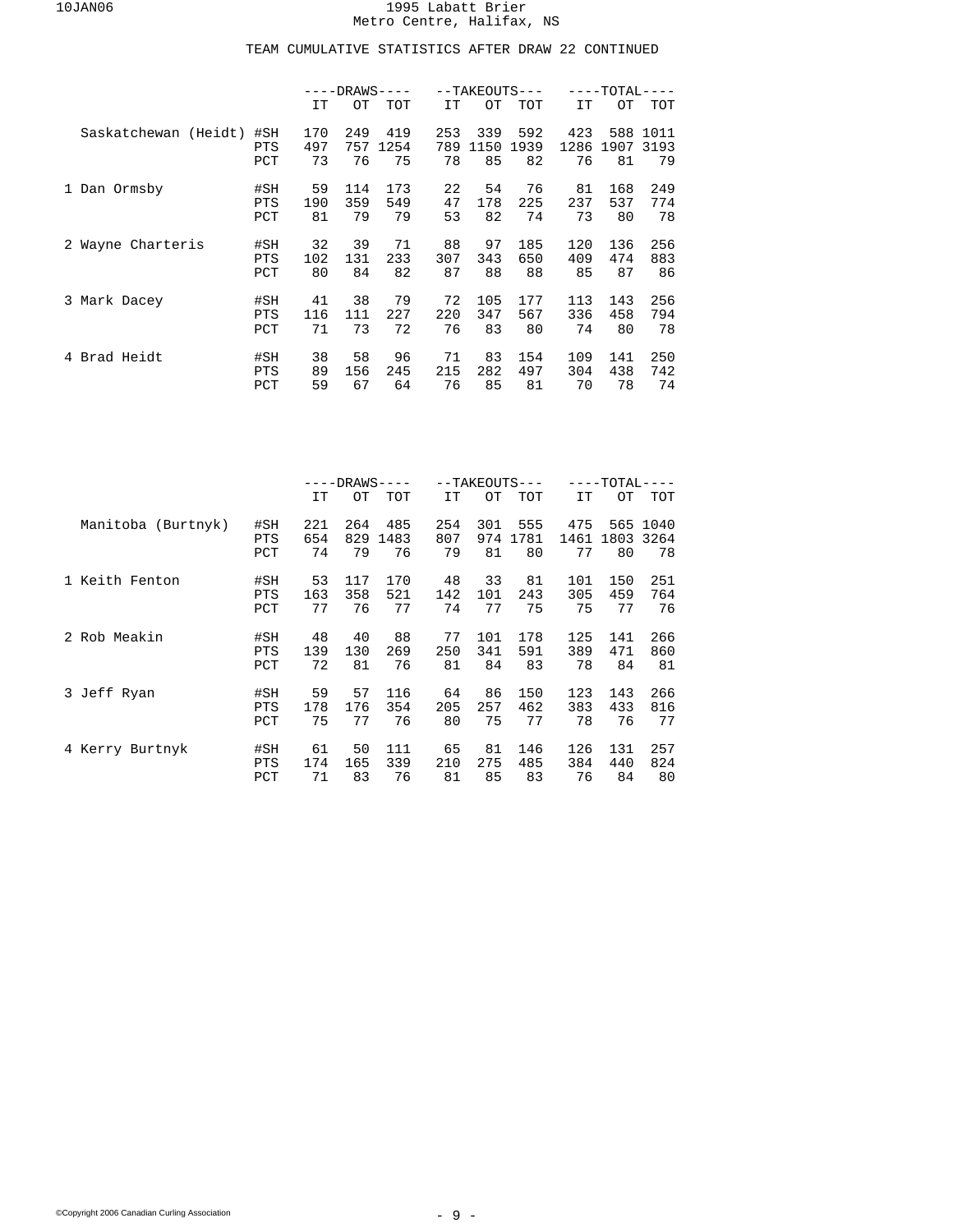|                   |                   |            | -DRAWS·    |             |            |            | --TAKEOUTS--- |             | -TOTAL      |             |
|-------------------|-------------------|------------|------------|-------------|------------|------------|---------------|-------------|-------------|-------------|
|                   |                   | IT         | OТ         | TOT         | IT         | OТ         | <b>TOT</b>    | IT          | OТ          | <b>TOT</b>  |
| N. Ont (Hackner)  | #SH<br><b>PTS</b> | 207<br>636 | 208<br>588 | 415<br>1224 | 220<br>655 | 172<br>522 | 392<br>1177   | 427<br>1291 | 380<br>1110 | 807<br>2401 |
|                   | PCT               | 77         | 71         | 74          | 74         | 76         | 75            | 76          | 73          | 74          |
| 1 Art Lappalainen | #SH               | 89         | 59         | 148         | 29         | 22         | 51            | 118         | 81          | 199         |
|                   | <b>PTS</b>        | 282        | 188        | 470         | 84         | 59         | 143           | 366         | 247         | 613         |
|                   | PCT               | 79         | 80         | 79          | 72         | 67         | 70            | 78          | 76          | 77          |
| 2 Aaron Skillen   | #SH               | 34         | 50         | 84          | 66         | 54         | 120           | 100         | 104         | 204         |
|                   | <b>PTS</b>        | 96         | 128        | 224         | 217        | 162        | 379           | 313         | 290         | 603         |
|                   | PCT               | 71         | 64         | 67          | 82         | 75         | 79            | 78          | 70          | 74          |
| 3 Rick Lang       | #SH               | 41         | 53         | 94          | 57         | 53         | 110           | 98          | 106         | 204         |
|                   | <b>PTS</b>        | 114        | 141        | 255         | 173        | 163        | 336           | 287         | 304         | 591         |
|                   | PCT               | 70         | 67         | 68          | 76         | 77         | 76            | 73          | 72          | 72          |
| Al Hackner<br>4   | #SH               | 43         | 46         | 89          | 68         | 43         | 111           | 111         | 89          | 200         |
|                   | <b>PTS</b>        | 144        | 131        | 275         | 181        | 138        | 319           | 325         | 269         | 594         |
|                   | PCT               | 84         | 71         | 77          | 67         | 80         | 72            | 73          | 76          | 74          |

|                    |                          | -DRAWS         |                 |                  |                | --TAKEOUTS---   |                  | -TOTAL·         |                  |                  |  |
|--------------------|--------------------------|----------------|-----------------|------------------|----------------|-----------------|------------------|-----------------|------------------|------------------|--|
|                    |                          | IT             | OТ              | TOT              | IT             | OТ              | TOT              | IT              | OТ               | TOT              |  |
| Ontario (Werenich) | #SH                      | 163            | 316             | 479              | 139            | 315             | 454              | 302             | 631              | 933              |  |
|                    | <b>PTS</b>               | 470            | 1004            | 1474             | 438            | 960             | 1398             | 908             | 1964             | 2872             |  |
|                    | PCT                      | 72             | 79              | 77               | 79             | 76              | 77               | 75              | 78               | 77               |  |
| 1 Neil Harrison    | #SH                      | 45             | 119             | 164              | 10             | 56              | 66               | 55              | 175              | 230              |  |
|                    | <b>PTS</b>               | 135            | 414             | 549              | 33             | 191             | 224              | 168             | 605              | 773              |  |
|                    | PCT                      | 75             | 87              | 84               | 83             | 85              | 85               | 76              | 86               | 84               |  |
| 2 Pat Perroud      | #SH                      | 42             | 59              | 101              | 58             | 77              | 135              | 100             | 136              | 236              |  |
|                    | <b>PTS</b>               | 130            | 180             | 310              | 189            | 240             | 429              | 319             | 420              | 739              |  |
|                    | PCT                      | 77             | 76              | 77               | 81             | 78              | 79               | 80              | 77               | 78               |  |
| 3 John Kawaja      | #SH                      | 42             | 70              | 112              | 39             | 84              | 123              | 81              | 154              | 235              |  |
|                    | <b>PTS</b>               | 114            | 209             | 323              | 123            | 256             | 379              | 237             | 465              | 702              |  |
|                    | PCT                      | 68             | 75              | 72               | 79             | 76              | 77               | 73              | 75               | 75               |  |
| Ed Werenich<br>4   | #SH<br><b>PTS</b><br>PCT | 34<br>91<br>67 | 68<br>201<br>74 | 102<br>292<br>72 | 32<br>93<br>73 | 98<br>273<br>70 | 130<br>366<br>70 | 66<br>184<br>70 | 166<br>474<br>71 | 232<br>658<br>71 |  |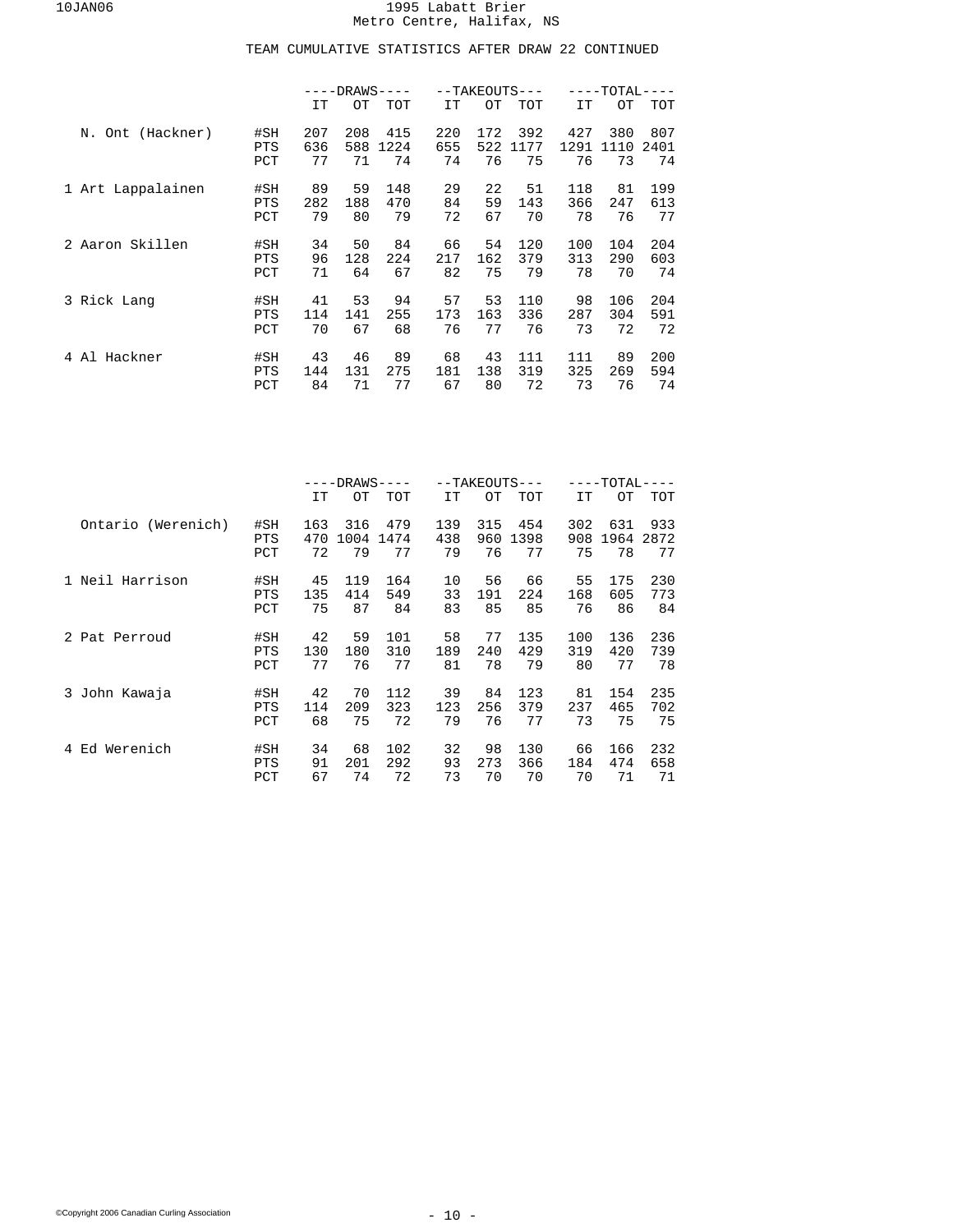|                        |                          | $---DRAWS-$      |                  |                   | --TAKEOUTS---    |                  | ----TOTAL         |                   |                   |                   |
|------------------------|--------------------------|------------------|------------------|-------------------|------------------|------------------|-------------------|-------------------|-------------------|-------------------|
|                        |                          | IT               | OТ               | TOT               | IT               | OТ               | <b>TOT</b>        | IT                | OТ                | <b>TOT</b>        |
| Quebec (Gagnon)        | #SH<br><b>PTS</b><br>PCT | 182<br>493<br>68 | 228<br>636<br>70 | 410<br>1129<br>69 | 171<br>512<br>75 | 295<br>921<br>78 | 466<br>1433<br>77 | 353<br>1005<br>71 | 523<br>1557<br>74 | 876<br>2562<br>73 |
| 1 Roderique Tremblay   | #SH<br><b>PTS</b><br>PCT | 63<br>184<br>73  | 88<br>251<br>71  | 151<br>435<br>72  | 20<br>56<br>70   | 49<br>162<br>83  | 69<br>218<br>79   | 83<br>240<br>72   | 137<br>413<br>75  | 220<br>653<br>74  |
| Bernard Mimeault<br>2. | #SH<br><b>PTS</b><br>PCT | 40<br>109<br>68  | 57<br>157<br>69  | 97<br>266<br>69   | 46<br>141<br>77  | 79<br>246<br>78  | 125<br>387<br>77  | 86<br>250<br>73   | 136<br>403<br>74  | 222<br>653<br>74  |
| 3 Greg Mimeault        | #SH<br><b>PTS</b><br>PCT | 33<br>88<br>67   | 48<br>119<br>62  | 81<br>207<br>64   | 59<br>173<br>73  | 81<br>240<br>74  | 140<br>413<br>74  | 92<br>261<br>71   | 129<br>359<br>70  | 221<br>620<br>70  |
| Steeve Gagnon<br>4     | #SH<br><b>PTS</b><br>PCT | 46<br>112<br>61  | 35<br>109<br>78  | 81<br>221<br>68   | 46<br>142<br>77  | 86<br>273<br>79  | 132<br>415<br>79  | 92<br>254<br>69   | 121<br>382<br>79  | 213<br>636<br>75  |

|                      |                          | -DRAWS·          |                  |                   |                  | --TAKEOUTS---    |                   | $-{\tt TOTAL}\cdot$ |                   |                   |  |
|----------------------|--------------------------|------------------|------------------|-------------------|------------------|------------------|-------------------|---------------------|-------------------|-------------------|--|
|                      |                          | IT               | OТ               | TOT               | IT               | OТ               | TOT               | IT                  | OТ                | TOT               |  |
| (MacPherson)<br>N.B. | #SH<br><b>PTS</b><br>PCT | 213<br>614<br>72 | 274<br>825<br>75 | 487<br>1439<br>74 | 179<br>546<br>76 | 167<br>481<br>72 | 346<br>1027<br>74 | 392<br>1160<br>74   | 441<br>1306<br>74 | 833<br>2466<br>74 |  |
| Brad MacPherson      | #SH                      | 56               | 97               | 153               | 29               | 28               | 57                | 85                  | 125               | 210               |  |
|                      | <b>PTS</b>               | 178              | 327              | 505               | 89               | 71               | 160               | 267                 | 398               | 665               |  |
|                      | PCT                      | 79               | 84               | 83                | 77               | 63               | 70                | 79                  | 80                | 79                |  |
| 2 Joseph Vautour     | #SH                      | 46               | 62               | 108               | 44               | 58               | 102               | 90                  | 120               | 210               |  |
|                      | <b>PTS</b>               | 137              | 196              | 333               | 140              | 185              | 325               | 277                 | 381               | 658               |  |
|                      | PCT                      | 74               | 79               | 77                | 80               | 80               | 80                | 77                  | 79                | 78                |  |
| 3 Mark Armstrong     | #SH                      | 59               | 64               | 123               | 53               | 34               | 87                | 112                 | 98                | 210               |  |
|                      | <b>PTS</b>               | 169              | 170              | 339               | 159              | 103              | 262               | 328                 | 273               | 601               |  |
|                      | PCT                      | 72               | 66               | 69                | 75               | 76               | 75                | 73                  | 70                | 72                |  |
| 4 Bryan MacPherson   | #SH                      | 52               | 51               | 103               | 53               | 47               | 100               | 105                 | 98                | 203               |  |
|                      | <b>PTS</b>               | 130              | 132              | 262               | 158              | 122              | 280               | 288                 | 254               | 542               |  |
|                      | PCT                      | 63               | 65               | 64                | 75               | 65               | 70                | 69                  | 65                | 67                |  |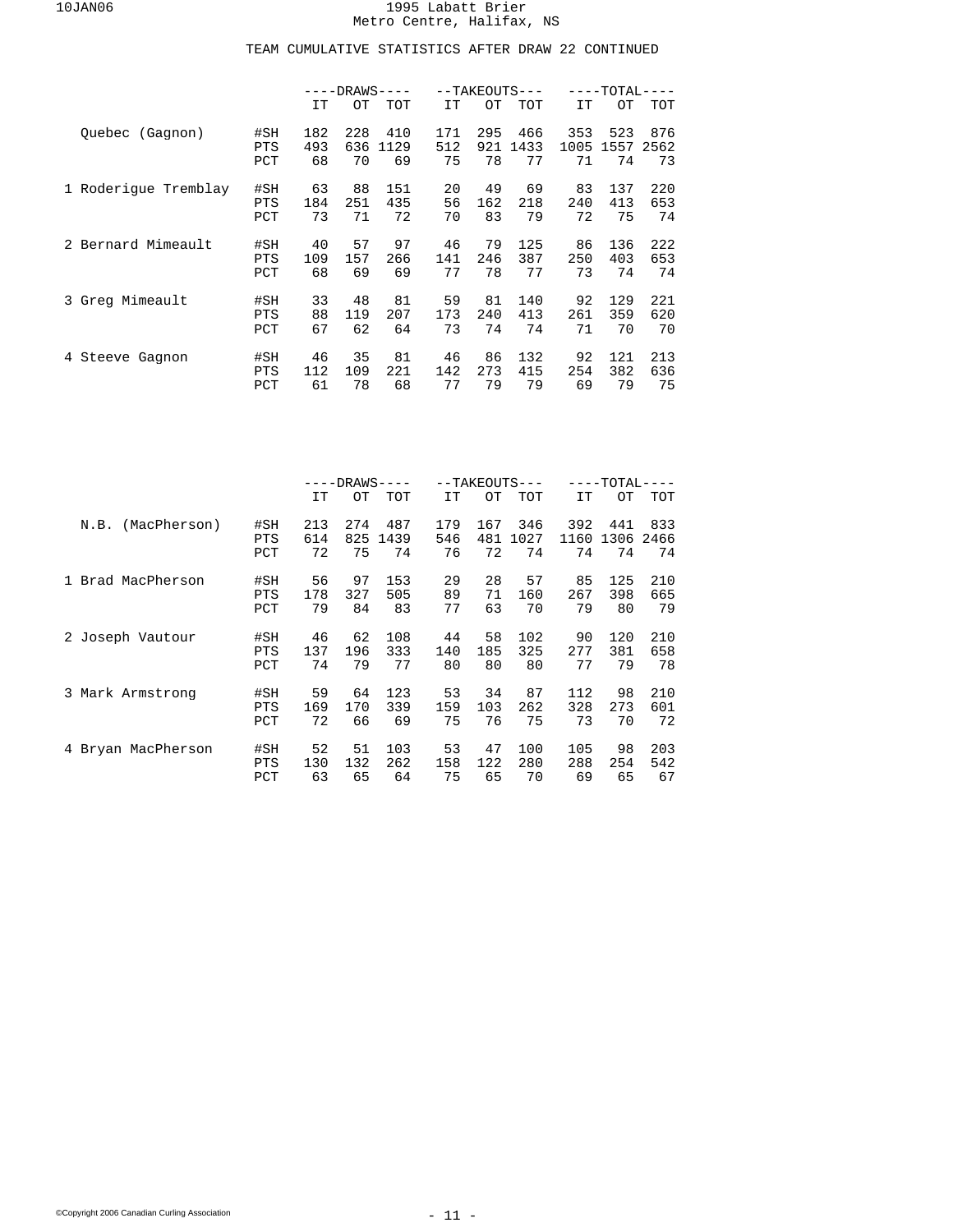|                      |                          | $---DRAWS-$     |                |                 | --TAKEOUTS      |                 | -TOTAL           |                 |                  |                  |
|----------------------|--------------------------|-----------------|----------------|-----------------|-----------------|-----------------|------------------|-----------------|------------------|------------------|
|                      |                          | IT              | OТ             | TOT             | IT              | OТ              | <b>TOT</b>       | IT              | OТ               | TOT              |
| Nova Scotia (Lohnes) | #SH                      | 228             | 170            | 398             | 190             | 259             | 449              | 418             | 429              | 847              |
|                      | <b>PTS</b>               | 698             | 465            | 1163            | 593             | 857             | 1450             | 1291            | 1322             | 2613             |
|                      | PCT                      | 77              | 68             | 73              | 78              | 83              | 81               | 77              | 77               | 77               |
| Dave Clarke          | #SH                      | 76              | 68             | 144             | 34              | 34              | 68               | 110             | 102              | 212              |
|                      | <b>PTS</b>               | 246             | 197            | 443             | 106             | 106             | 212              | 352             | 303              | 655              |
|                      | PCT                      | 81              | 72             | 77              | 78              | 78              | 78               | 80              | 74               | 77               |
| 2 Chuck Patriquin    | #SH                      | 49              | 31             | 80              | 63              | 71              | 134              | 112             | 102              | 214              |
|                      | <b>PTS</b>               | 151             | 90             | 241             | 189             | 236             | 425              | 340             | 326              | 666              |
|                      | PCT                      | 77              | 73             | 75              | 75              | 83              | 79               | 76              | 80               | 78               |
| 3 Craig Burgess      | #SH                      | 50              | 37             | 87              | 50              | 77              | 127              | 100             | 114              | 214              |
|                      | <b>PTS</b>               | 137             | 94             | 231             | 157             | 243             | 400              | 294             | 337              | 631              |
|                      | PCT                      | 69              | 64             | 66              | 79              | 79              | 79               | 74              | 74               | 74               |
| Bruce Lohnes<br>4    | #SH<br><b>PTS</b><br>PCT | 53<br>164<br>77 | 34<br>84<br>62 | 87<br>248<br>71 | 43<br>141<br>82 | 77<br>272<br>88 | 120<br>413<br>86 | 96<br>305<br>79 | 111<br>356<br>80 | 207<br>661<br>80 |

|                   |            | -DRAWS· |     |      |     | --TAKEOUTS--- | -TOTAL- |      |      |      |
|-------------------|------------|---------|-----|------|-----|---------------|---------|------|------|------|
|                   |            | IT      | OТ  | TOT  | IT  | OТ            | TOT     | IT   | OТ   | TOT  |
| P.E.I. (Camplell) | #SH        | 212     | 275 | 487  | 166 | 251           | 417     | 378  | 526  | 904  |
|                   | <b>PTS</b> | 646     | 888 | 1534 | 509 | 810           | 1319    | 1155 | 1698 | 2853 |
|                   | PCT        | 76      | 81  | 79   | 77  | 81            | 79      | 76   | 81   | 79   |
| 1 Mark Butler     | #SH        | 79      | 87  | 166  | 26  | 32            | 58      | 105  | 119  | 224  |
|                   | <b>PTS</b> | 264     | 276 | 540  | 80  | 111           | 191     | 344  | 387  | 731  |
|                   | PCT        | 84      | 79  | 81   | 77  | 87            | 82      | 82   | 81   | 82   |
| 2 Mark O'Rourke   | #SH        | 36      | 57  | 93   | 51  | 86            | 137     | 87   | 143  | 230  |
|                   | <b>PTS</b> | 103     | 197 | 300  | 153 | 289           | 442     | 256  | 486  | 742  |
|                   | PCT        | 72      | 86  | 81   | 75  | 84            | 81      | 74   | 85   | 81   |
| 3 Peter Gallant   | #SH        | 43      | 61  | 104  | 48  | 78            | 126     | 91   | 139  | 230  |
|                   | <b>PTS</b> | 130     | 204 | 334  | 154 | 252           | 406     | 284  | 456  | 740  |
|                   | PCT        | 76      | 84  | 80   | 80  | 81            | 81      | 78   | 82   | 80   |
| 4 Robert Campbell | #SH        | 54      | 70  | 124  | 41  | 55            | 96      | 95   | 125  | 220  |
|                   | <b>PTS</b> | 149     | 211 | 360  | 122 | 158           | 280     | 271  | 369  | 640  |
|                   | PCT        | 69      | 75  | 73   | 74  | 72            | 73      | 71   | 74   | 73   |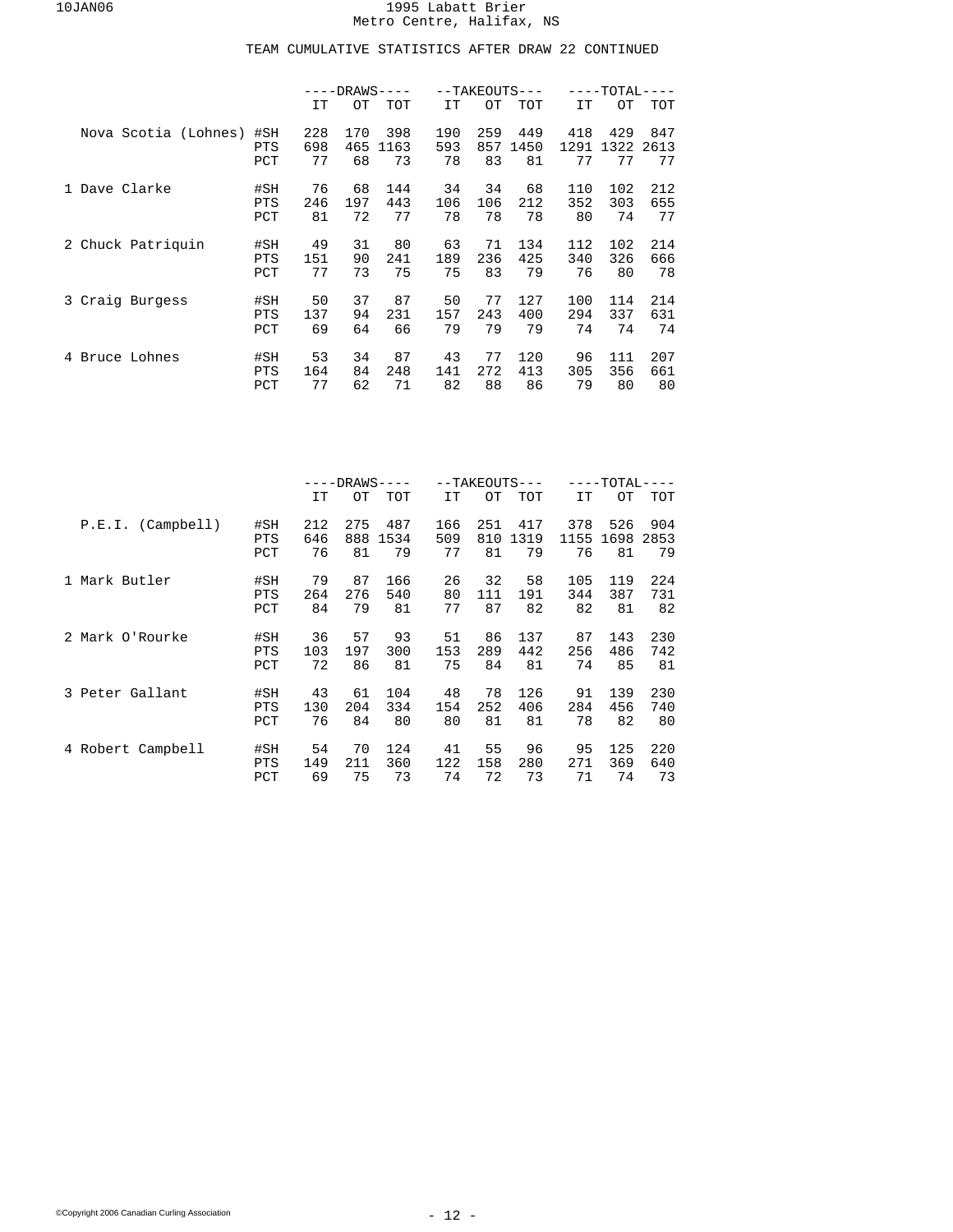|                   |                          | -DRAWS-          |                  |                   |                  | --TAKEOUTS---    | -TOTAL            |                   |                   |                   |
|-------------------|--------------------------|------------------|------------------|-------------------|------------------|------------------|-------------------|-------------------|-------------------|-------------------|
|                   |                          | IT               | OТ               | TOT               | IT               | OТ               | <b>TOT</b>        | IT                | OТ                | <b>TOT</b>        |
| (Jenkins)<br>NFLD | #SH<br><b>PTS</b><br>PCT | 227<br>629<br>69 | 216<br>565<br>65 | 443<br>1194<br>67 | 211<br>616<br>73 | 160<br>453<br>71 | 371<br>1069<br>72 | 438<br>1245<br>71 | 376<br>1018<br>68 | 814<br>2263<br>70 |
| 1 Ken Peddigrew   | #SH                      | 100              | 58               | 158               | 28               | 20               | 48                | 128               | 78                | 206               |
|                   | <b>PTS</b>               | 319              | 153              | 472               | 70               | 53               | 123               | 389               | 206               | 595               |
|                   | PCT                      | 80               | 66               | 75                | 63               | 66               | 64                | 76                | 66                | 72                |
| 2 Paul Harvey     | #SH                      | 48               | 53               | 101               | 68               | 37               | 105               | 116               | 90                | 206               |
|                   | <b>PTS</b>               | 123              | 144              | 267               | 213              | 122              | 335               | 336               | 266               | 602               |
|                   | PCT                      | 64               | 68               | 66                | 78               | 82               | 80                | 72                | 74                | 73                |
| 3 Joe Power       | #SH                      | 43               | 45               | 88                | 62               | 54               | 116               | 105               | 99                | 204               |
|                   | <b>PTS</b>               | 111              | 119              | 230               | 172              | 152              | 324               | 283               | 271               | 554               |
|                   | PCT                      | 65               | 66               | 65                | 69               | 70               | 70                | 67                | 68                | 68                |
| Jenkins           | #SH                      | 36               | 60               | 96                | 53               | 49               | 102               | 89                | 109               | 198               |
| Bill              | <b>PTS</b>               | 76               | 149              | 225               | 161              | 126              | 287               | 237               | 275               | 512               |
| 4                 | PCT                      | 53               | 62               | 59                | 76               | 64               | 70                | 67                | 63                | 65                |

|                        |                          | $---DRANS$       |                  |                  |                  |                  | --TAKEOUTS---     | ----TOTAL-        |                  |                   |  |
|------------------------|--------------------------|------------------|------------------|------------------|------------------|------------------|-------------------|-------------------|------------------|-------------------|--|
|                        |                          | IT               | OТ               | TOT              | IT               | OТ               | TOT               | IT                | OТ               | TOT               |  |
| Yukon/NWT<br>(Andrews) | #SH<br><b>PTS</b><br>PCT | 217<br>615<br>71 | 138<br>347<br>63 | 355<br>962<br>68 | 251<br>749<br>75 | 219<br>584<br>67 | 470<br>1333<br>71 | 468<br>1364<br>73 | 357<br>931<br>65 | 825<br>2295<br>70 |  |
| 1 Scott Odian          | #SH                      | 93               | 50               | 143              | 36               | 28               | 64                | 129               | 78               | 207               |  |
|                        | <b>PTS</b>               | 292              | 129              | 421              | 98               | 71               | 169               | 390               | 200              | 590               |  |
|                        | PCT                      | 78               | 65               | 74               | 68               | 63               | 66                | 76                | 64               | 71                |  |
| 2 Alfred Feldman       | #SH                      | 37               | 33               | 70               | 87               | 53               | 140               | 124               | 86               | 210               |  |
|                        | <b>PTS</b>               | 90               | 86               | 176              | 274              | 162              | 436               | 364               | 248              | 612               |  |
|                        | PCT                      | 61               | 65               | 63               | 79               | 76               | 78                | 73                | 72               | 73                |  |
| 3 Clinton Abel         | #SH                      | 48               | 26               | 74               | 68               | 68               | 136               | 116               | 94               | 210               |  |
|                        | <b>PTS</b>               | 130              | 58               | 188              | 204              | 192              | 396               | 334               | 250              | 584               |  |
|                        | PCT                      | 68               | 56               | 64               | 75               | 71               | 73                | 72                | 66               | 70                |  |
| 4 Robert Andrews       | #SH                      | 39               | 29               | 68               | 60               | 70               | 130               | 99                | 99               | 198               |  |
|                        | <b>PTS</b>               | 103              | 74               | 177              | 173              | 159              | 332               | 276               | 233              | 509               |  |
|                        | PCT                      | 66               | 64               | 65               | 72               | 57               | 64                | 70                | 59               | 64                |  |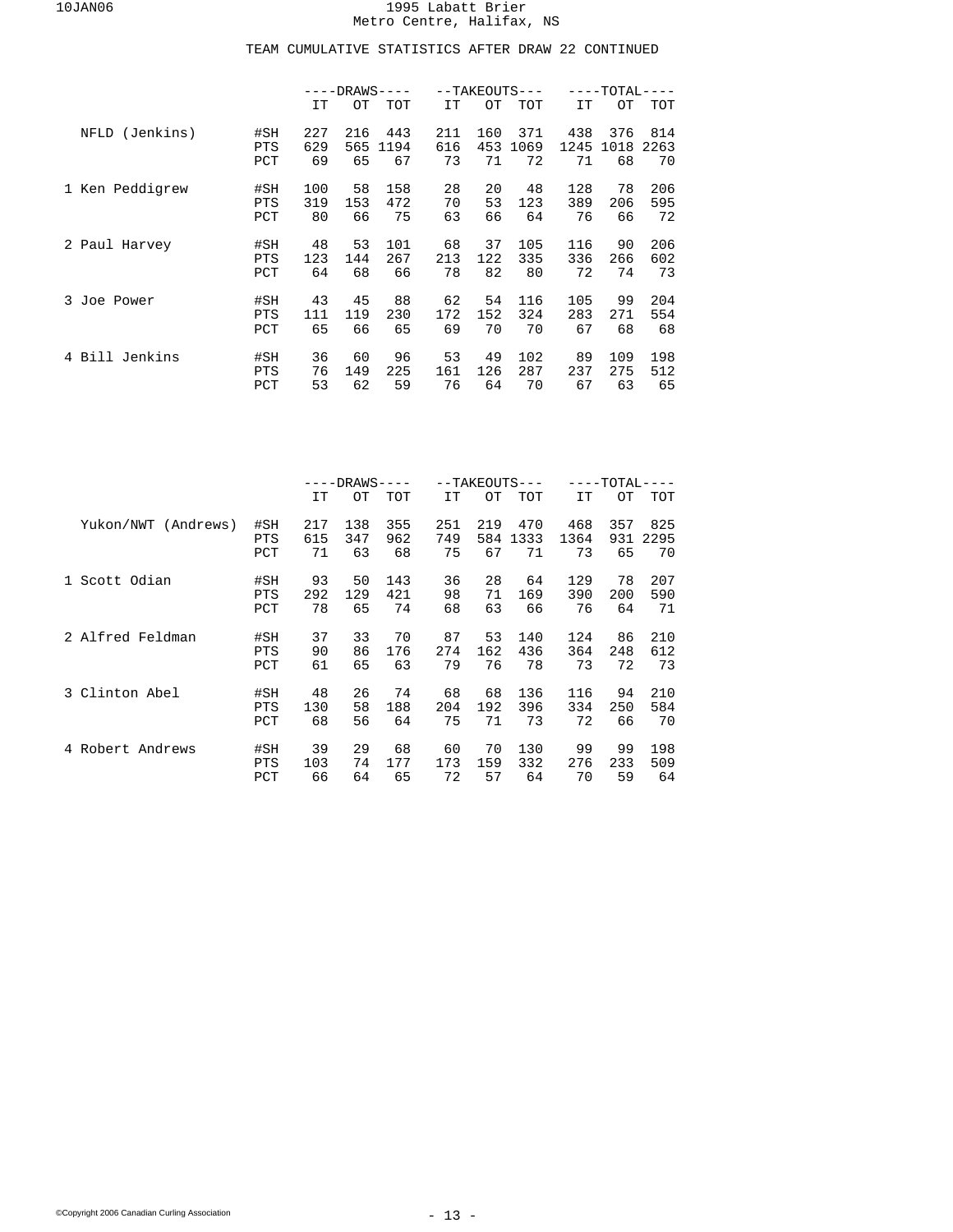# TOP SCORERS AFTER 22 DRAWS

|                                                                            |                                                                                                                                                                                                                                                          |                                                                                                        | SHOTS                                                                      | DRAW                                                                         |                                                                                                                                                                      | $---GAME SCORE---$                                                                                                                                                       |
|----------------------------------------------------------------------------|----------------------------------------------------------------------------------------------------------------------------------------------------------------------------------------------------------------------------------------------------------|--------------------------------------------------------------------------------------------------------|----------------------------------------------------------------------------|------------------------------------------------------------------------------|----------------------------------------------------------------------------------------------------------------------------------------------------------------------|--------------------------------------------------------------------------------------------------------------------------------------------------------------------------|
| 99<br>96<br>96<br>95<br>93<br>93<br>92<br>92<br>91<br>90<br>90<br>90       | LEADS<br>Neil Harrison<br>Gerry Richard<br>Gerry Richard<br>Dave Clarke<br>Gerry Richard<br>Don Bartlett<br>Gerry Richard<br>Mark Butler<br>Neil Harrison<br>Neil Harrison<br>Mark Butler<br>Dan Ormsby                                                  | ONT<br>B.C.<br>B.C.<br>N.S.<br>B.C.<br>ALTA<br>B.C.<br>PEI<br>ONT<br>ONT<br>PEI<br>SASK                | 18<br>20<br>18<br>19<br>18<br>14<br>16<br>15<br>16<br>18<br>18<br>12       | 7<br>7<br>2<br>7<br>12<br>10<br>17<br>17<br>15<br>12<br>$\overline{4}$<br>10 | 5<br>N.B.<br>7<br>PEI<br>4<br>NFLD<br>4<br>QUE<br>B.C.<br>4<br>N.B.<br>4<br>B.C.<br>3<br>TERR<br>3<br>ONT<br>4<br>B.C.<br>4<br>MAN<br>10<br>7<br>SASK                | ONT<br>8<br>B.C.<br>4<br>9<br>B.C.<br>N.S.<br>8<br>ONT<br>8<br>ALTA 11<br>9<br>ALTA<br>8<br>PEI<br>9<br>MAN<br>ONT<br>8<br>PEI<br>4<br>2<br>ONT                          |
| 98<br>94<br>94<br>94<br>93<br>91<br>91<br>91<br>90<br>90<br>90<br>90<br>90 | <b>SECONDS</b><br>Wayne Charteris<br>Wayne Charteris<br>Mark O'Rourke<br>Bert Gretzinger<br>Alfred Feldman<br>Chuck Patriquin<br>Pat Perroud<br>Joseph Vautour<br>Bert Gretzinger<br>Mark O'Rourke<br>Joseph Vautour<br>Aaron Skillen<br>Wayne Charteris | SASK<br>SASK<br>PEI<br>B.C.<br>TERR<br>N.S.<br>ONT<br>N.B.<br>B.C.<br>PEI<br>N.B.<br>NONT<br>SASK      | 20<br>18<br>20<br>20<br>20<br>20<br>14<br>14<br>18<br>20<br>20<br>22<br>22 | 1<br>5<br>11<br>13<br>9<br>16<br>10<br>10<br>12<br>5<br>9<br>6<br>20         | 5<br>QUE<br>5<br>NFLD<br>7<br>PEI<br>5<br>N.B.<br>7<br>TERR<br>7<br>PEI<br>7<br>SASK<br>N.B.<br>4<br>B.C.<br>4<br>PEI<br>4<br>7<br>TERR<br>7<br>NONT<br>5<br>MAN     | SASK<br>4<br>SASK 10<br>5<br>SASK<br>7<br>B.C.<br>N.B.<br>4<br>5<br>N.S.<br>2<br>ONT<br>ALTA 11<br>ONT<br>8<br>ALTA<br>8<br>N.B.<br>4<br>PEI<br>6<br>SASK<br>6           |
| 93<br>92<br>91<br>91<br>91<br>90<br>90<br>90<br>90<br>90                   | THIRDS<br>Rick Lang<br>Pat Ryan<br>John Kawaja<br>Jeff Ryan<br>Kevin Park<br>Pat Ryan<br>Peter Gallant<br>Craig Burgess<br>Clinton Abel<br>Kevin Park                                                                                                    | NONT<br>B.C.<br>ONT<br>MAN<br>ALTA<br>B.C.<br>PEI<br>N.S.<br>TERR<br>ALTA                              | 20<br>22<br>20<br>20<br>16<br>18<br>20<br>20<br>20<br>$17$                 | 10<br>3<br>7<br>7<br>17<br>12<br>11<br>7<br>9<br>19                          | NONT<br>6<br>6<br>B.C.<br>N.B.<br>5<br>7<br>MAN<br>3<br>B.C.<br>B.C.<br>4<br>PEI<br>7<br>4<br>QUE<br>TERR<br>7<br>ALTA<br>8                                          | 4<br>TERR<br>5<br>QUE<br>8<br>ONT<br>4<br>TERR<br>9<br>ALTA<br>8<br>ONT<br>5<br>SASK<br>N.S.<br>8<br>N.B.<br>4<br>4<br>ONT                                               |
| 100<br>97<br>96<br>94<br>92<br>90<br>90<br>90<br>89<br>89<br>89<br>89      | SKIPS<br>Kerry Burtnyk<br>Al Hackner<br>Bruce Lohnes<br>Bruce Lohnes<br>Robert Campbell<br>Kevin Martin<br>Al Hackner<br>Steeve Gagnon<br>Kevin Martin<br>Kevin Martin<br>Bruce Lohnes<br>Kerry Burtnyk                                                  | MAN<br><b>NONT</b><br>N.S.<br>N.S.<br>PEI<br>ALTA<br><b>NONT</b><br>QUE<br>ALTA<br>ALTA<br>N.S.<br>MAN | 14<br>16<br>18<br>22<br>16<br>18<br>22<br>22<br>16<br>16<br>18<br>20       | 17<br>13<br>7<br>12<br>12<br>8<br>6<br>3<br>17<br>19<br>6<br>1               | MAN<br>8<br><b>NONT</b><br>8<br>4<br>QUE<br>3<br>N.S.<br>5<br>NFLD<br>5<br>ALTA<br>7<br><b>NONT</b><br>B.C.<br>6<br>B.C.<br>3<br>ALTA<br>8<br>N.S.<br>11<br>MAN<br>6 | 2<br>NONT<br>2<br>NFLD<br>N.S.<br>8<br>SASK<br>4<br>PEI<br>11<br>4<br>QUE<br>6<br>PEI<br>5<br>QUE<br>9<br>ALTA<br>$\overline{4}$<br>ONT<br>ALTA<br>6<br>N.S.<br>4        |
| 91<br>89<br>88<br>87<br>85<br>85<br>85<br>85<br>85<br>85                   | TEAMS<br>Nova Scotia (Lohnes)<br>B.C. (Folk)<br>Ontario (Werenich)<br>Saskatchewan (Heidt)<br>Saskatchewan (Heidt)<br>B.C. (Folk)<br>P.E.I. (Camplell)<br>P.E.I. (Camplell)<br>Ontario (Werenich)<br>Manitoba (Burtnyk)                                  |                                                                                                        | 77<br>70<br>78<br>54<br>79<br>87<br>76<br>64<br>77<br>70                   | 7<br>12<br>7<br>10<br>1<br>3<br>7<br>12<br>18<br>4                           | QUE<br>4<br>B.C.<br>4<br>N.B.<br>5<br>7<br>SASK<br>QUE<br>5<br>B.C.<br>6<br>PEI<br>7<br>5<br>NFLD<br>PEI<br>4<br>MAN<br>10                                           | N.S.<br>8<br>ONT<br>8<br>ONT<br>8<br>$\overline{\mathbf{c}}$<br>ONT<br>$\overline{4}$<br>SASK<br>5<br>QUE<br>$\overline{4}$<br>B.C.<br>PEI<br>11<br>ONT<br>7<br>4<br>PEI |

NOTE: Minimum shots - Players 10, Teams 40.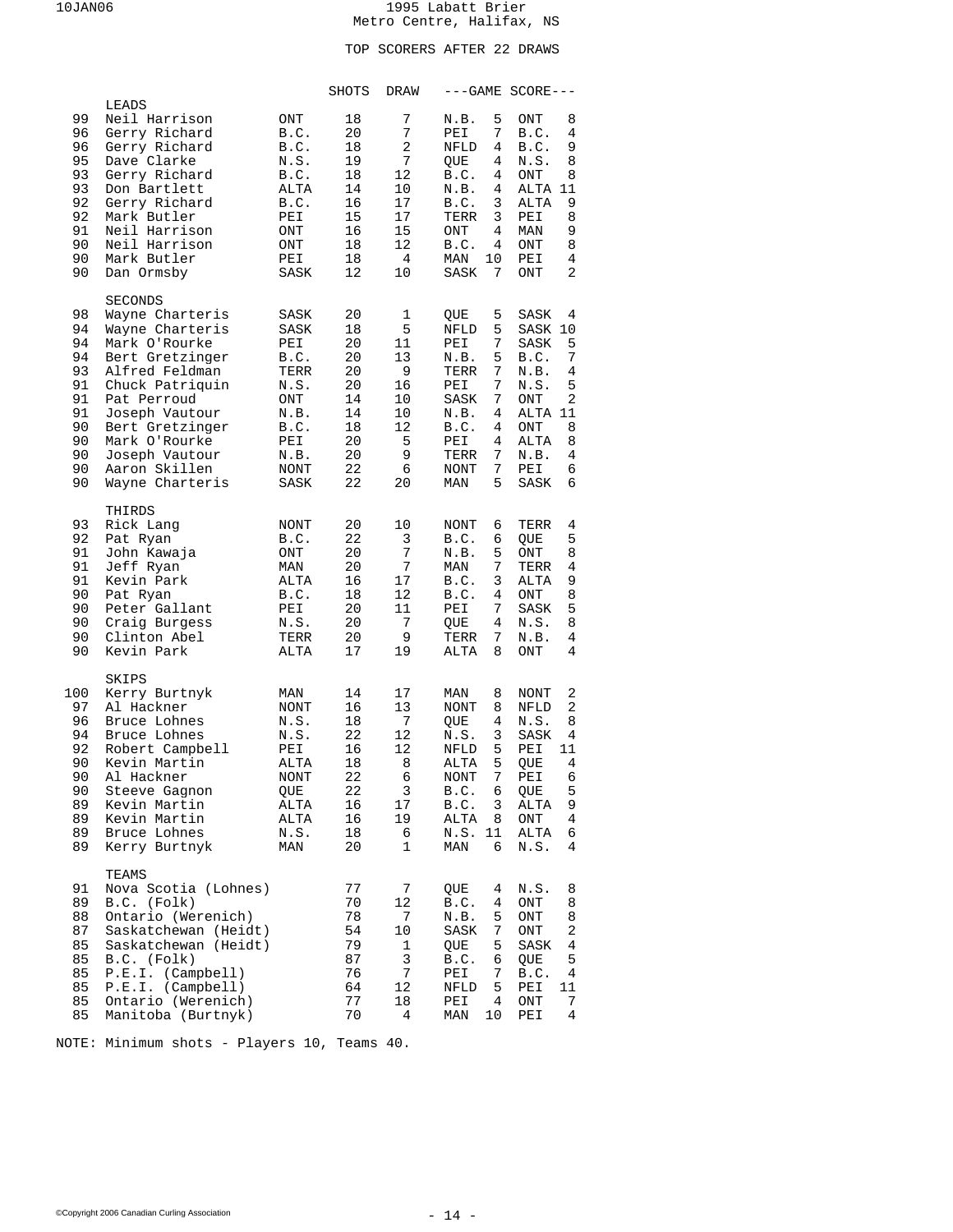## SCORING ANALYSIS AFTER 22 DRAWS

|             |                 |     |                       |                      | <b>BLANK STOLEN</b>   |              |                |                                  | ----POINTS SCORED--------      |                                     |                         |            |            |            |
|-------------|-----------------|-----|-----------------------|----------------------|-----------------------|--------------|----------------|----------------------------------|--------------------------------|-------------------------------------|-------------------------|------------|------------|------------|
|             | TEAM GAMES ENDS |     |                       | <b>ENDS</b>          | <b>ENDS</b>           | $\mathbf{1}$ | $\overline{2}$ | $\mathbf{3}$                     | $\overline{4}$                 | 5                                   | > 5                     | <b>TOT</b> | <b>AVG</b> | <b>STL</b> |
| B.C.        | 11              | 107 | <b>FOR</b><br>AGAINST | 7<br>7               | 13<br>5               | 32<br>20     | 12<br>17       | 3<br>$\overline{3}$              | 0<br>$\Omega$                  | $\mathbf{1}$<br>$\mathbf{1}$        | $\mathbf 0$<br>$\Omega$ | 70<br>68   | 6.4<br>6.2 | 21<br>6    |
| <b>ALTA</b> | 13              | 116 | <b>FOR</b><br>AGAINST | 8<br>6               | 14<br>11              | 24<br>30     | 19<br>16       | 4<br>$\mathbf{1}$                | $\overline{2}$<br>$\mathbf{1}$ | $\mathbf{1}$<br>$\Omega$            | $\mathbf 0$<br>$\Omega$ | 87<br>69   | 6.7<br>5.3 | 20<br>15   |
| SASK        | 13              | 128 | <b>FOR</b><br>AGAINST | 14<br>14             | 14<br>$7\overline{ }$ | 31<br>31     | 15<br>13       | $\overline{4}$<br>$\overline{2}$ | $\mathbf{1}$<br>$\Omega$       | $\mathsf 0$<br>$\Omega$             | $\mathbf 0$<br>$\Omega$ | 77<br>63   | 5.9<br>4.8 | 22<br>- 9  |
| MAN         | 14              | 133 | <b>FOR</b><br>AGAINST | 5<br>6               | 17<br>7               | 29<br>33     | 32<br>16       | 3<br>$\overline{2}$              | 1<br>$\mathbf 0$               | 1<br>$\mathbf 0$                    | 0<br>$\mathbf 0$        | 111<br>71  | 7.9<br>5.1 | 25<br>8    |
| <b>NONT</b> | 11              | 102 | <b>FOR</b><br>AGAINST | 5<br>7               | 10<br>12              | 27<br>27     | 14<br>12       | 3<br>4                           | 0<br>$\mathbf{1}$              | $\mathsf 0$<br>$\Omega$             | $\mathbf 0$<br>$\Omega$ | 64<br>67   | 5.8<br>6.1 | 11<br>13   |
| <b>ONT</b>  | 13              | 118 | <b>FOR</b><br>AGAINST | $\mathbf 1$<br>7     | 12<br>23              | 26<br>40     | 14<br>13       | 8<br>1                           | $\mathbf{1}$<br>0              | $\mathsf{O}\xspace$<br>$\mathbf{1}$ | $\mathbf 0$<br>0        | 82<br>74   | 6.3<br>5.7 | 15<br>28   |
| QUE         | 11              | 111 | <b>FOR</b><br>AGAINST | 12<br>9              | 8<br>12               | 24<br>25     | 13<br>14       | 4<br>5                           | 1<br>0                         | $\mathsf 0$<br>0                    | $\mathbf 0$<br>$\Omega$ | 66<br>68   | 6.0<br>6.2 | 8<br>14    |
| N.B.        | 11              | 105 | <b>FOR</b><br>AGAINST | 3<br>5               | 12<br>14              | 30<br>23     | 12<br>12       | 2<br>8                           | 0<br>$\overline{a}$            | $\mathsf 0$<br>$\mathbf{1}$         | $\mathbf 0$<br>$\Omega$ | 60<br>84   | 5.5<br>7.6 | 16<br>22   |
| N.S.        | 11              | 107 | <b>FOR</b><br>AGAINST | 13<br>$\overline{3}$ | 12<br>11              | 28<br>31     | 13<br>9        | 2<br>$\overline{4}$              | $\mathbf{1}$<br>$\Omega$       | $\mathsf 0$<br>$\Omega$             | $\mathbf 0$<br>$\Omega$ | 64<br>61   | 5.8<br>5.5 | 17<br>15   |
| PEI         | 12              | 115 | <b>FOR</b><br>AGAINST | 3<br>10              | 15<br>8               | 36<br>28     | 11<br>16       | 2<br>2                           | 1<br>$\Omega$                  | 1<br>$\Omega$                       | $\mathbf 0$<br>$\Omega$ | 73<br>66   | 6.1<br>5.5 | 19<br>11   |
| <b>NFLD</b> | 11              | 103 | <b>FOR</b><br>AGAINST | 2<br>6               | $\overline{7}$<br>18  | 23<br>21     | 12<br>23       | 4<br>5                           | 0<br>4                         | 0<br>$\Omega$                       | 0<br>$\Omega$           | 59<br>98   | 5.4<br>8.9 | 9<br>29    |
| TERR        | 11              | 105 | <b>FOR</b><br>AGAINST | 12<br>5              | 14<br>20              | 27<br>28     | 9<br>15        | $\mathbf 1$<br>3                 | 0<br>$\mathbf 0$               | 0<br>$\mathbf{1}$                   | $\mathbf 0$<br>$\Omega$ | 48<br>72   | 4.4<br>6.5 | 16<br>29   |
| TOTAL       | 71              | 675 | <b>FOR</b><br>AGAINST | 85<br>85             | 148<br>148            | 337<br>337   | 176<br>176     | 40<br>40                         | 8<br>8                         | 4<br>$\overline{4}$                 | $\mathbf 0$<br>$\Omega$ | 861<br>861 | 6.1<br>6.1 | 199<br>199 |

NOTES:

AVG is average score per game. STL is points from stolen ends.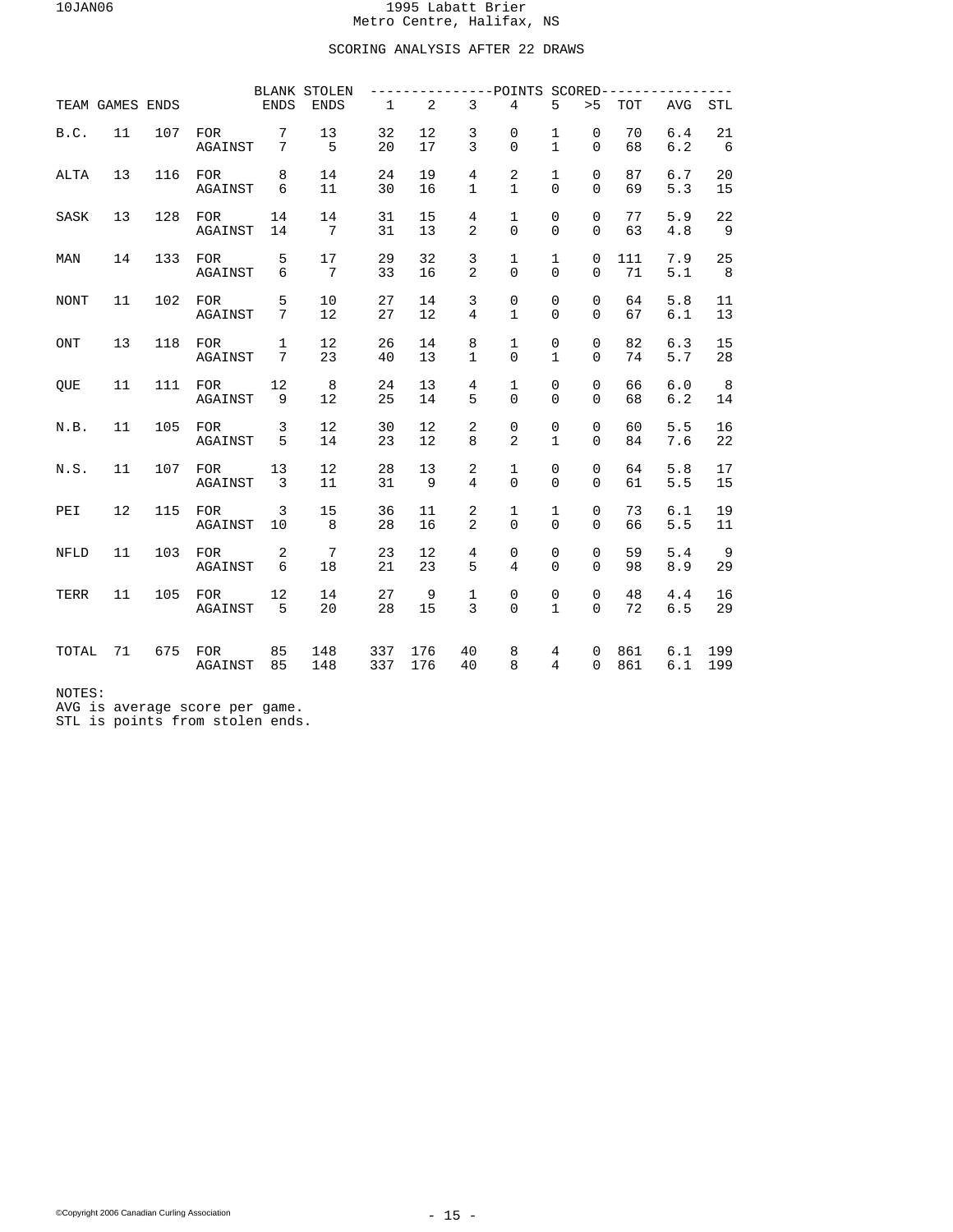## SCORING RECORDS AFTER 22 DRAWS

| NUMBER OF GAMES PLAYED:<br>71                                                                                                              |
|--------------------------------------------------------------------------------------------------------------------------------------------|
| HIGHEST SCORE, ONE TEAM, ONE GAME:<br>11                                                                                                   |
| DRAW 4<br>ALTA 11 NFLD<br>$\overline{4}$                                                                                                   |
| DRAW 4<br>TERR 6 B.C. 11                                                                                                                   |
| DRAW 6<br>N.S. 11<br>ALTA 6                                                                                                                |
| DRAW 10<br>N.B. 4<br>ALTA 11                                                                                                               |
| DRAW 12<br>NFLD 5<br>PEI<br>- 11                                                                                                           |
| DRAW 16<br>QUE 11<br>8<br>NFLD                                                                                                             |
| LOWEST SCORE, ONE TEAM, ONE GAME:<br>1                                                                                                     |
| DRAW 9<br>QUE 1<br>3<br>PEI                                                                                                                |
| HIGHEST COMBINED SCORE, BOTH TEAMS, ONE GAME: 19                                                                                           |
| DRAW 16<br>QUE 11<br>8<br>NFLD                                                                                                             |
| LOWEST COMBINED SCORE, BOTH TEAMS, ONE GAME:<br>$\overline{4}$                                                                             |
| DRAW 9<br>OUE 1 PEI<br>3                                                                                                                   |
| HIGHEST END SCORE WITH HAMMER: 5                                                                                                           |
| DRAW 4<br>TERR 6 B.C. 11 B.C. SCORED 5 IN THE SECOND END                                                                                   |
| SCORED 5 IN THE 6TH END<br>DRAW 14<br>PEI 8 N.B. 4<br>PEI                                                                                  |
| SCORED 5 IN THE 6TH END<br>DRAW 15<br>ONT 4 MAN<br>9<br>MAN                                                                                |
| ALTA 9 ALTA SCORED 5 IN THE 5TH END<br>$B.C.$ 3<br>DRAW 17                                                                                 |
| HIGHEST END SCORE WITHOUT HAMMER: 4                                                                                                        |
|                                                                                                                                            |
| DRAW 5<br>NFLD 5<br>SASK 10 SASK SCORED 4 IN THE FIRST END<br>DRAW 12<br>NFLD 5 PEI 11 PEI SCORED 4 IN THE 8TH END                         |
| MOST BLANK ENDS, ONE GAME: 6                                                                                                               |
| DRAW 12 N.S. 3 SASK 4                                                                                                                      |
| NUMBER OF BLANK ENDS IN EVENT:<br>85                                                                                                       |
| MOST BLANK ENDS ONE DRAW: 11                                                                                                               |
| DRAW 9                                                                                                                                     |
| MOST CONSECUTIVE BLANK ENDS, ONE GAME:<br>3                                                                                                |
|                                                                                                                                            |
| 3<br>B.C. 6<br>5 BY B.C. BEGINNING IN END 5<br>DRAW<br>OUE                                                                                 |
| 5<br>4<br>SASK<br>NONT<br>4<br>BY SASK BEGINNING IN END 1<br>DRAW                                                                          |
| 3<br>DRAW 9<br>OUE<br>1<br>PEI<br>BY QUE BEGINNING IN END 1                                                                                |
| MAN<br>7<br>DRAW 11<br>B.C.<br>6<br>BY MAN BEGINNING IN END 6<br>N.S.<br>DRAW 12<br>$\overline{3}$<br>SASK 4<br>BY N.S. BEGINNING IN END 1 |
|                                                                                                                                            |
| MOST STOLEN ENDS, BOTH TEAMS, ONE GAME:<br>5                                                                                               |
| 3<br>DRAW<br>ONT<br>8<br>TERR<br>4<br>DRAW<br>6<br>NFLD<br>9<br>N.B.<br>8                                                                  |
| MOST CONSECUTIVE STOLEN ENDS, ONE TEAM, ONE GAME: 3                                                                                        |
| DRAW<br>2<br>N.S.<br>8<br>ONT<br>6<br>BY N.S. BEGINNING IN END 6                                                                           |
| DRAW<br>4<br>TERR<br>B.C. 11<br>BY B.C. BEGINNING IN END 5<br>6                                                                            |
| 5<br>DRAW<br>NONT<br>N.S.<br>3<br>BY NONT BEGINNING IN END 4<br>8                                                                          |
| 7<br>TERR 4<br>DRAW<br>MAN<br>7<br>BY MAN BEGINNING IN END 4                                                                               |
| DRAW 14<br>TERR<br>3<br>N.S.<br>8<br>BY N.S. BEGINNING IN END 6                                                                            |
| 8<br>DRAW 17<br>TERR<br>3<br>PEI<br>BY PEI BEGINNING IN END 6                                                                              |
| DRAW 19<br>ALTA<br>8<br>ONT<br>$4\degree$<br>BY ALTA BEGINNING IN END 2                                                                    |
| MOST POINTS FROM STOLEN ENDS, ONE TEAM, ONE GAME:<br>5                                                                                     |
| DRAW<br>2<br>NFLD<br>B.C.<br>9<br>BY B.C.<br>4                                                                                             |
| DRAW<br>3<br>ONT<br>8<br>TERR 4<br>BY ONT                                                                                                  |
| DRAW<br>6<br>NFLD<br>9<br>N.B.<br>8<br>BY N.B.                                                                                             |
| DRAW<br>7<br>MAN<br>7<br>TERR<br>$\overline{4}$<br>BY MAN                                                                                  |
| 11<br>DRAW 12<br>NFLD<br>5<br>PEI<br>BY PEI                                                                                                |
| 5<br>DRAW 13<br>N.B.<br>B.C.<br>7<br>BY B.C.                                                                                               |
| DRAW 14<br>TERR<br>3<br>N.S.<br>8<br>BY N.S.                                                                                               |
| DRAW 17<br>N.S.<br>3<br>N.B.<br>7<br>BY N.B.                                                                                               |
| DRAW 19<br>ALTA<br>8<br>ONT<br>4<br>BY ALTA                                                                                                |
| 3<br>LARGEST COME FROM BEHIND VICTORY:                                                                                                     |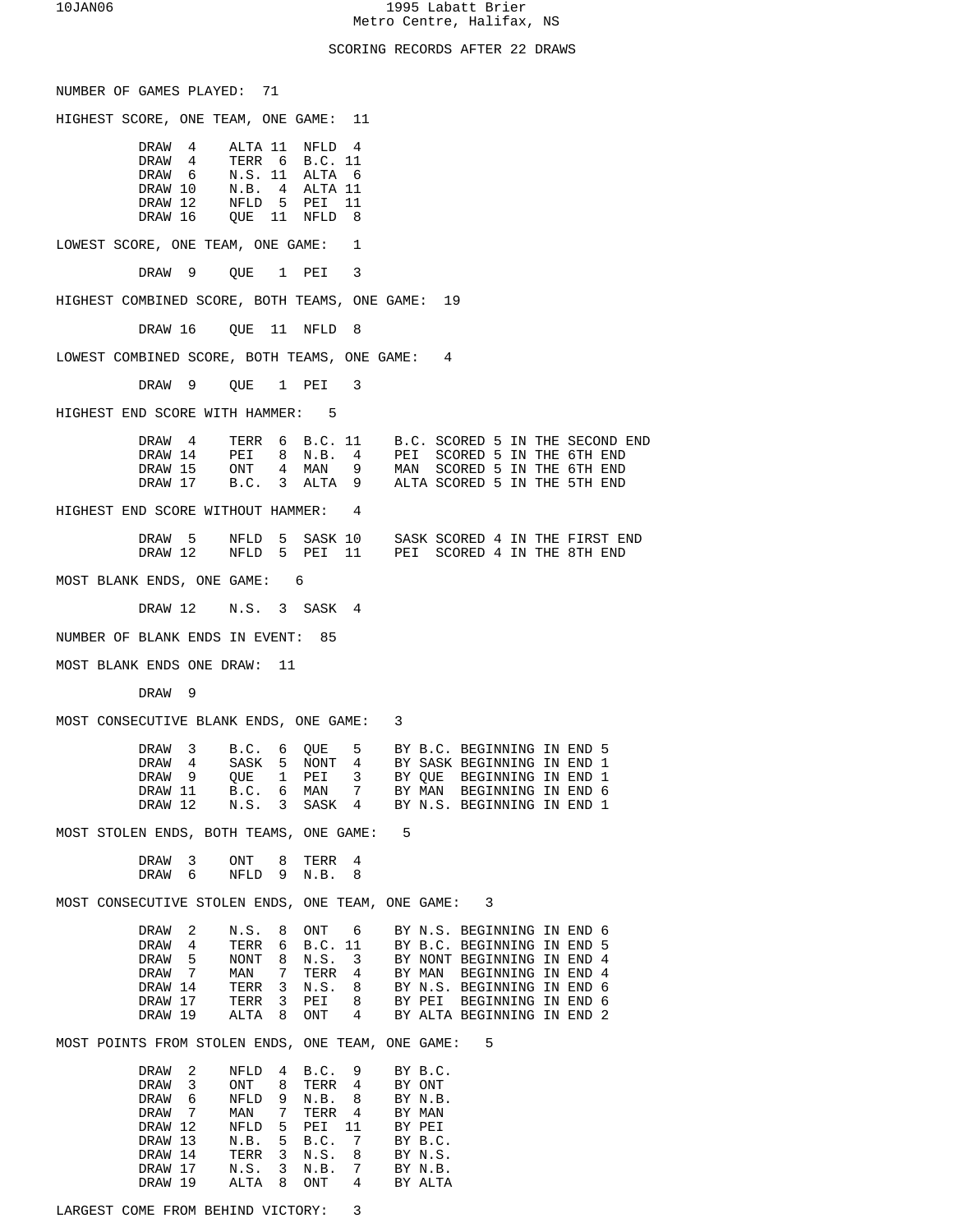| DRAW 2  |  |  | N.B. 6 MAN 9 MAN WAS DOWN 3 AFTER 4 ENDS  |  |  |  |
|---------|--|--|-------------------------------------------|--|--|--|
| DRAW 2  |  |  | N.S. 8 ONT 6 N.S. WAS DOWN 3 AFTER 4 ENDS |  |  |  |
| DRAW 3  |  |  | ONT 8 TERR 4 ONT WAS DOWN 3 AFTER 2 ENDS  |  |  |  |
| DRAW 15 |  |  | NONT 8 OUE 10 OUE WAS DOWN 3 AFTER 4 ENDS |  |  |  |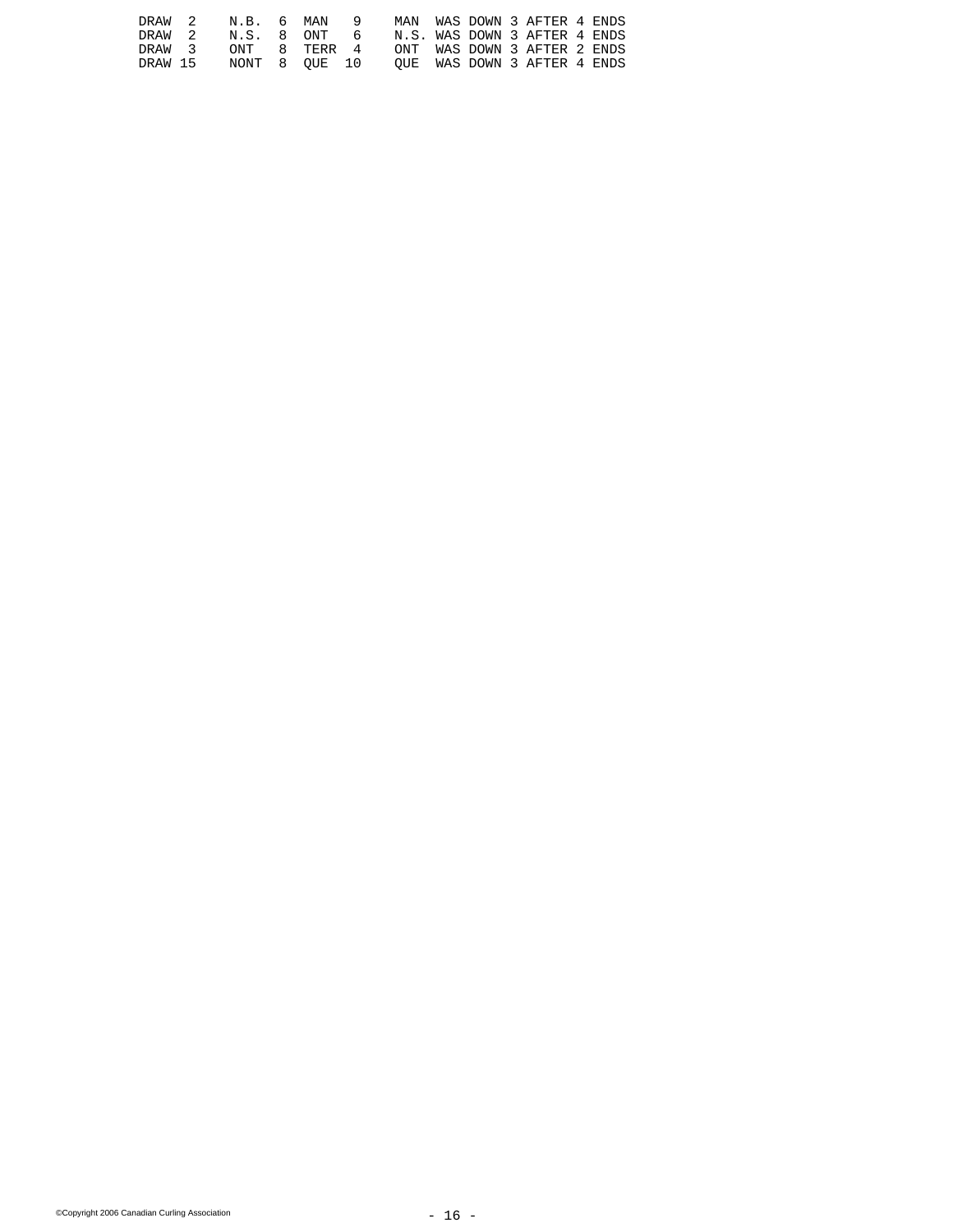## SCORING RECORDS AFTER 22 DRAWS CONTINUED

NUMBER OF EXTRA END GAMES: 7

MOST ENDS PLAYED IN ONE GAME: 11

| DRAW <sub>3</sub> |     | B.C.        | 6   | OUE         | -5 |
|-------------------|-----|-------------|-----|-------------|----|
| DRAW              | 6   | NONT 7 PEI  |     |             | 6  |
| DRAW              | − q | N.S. 5 B.C. |     |             | 6  |
| DRAW 9            |     | ALTA        | რ — | NONT 7      |    |
| DRAW 11           |     | B.C.        | რ — | MAN         | 7  |
| DRAW 12           |     |             |     | N.S. 3 SASK | 4  |
| DRAW 20           |     | MAN         | 5.  | SASK        | б. |
|                   |     |             |     |             |    |

FEWEST ENDS PLAYED IN ONE GAME: 7

| DRAW 10 | N.B. 4 ALTA 11 |           |                |
|---------|----------------|-----------|----------------|
| DRAW 10 | SASK 7 ONT     |           |                |
| DRAW 16 | ALTA 5 ONT     |           | -२             |
| DRAW 17 | MAN            | 8 NONT    | $\overline{2}$ |
| DRAW 21 | MAN            | 9 AT.TA 3 |                |
|         |                |           |                |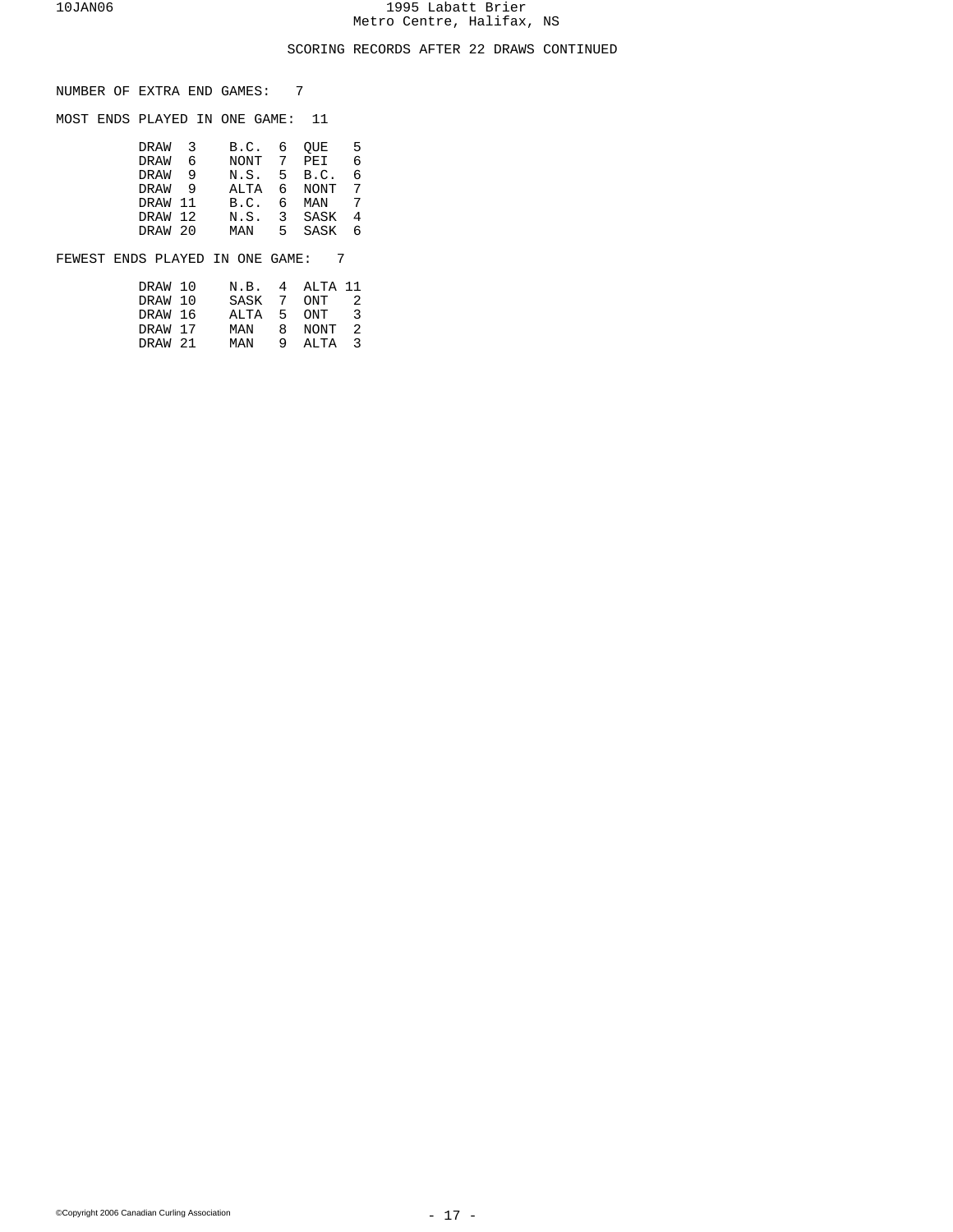# SCORING AND PERCENTAGES SUMMARY FOR DRAW 1

| A Ontario (Werenich)<br>P.E.I. (Camplell)                                                                          | 2<br>1<br>*2<br>$\Omega$<br>2<br>$\Omega$                  | 3<br>$\mathbf{1}$<br>$\Omega$                 | 5<br>4<br>$\mathbf{1}$<br>0<br>$\Omega$<br>1                        | 6<br>$\mathbf{1}$<br>$\Omega$    | 7<br>8<br>9<br>10 TOTAL<br>0<br>$\mathbf{1}$<br>$\mathbf{1}$<br>13:21<br>X<br>7<br>1<br>0<br>X<br>0<br>4<br>04:26                                                                                                             |
|--------------------------------------------------------------------------------------------------------------------|------------------------------------------------------------|-----------------------------------------------|---------------------------------------------------------------------|----------------------------------|-------------------------------------------------------------------------------------------------------------------------------------------------------------------------------------------------------------------------------|
| Ontario (Werenich)<br>1 Neil Harrison<br>2 Pat Perroud<br>3 John Kawaja<br>4 Ed Werenich<br>Team Totals            | 18<br>20<br>20<br>20                                       | #SH PTS PCT<br>51<br>51<br>59<br>64<br>78 225 | 71<br>64<br>74<br>80<br>72                                          |                                  | P.E.I. (Camplell)<br>#SH PTS PCT<br>1 Mark Butler<br>65<br>20<br>81<br>2 Mark O'Rourke<br>20<br>55<br>69<br>3 Peter Gallant<br>20<br>68<br>85<br>57<br>4 Robert Campbell<br>19<br>75<br>79 245<br>78<br>Team Totals           |
| B Manitoba (Burtnyk)<br>Nova Scotia (Lohnes)                                                                       | 2<br>1<br>*2<br>$\Omega$<br>$\mathbf{1}$<br>0              | 3<br>1<br>$\Omega$                            | 5<br>4<br>$\mathbf 0$<br>1<br>$\mathbf{1}$<br>$\Omega$              | 6<br>$\mathsf 0$<br>$\mathbf{1}$ | 7<br>10 TOTAL<br>8<br>9<br>$\mathbf{1}$<br>1<br>0<br>0<br>6<br>11:42<br>$\mathbf{1}$<br>$\Omega$<br>$\Omega$<br>04:31<br>$\Omega$<br>4                                                                                        |
| Manitoba (Burtnyk)<br>1 Keith Fenton<br>2 Rob Meakin<br>3 Jeff Ryan<br>4 Kerry Burtnyk<br>Team Totals              | 20<br>20<br>20<br>20                                       | #SH PTS PCT<br>71<br>55<br>63<br>71<br>80 260 | 89<br>69<br>79<br>89<br>81                                          |                                  | Nova Scotia (Lohnes) #SH PTS PCT<br>1 Dave Clarke<br>20<br>65<br>81<br>2 Chuck Patriquin<br>53<br>20<br>66<br>3 Craig Burgess<br>54<br>68<br>20<br>4 Bruce Lohnes<br>62<br>78<br>20<br>Team Totals<br>80 234<br>73            |
| C N. Ont (Hackner)<br>N.B. (MacPherson)                                                                            | 2<br>1<br>$\mathbf{1}$<br>$*0$<br>$\mathbf{1}$<br>$\Omega$ | 3<br>$\overline{2}$<br>$\Omega$               | 4<br>5<br>$\mathbf{1}$<br>$\mathbf 0$<br>$\overline{a}$<br>$\Omega$ | 6<br>0<br>$\overline{a}$         | 7<br>8<br>10 TOTAL<br>9<br>$\mathbf{1}$<br>$\mathbf 0$<br>$\mathbf 0$<br>2<br>7<br>03:57<br>$\Omega$<br>$\mathbf{1}$<br>$\Omega$<br>$\Omega$<br>6<br>02:05                                                                    |
| N. Ont (Hackner)<br>1 Art Lappalainen<br>2 Aaron Skillen<br>3 Rick Lang<br>4 Al Hackner<br>Team Totals             | 20<br>20<br>20<br>19                                       | #SH PTS PCT<br>55<br>44<br>61<br>58<br>79 218 | 69<br>55<br>76<br>76<br>69                                          |                                  | (MacPherson)<br>#SH PTS PCT<br>N.B.<br>1 Brad MacPherson<br>58<br>73<br>20<br>2 Joseph Vautour<br>59<br>74<br>20<br>3 Mark Armstrong<br>76<br>20<br>61<br>4 Bryan MacPherson<br>20<br>62<br>78<br>80 240<br>75<br>Team Totals |
| D Quebec (Gagnon)<br>Saskatchewan (Heidt)                                                                          | 2<br>1<br>$\mathbf{1}$<br>$*$ 0<br>$\Omega$<br>$\Omega$    | 3<br>$\Omega$<br>$\overline{a}$               | 5<br>4<br>$\mathsf 0$<br>0<br>$\Omega$<br>$\mathbf{1}$              | 6<br>3<br>$\Omega$               | 9 10 TOTAL<br>7<br>8<br>0<br>0<br>0<br>$\mathbf{1}$<br>5<br>05:52<br>$\Omega$<br>0<br>$\mathbf{1}$<br>$\Omega$<br>4<br>08:57                                                                                                  |
| Quebec (Gagnon)<br>1 Roderique Tremblay<br>2 Bernard Mimeault<br>3 Greg Mimeault<br>4 Steeve Gagnon<br>Team Totals | 20<br>20<br>20<br>19<br>79                                 | #SH PTS PCT<br>62<br>68<br>50<br>65<br>245    | 78<br>85<br>63<br>86<br>78                                          |                                  | Saskatchewan (Heidt) #SH PTS PCT<br>85<br>1 Dan Ormsby<br>20<br>68<br>2 Wayne Charteris<br>20<br>78<br>98<br>3 Mark Dacey<br>20<br>63<br>79<br>4 Brad Heidt<br>19<br>80<br>61<br>270<br>79<br>85<br>Team Totals               |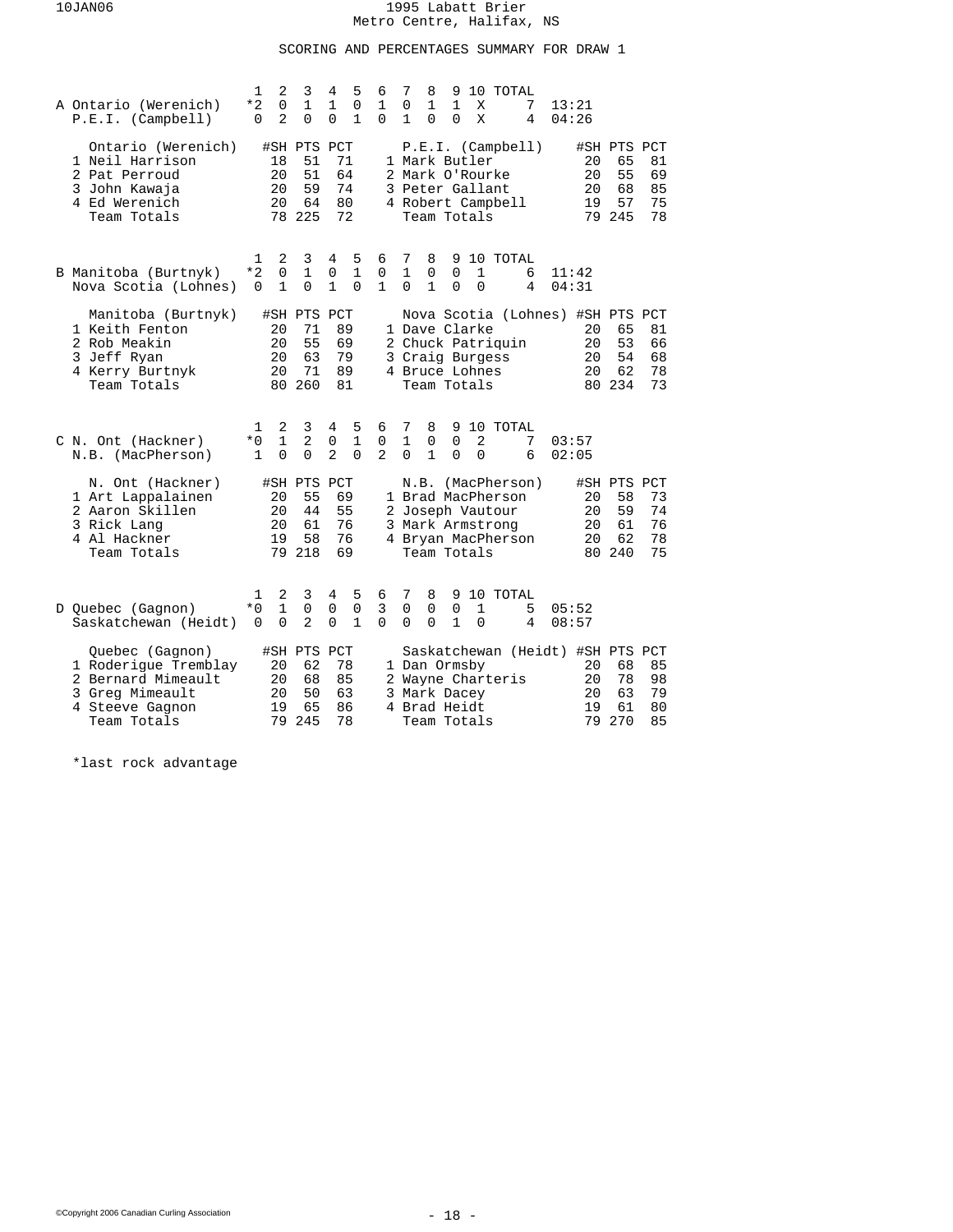# SCORING AND PERCENTAGES SUMMARY FOR DRAW 2

| A N.B. (MacPherson)<br>Manitoba (Burtnyk)                                                                                  | 1<br>2<br>$\Omega$<br>$*0$<br>$\Omega$<br>1               | 3<br>2<br>0                                   | 4<br>5<br>$\overline{a}$<br>$\Omega$<br>0<br>4                     | 6<br>0<br>2            | 7<br>8<br>10 TOTAL<br>9<br>$\mathbf{1}$<br>$\mathbf{1}$<br>0<br>X<br>6<br>03:34<br>2<br>0<br>0<br>Χ<br>9<br>09:44                                                                                                 |
|----------------------------------------------------------------------------------------------------------------------------|-----------------------------------------------------------|-----------------------------------------------|--------------------------------------------------------------------|------------------------|-------------------------------------------------------------------------------------------------------------------------------------------------------------------------------------------------------------------|
| N.B. (MacPherson)<br>1 Brad MacPherson<br>2 Joseph Vautour<br>3 Mark Armstrong<br>4 Bryan MacPherson<br>Team Totals        | 20<br>20<br>20<br>19                                      | #SH PTS PCT<br>68<br>55<br>48<br>36<br>79 207 | 85<br>69<br>60<br>47<br>66                                         |                        | Manitoba (Burtnyk)<br>#SH PTS PCT<br>1 Keith Fenton<br>55<br>19<br>72<br>2 Rob Meakin<br>20<br>61<br>76<br>52<br>3 Jeff Ryan<br>20<br>65<br>4 Kerry Burtnyk<br>17<br>48<br>71<br>76 216<br>71<br>Team Totals      |
| B NFLD (Jenkins)<br>B.C. (Folk)                                                                                            | 2<br>1<br>$*0$<br>$\Omega$<br>$\overline{a}$<br>$\Omega$  | 3<br>$\mathbf{1}$<br>$\Omega$                 | 5<br>4<br>$\overline{2}$<br>$\Omega$<br>$\Omega$<br>$\overline{a}$ | 6<br>0<br>$\mathbf{1}$ | 7<br>8<br>10 TOTAL<br>9<br>$\mathbf{1}$<br>$\mathbf 0$<br>$\Omega$<br>Χ<br>4<br>13:50<br>$\Omega$<br>$\mathbf{1}$<br>3<br>X<br>9<br>12:45                                                                         |
| NFLD (Jenkins)<br>1 Ken Peddigrew<br>2 Paul Harvey<br>3 Joe Power<br>4 Bill Jenkins<br>Team Totals                         | 20<br>20<br>18<br>18                                      | #SH PTS PCT<br>55<br>71<br>54<br>42<br>76 222 | 69<br>89<br>75<br>58<br>73                                         |                        | B.C. (Folk)<br>#SH PTS PCT<br>1 Gerry Richard<br>18<br>69<br>96<br>20<br>2 Bert Gretzinger<br>68<br>85<br>58<br>76<br>3 Pat Ryan<br>19<br>4 Rick Folk<br>18<br>58<br>81<br>75 253<br>84<br>Team Totals            |
| C Yukon/NWT (Andrews)<br>Alberta (Martin)                                                                                  | 2<br>1<br>$\mathbf 0$<br>$*1$<br>$\mathbf{1}$<br>$\Omega$ | 3<br>2<br>$\Omega$                            | 4<br>5<br>$\mathbf{1}$<br>$\mathsf 0$<br>$\mathbf{1}$<br>$\Omega$  | 6<br>1<br>$\Omega$     | 7<br>8<br>10 TOTAL<br>9<br>2<br>$\mathbf 0$<br>$\mathbf 0$<br>7<br>09:46<br>Χ<br>$\mathbf{1}$<br>$\mathfrak{D}$<br>$\Omega$<br>X<br>5<br>01:15                                                                    |
| Yukon/NWT (Andrews)<br>1 Scott Odian<br>2 Alfred Feldman<br>3 Clinton Abel<br>4 Robert Andrews<br>Team Totals              | 18<br>20<br>20<br>19                                      | #SH PTS<br>57<br>63<br>61<br>61<br>77 242     | PCT<br>79<br>79<br>76<br>80<br>79                                  |                        | Alberta (Martin)<br>#SH PTS PCT<br>1 Don Bartlett<br>20<br>69<br>86<br>55<br>2 James Pahl<br>20<br>69<br>3 Kevin Park<br>20<br>55<br>69<br>4 Kevin Martin<br>57<br>75<br>19<br>79 236<br>75<br>Team Totals        |
| D Nova Scotia (Lohnes)<br>Ontario (Werenich)                                                                               | 2<br>1<br>$\mathbf{1}$<br>$*0$<br>$\Omega$<br>$\Omega$    | 3<br>0<br>$\overline{a}$                      | 5<br>4<br>$\overline{2}$<br>0<br>$\overline{a}$<br>$\Omega$        | 6<br>1<br>$\Omega$     | 7<br>8<br>9 10 TOTAL<br>$\mathbf{1}$<br>2<br>$\mathbf 0$<br>1<br>8<br>02:40<br>0<br>$\overline{2}$<br>0<br>$\Omega$<br>6<br>02:44                                                                                 |
| Nova Scotia (Lohnes) #SH PTS PCT<br>1 Dave Clarke<br>2 Chuck Patriquin<br>3 Craig Burgess<br>4 Bruce Lohnes<br>Team Totals | 19<br>20<br>20<br>20<br>79                                | 62<br>62<br>52<br>66<br>242                   | 82<br>78<br>65<br>83<br>77                                         |                        | Ontario (Werenich)<br>#SH PTS PCT<br>1 Neil Harrison<br>63<br>79<br>20<br>83<br>20<br>66<br>2 Pat Perroud<br>56<br>20<br>70<br>3 John Kawaja<br>20<br>53<br>66<br>4 Ed Werenich<br>238<br>74<br>Team Totals<br>80 |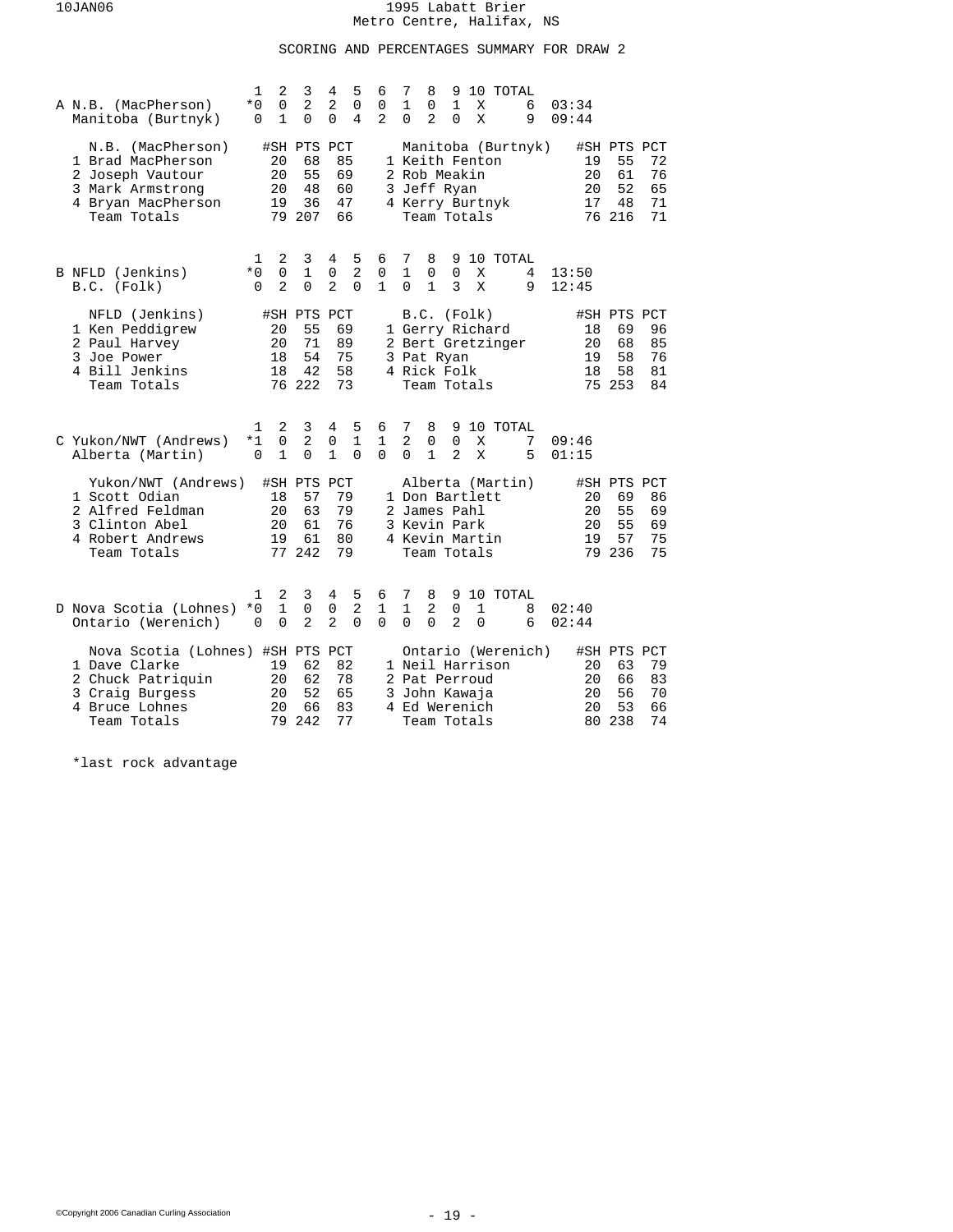## SCORING AND PERCENTAGES SUMMARY FOR DRAW 3

| B Ontario (Werenich)<br>Yukon/NWT (Andrews)                                                         | $*0$<br>$\mathbf{1}$             | 2<br>$\mathbf 0$<br>$\mathfrak{D}$   | 3<br>$\overline{a}$<br>$\Omega$            | $4^{\circ}$<br>0<br>$\Omega$            | 5<br>$\mathbf{1}$       | 6<br>$0 \t1 \t1 \t1$<br>$\Omega$   | 7<br>$\Omega$           | 8<br>$\Omega$                                                                          | 9<br>$\Omega$                         | 0 <sup>3</sup><br>$\Omega$  | 10 TOTAL<br>8<br>4                                            |        | 09:28<br>08:18             |                                            |                            |
|-----------------------------------------------------------------------------------------------------|----------------------------------|--------------------------------------|--------------------------------------------|-----------------------------------------|-------------------------|------------------------------------|-------------------------|----------------------------------------------------------------------------------------|---------------------------------------|-----------------------------|---------------------------------------------------------------|--------|----------------------------|--------------------------------------------|----------------------------|
| Ontario (Werenich)<br>Neil Harrison<br>Pat Perroud<br>3 John Kawaja<br>4 Ed Werenich<br>Team Totals |                                  | 20<br>20<br>20<br>20<br>80           | #SH PTS PCT<br>63<br>64<br>56<br>51<br>234 | 79<br>80<br>70<br>64<br>73              |                         |                                    |                         | 1 Scott Odian<br>2 Alfred Feldman<br>3 Clinton Abel<br>4 Robert Andrews<br>Team Totals |                                       |                             | Yukon/NWT (Andrews)                                           |        | 20<br>20<br>20<br>19<br>79 | #SH PTS PCT<br>56<br>61<br>48<br>39<br>204 | 70<br>76<br>60<br>51<br>65 |
| $C B.C.$ (Folk)<br>Ouebec (Gagnon)                                                                  | $\mathbf{1}$<br>$*2$<br>$\Omega$ | 2<br>$\overline{0}$<br>$\mathcal{L}$ | 3<br>$\mathbf{2}$<br>$\Omega$              | $4^{\circ}$<br>$\Omega$<br>$\mathbf{1}$ | $\mathbf 0$<br>$\Omega$ | 5 6 7 8<br>$\mathbf 0$<br>$\Omega$ | $\mathbf 0$<br>$\Omega$ | $\overline{1}$<br>$\Omega$                                                             | 9 10<br>$\mathbf 0$<br>$\overline{1}$ | $\mathbf 0$<br>$\mathbf{1}$ | 11 TOTAL<br>$\mathbf{1}$<br>$\overline{0}$                    | 6<br>5 | 03:12<br>02:20             |                                            |                            |
| B.C. (Folk)<br>1 Gerry Richard<br>2 Bert Gretzinger<br>3 Pat Ryan<br>4 Rick Folk<br>Team Totals     |                                  | 22<br>22<br>22<br>21<br>87           | #SH PTS PCT<br>71<br>71<br>81<br>74<br>297 | 81<br>81<br>92<br>88<br>85              |                         |                                    |                         | 3 Greg Mimeault<br>4 Steeve Gagnon<br>Team Totals                                      |                                       |                             | Ouebec (Gagnon)<br>1 Roderique Tremblay<br>2 Bernard Mimeault |        | 22<br>22<br>22<br>22<br>88 | #SH PTS PCT<br>73<br>66<br>60<br>79<br>278 | 83<br>75<br>68<br>90<br>79 |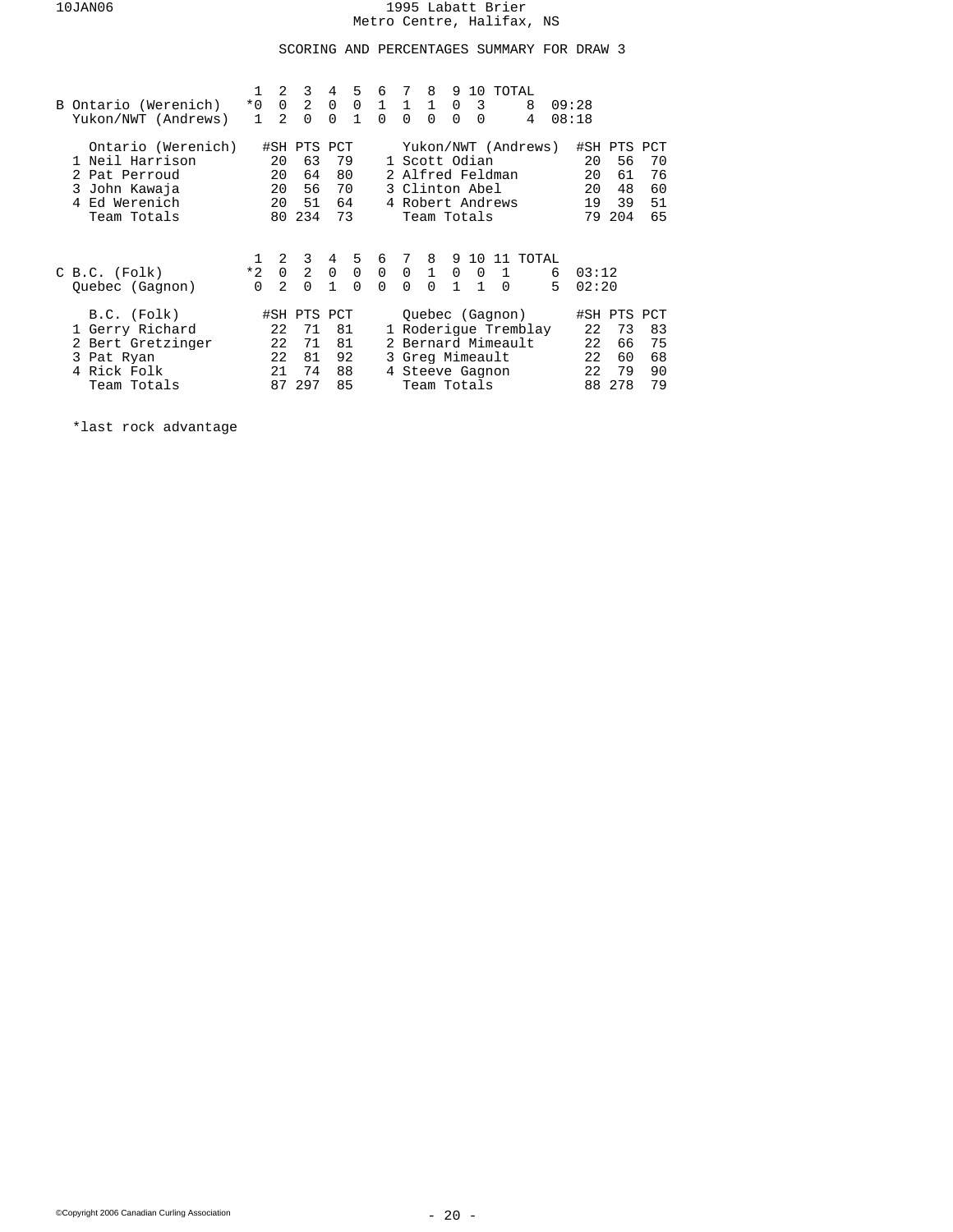# SCORING AND PERCENTAGES SUMMARY FOR DRAW 4

| A Saskatchewan (Heidt)<br>N. Ont (Hackner)                                                                           | 2<br>1<br>0<br>$*0$<br>$\Omega$<br>$\Omega$               | 3<br>0<br>0                                   | 5<br>4<br>$\mathbf{1}$<br>0<br>$\overline{2}$<br>0                  | 10 TOTAL<br>6<br>7<br>8<br>9<br>2<br>1<br>$\mathbf{1}$<br>0<br>01:52<br>0<br>5<br>$\Omega$<br>$\mathbf{1}$<br>$\Omega$<br>1<br>$\Omega$<br>4<br>03:04                                 |                            |
|----------------------------------------------------------------------------------------------------------------------|-----------------------------------------------------------|-----------------------------------------------|---------------------------------------------------------------------|---------------------------------------------------------------------------------------------------------------------------------------------------------------------------------------|----------------------------|
| Saskatchewan (Heidt) #SH PTS PCT<br>1 Dan Ormsby<br>2 Wayne Charteris<br>3 Mark Dacey<br>4 Brad Heidt<br>Team Totals | 20<br>20<br>20<br>19                                      | 52<br>67<br>44<br>49<br>79 212                | 65<br>84<br>55<br>64<br>67                                          | #SH PTS PCT<br>N. Ont (Hackner)<br>1 Art Lappalainen<br>20<br>66<br>2 Aaron Skillen<br>20<br>60<br>51<br>3 Rick Lang<br>20<br>20<br>4 Al Hackner<br>49<br>80 226<br>Team Totals       | 83<br>75<br>64<br>61<br>71 |
| B Alberta (Martin)<br>NFLD (Jenkins)                                                                                 | 2<br>1<br>*2<br>$\Omega$<br>$\Omega$<br>$\Omega$          | 3<br>0<br>$\mathbf{1}$                        | 5<br>4<br>3<br>0<br>$\overline{2}$<br>$\Omega$                      | 9 10 TOTAL<br>6<br>7<br>8<br>4<br>2<br>0<br>X<br>Χ<br>11<br>22:27<br>$\mathbf{1}$<br>$\Omega$<br>X<br>X<br>$\Omega$<br>4<br>18:33                                                     |                            |
| Alberta (Martin)<br>1 Don Bartlett<br>2 James Pahl<br>3 Kevin Park<br>4 Kevin Martin<br>Team Totals                  | 14<br>16<br>16<br>16                                      | #SH PTS PCT<br>46<br>49<br>36<br>47<br>62 178 | 82<br>77<br>56<br>73<br>72                                          | NFLD (Jenkins)<br>#SH PTS PCT<br>1 Ken Peddigrew<br>49<br>16<br>2 Paul Harvey<br>16<br>51<br>3 Joe Power<br>16<br>43<br>4 Bill Jenkins<br>15<br>26<br>63 169<br>Team Totals           | 77<br>80<br>67<br>43<br>67 |
| C Manitoba (Burtnyk)<br>P.E.I. (Camplell)                                                                            | 2<br>1<br>$\mathbf 0$<br>$*2$<br>$\mathbf{1}$<br>$\Omega$ | 3<br>$\overline{2}$<br>$\Omega$               | 4<br>5<br>$\overline{2}$<br>$\mathsf 0$<br>$\Omega$<br>$\mathbf{1}$ | 6<br>7<br>8<br>9<br>10 TOTAL<br>2<br>$\overline{2}$<br>$\mathsf 0$<br>$\mathsf 0$<br>15:22<br>X<br>10<br>$\mathbf{1}$<br>$\mathbf{1}$<br>$\Omega$<br>$\Omega$<br>X<br>4<br>09:22      |                            |
| Manitoba (Burtnyk)<br>1 Keith Fenton<br>2 Rob Meakin<br>3 Jeff Ryan<br>4 Kerry Burtnyk<br>Team Totals                | 16<br>18<br>18<br>18                                      | #SH PTS PCT<br>52<br>63<br>60<br>62<br>70 237 | 81<br>88<br>83<br>86<br>85                                          | P.E.I. (Camplell)<br>#SH PTS PCT<br>1 Mark Butler<br>65<br>18<br>58<br>2 Mark O'Rourke<br>18<br>3 Peter Gallant<br>53<br>18<br>4 Robert Campbell<br>40<br>18<br>72 216<br>Team Totals | 90<br>81<br>74<br>56<br>75 |
| D Yukon/NWT (Andrews)<br>B.C. (Folk)                                                                                 | 2<br>1<br>*2<br>0<br>5<br>$\Omega$                        | 3<br>2<br>0                                   | 5<br>4<br>$\mathbf 0$<br>0<br>1<br>1                                | 7<br>8<br>9 10 TOTAL<br>6<br>$\overline{a}$<br>$\mathbf 0$<br>0<br>0<br>X<br>08:39<br>6<br>$\mathbf{1}$<br>$\mathbf{1}$<br>$\Omega$<br>2<br>X<br>11<br>12:56                          |                            |
| Yukon/NWT (Andrews)<br>1 Scott Odian<br>2 Alfred Feldman<br>3 Clinton Abel<br>4 Robert Andrews<br>Team Totals        | 18<br>18<br>18<br>18<br>72                                | #SH PTS PCT<br>51<br>36<br>44<br>43<br>174    | 71<br>50<br>61<br>60<br>60                                          | B.C. (Folk)<br>#SH PTS PCT<br>1 Gerry Richard<br>16<br>55<br>2 Bert Gretzinger<br>18<br>62<br>55<br>3 Pat Ryan<br>18<br>54<br>4 Rick Folk<br>18<br>70 226<br>Team Totals              | 86<br>86<br>76<br>75<br>81 |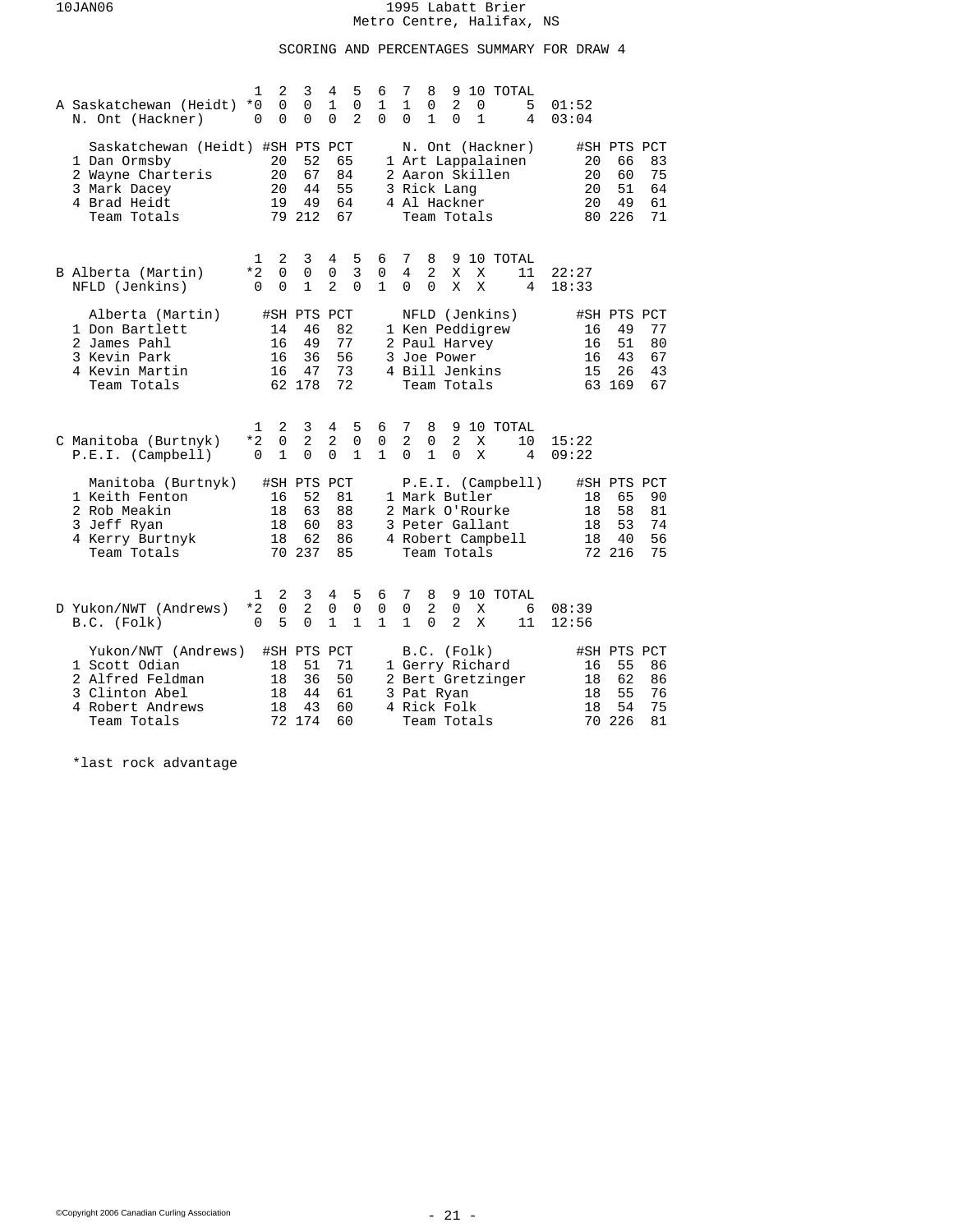## SCORING AND PERCENTAGES SUMMARY FOR DRAW 5

| A P.E.I. (Campbell)<br>Alberta (Martin)                                                                            | 1<br>* 0<br>$\Omega$  | 2<br>$\overline{a}$<br>$\Omega$     | 3<br>0<br>$\overline{a}$                      | 4<br>0<br>$\mathbf{1}$            | 5<br>$\mathbf{1}$<br>$\Omega$ | 6<br>0<br>$\Omega$            | 7<br>0<br>$\overline{a}$           | 8<br>0<br>$\overline{2}$                                                        | 9<br>$\mathbf{1}$<br>$\Omega$ | 0<br>$\mathbf{1}$ | 10 TOTAL<br>4<br>8                                                                              | 04:36<br>11:05       |                                               |                            |
|--------------------------------------------------------------------------------------------------------------------|-----------------------|-------------------------------------|-----------------------------------------------|-----------------------------------|-------------------------------|-------------------------------|------------------------------------|---------------------------------------------------------------------------------|-------------------------------|-------------------|-------------------------------------------------------------------------------------------------|----------------------|-----------------------------------------------|----------------------------|
| P.E.I. (Camplell)<br>1 Mark Butler<br>2 Mark O'Rourke<br>3 Peter Gallant<br>4 Robert Campbell<br>Team Totals       |                       | 20<br>20<br>20<br>19                | #SH PTS PCT<br>65<br>72<br>69<br>54<br>79 260 |                                   | 81<br>90<br>86<br>71<br>82    |                               |                                    | 1 Don Bartlett<br>2 James Pahl<br>3 Kevin Park<br>4 Kevin Martin<br>Team Totals |                               |                   | Alberta (Martin)                                                                                | 18<br>20<br>20<br>20 | #SH PTS PCT<br>55<br>66<br>69<br>67<br>78 257 | 76<br>83<br>86<br>84<br>82 |
| B Quebec (Gagnon)<br>N.B. (MacPherson)                                                                             | 1<br>*2<br>$\Omega$   | 2<br>0<br>$\mathbf{1}$              | 3<br>1<br>$\Omega$                            | 4<br>1<br>$\Omega$                | 5<br>$\mathbf 0$<br>3         | 6<br>3<br>$\Omega$            | 7<br>0<br>$\overline{2}$           | 8<br>0<br>$\mathbf{1}$                                                          | $\overline{2}$<br>$\Omega$    | Χ<br>X            | 9 10 TOTAL<br>9<br>7                                                                            | 04:54<br>04:23       |                                               |                            |
| Quebec (Gagnon)<br>1 Roderique Tremblay<br>2 Bernard Mimeault<br>3 Greg Mimeault<br>4 Steeve Gagnon<br>Team Totals |                       | 18<br>20<br>20<br>20                | #SH PTS PCT<br>50<br>57<br>46<br>70<br>78 223 | 69<br>71<br>57<br>88<br>71        |                               |                               | N.B.                               | Team Totals                                                                     |                               |                   | (MacPherson)<br>1 Brad MacPherson<br>2 Joseph Vautour<br>3 Mark Armstrong<br>4 Bryan MacPherson | 20<br>20<br>20<br>19 | #SH PTS PCT<br>63<br>53<br>57<br>43<br>79 216 | 79<br>66<br>71<br>57<br>68 |
| C NFLD (Jenkins)<br>Saskatchewan (Heidt)                                                                           | 1<br>$*0$<br>4        | 2<br>3<br>$\Omega$                  | 3<br>$\mathsf 0$<br>$\mathbf{1}$              | 4<br>1<br>$\Omega$                | 5<br>0<br>$\Omega$            | 6<br>$\mathsf 0$<br>$\Omega$  | 7<br>$\mathbf 0$<br>$\mathfrak{D}$ | 8<br>$\mathbf{1}$<br>$\Omega$                                                   | $\mathbf 0$<br>3              | X<br>X            | 9 10 TOTAL<br>5<br>10                                                                           | 16:52<br>23:27       |                                               |                            |
| NFLD (Jenkins)<br>1 Ken Peddigrew<br>2 Paul Harvey<br>3 Joe Power<br>4 Bill Jenkins<br>Team Totals                 |                       | 18<br>18<br>18<br>18                | #SH PTS PCT<br>42<br>47<br>61<br>52<br>72 202 | 58<br>65<br>85<br>72<br>70        |                               |                               |                                    | 1 Dan Ormsby<br>3 Mark Dacey<br>4 Brad Heidt<br>Team Totals                     |                               |                   | Saskatchewan (Heidt) #SH PTS PCT<br>2 Wayne Charteris                                           | 18<br>18<br>18<br>18 | 53<br>68<br>60<br>59<br>72 240                | 74<br>94<br>83<br>82<br>83 |
| D N. Ont (Hackner)<br>Nova Scotia (Lohnes)                                                                         | 1<br>$*1$<br>$\Omega$ | 2<br>$\overline{0}$<br>$\mathbf{1}$ | 3<br>3<br>$\Omega$                            | 4<br>1<br>$\Omega$                | 5<br>$\mathbf{1}$<br>$\Omega$ | 6<br>$\mathbf{1}$<br>$\Omega$ | 7<br>$\mathbf 0$<br>$\overline{a}$ | 8<br>$\mathbf{1}$<br>$\Omega$                                                   | 9<br>X<br>X                   | X<br>X            | 10 TOTAL<br>8<br>3                                                                              | 17:01<br>12:51       |                                               |                            |
| N. Ont (Hackner)<br>1 Art Lappalainen<br>2 Aaron Skillen<br>3 Rick Lang<br>4 Al Hackner<br>Team Totals             |                       | 15<br>18<br>18<br>16<br>67          | #SH PTS<br>46<br>59<br>59<br>49<br>213        | PCT<br>77<br>82<br>82<br>77<br>79 |                               |                               |                                    | 1 Dave Clarke<br>3 Craig Burgess<br>4 Bruce Lohnes<br>Team Totals               |                               |                   | Nova Scotia (Lohnes) #SH PTS PCT<br>2 Chuck Patriquin                                           | 18<br>18<br>18<br>15 | 53<br>59<br>46<br>34<br>69 192                | 74<br>82<br>64<br>57<br>70 |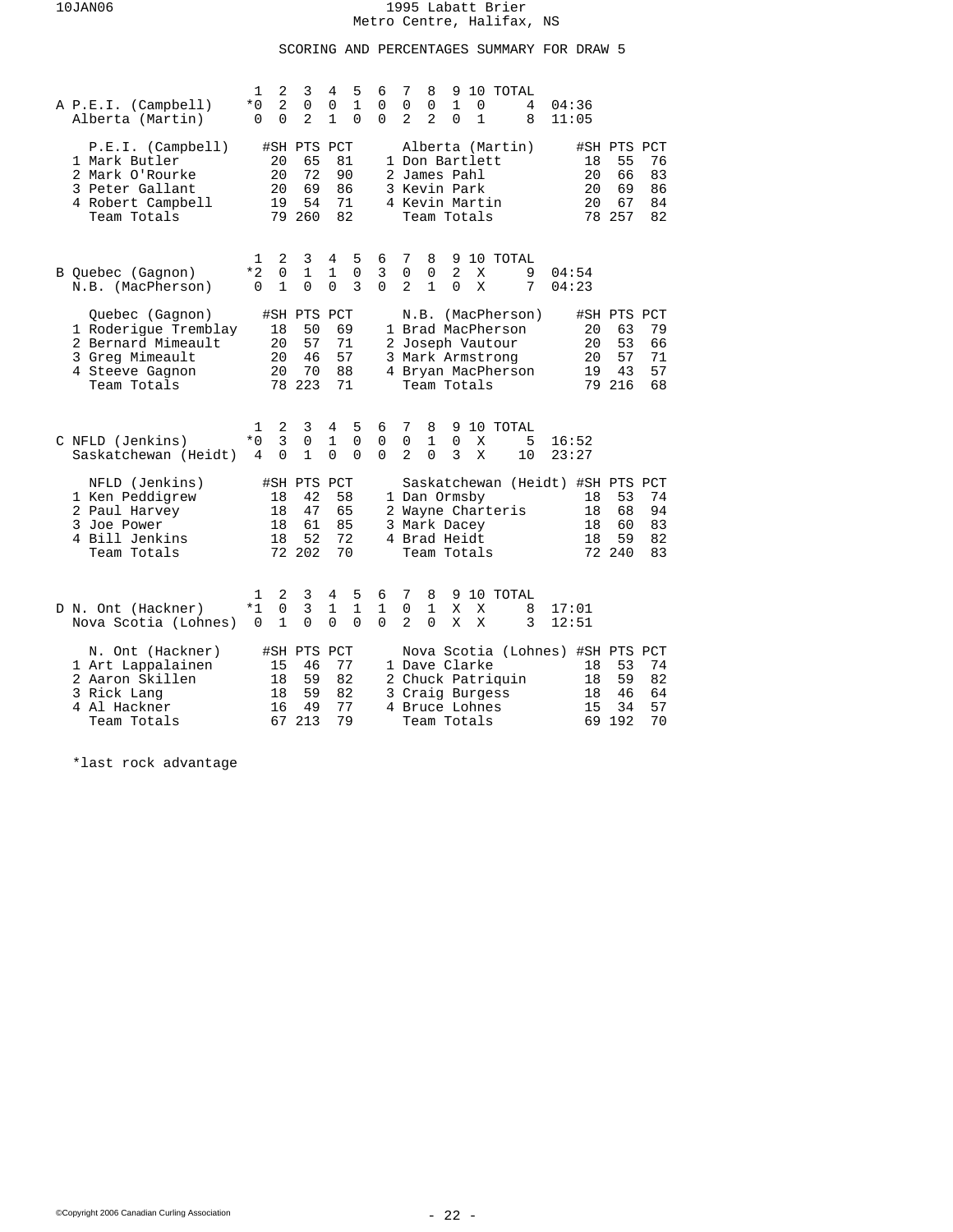## SCORING AND PERCENTAGES SUMMARY FOR DRAW 6

|  | A NFLD (Jenkins)<br>N.B. (MacPherson)                                                                                      | 1<br>$*0$<br>$\mathbf 1$ | 2<br>3<br>0                   | 3<br>2<br>0                                   | 4<br>0<br>$\mathbf{1}$        | 5<br>$\mathbf 0$<br>1            | 6<br>0<br>$\mathbf{2}$            | 7<br>3<br>$\Omega$              | 8<br>0<br>2              | 9<br>0<br>1                                                                     | $\mathbf 1$<br>0  | 10 TOTAL                                                                        | 9<br>8             |        | 09:41<br>01:50             |                                               |                            |
|--|----------------------------------------------------------------------------------------------------------------------------|--------------------------|-------------------------------|-----------------------------------------------|-------------------------------|----------------------------------|-----------------------------------|---------------------------------|--------------------------|---------------------------------------------------------------------------------|-------------------|---------------------------------------------------------------------------------|--------------------|--------|----------------------------|-----------------------------------------------|----------------------------|
|  | NFLD (Jenkins)<br>1 Ken Peddigrew<br>2 Paul Harvey<br>3 Joe Power<br>4 Bill Jenkins<br>Team Totals                         |                          | 20<br>20<br>20<br>19          | #SH PTS PCT<br>64<br>63<br>52<br>53<br>79 232 | 80<br>79<br>65<br>70<br>73    |                                  |                                   |                                 |                          | Team Totals                                                                     |                   | 1 Brad MacPherson<br>2 Joseph Vautour<br>3 Mark Armstrong<br>4 Bryan MacPherson | N.B. (MacPherson)  |        | 20<br>20<br>20<br>20       | #SH PTS PCT<br>62<br>60<br>63<br>56<br>80 241 | 78<br>75<br>79<br>70<br>75 |
|  | B N. Ont (Hackner)<br>P.E.I. (Camplell)                                                                                    | 1<br>*2<br>$\Omega$      | 2<br>0<br>$\mathbf{1}$        | 3<br>1<br>$\Omega$                            | 4<br>0<br>$\Omega$            | 5<br>$\mathbf 0$<br>$\mathbf{1}$ | 6<br>2<br>$\Omega$                | 7<br>0<br>2                     | 8<br>1<br>$\Omega$       | 0<br>$\mathbf{1}$                                                               | 0<br>$\mathbf{1}$ | 1<br>$\Omega$                                                                   | 9 10 11 TOTAL      | 7<br>6 | 01:54<br>01:51             |                                               |                            |
|  | N. Ont (Hackner)<br>1 Art Lappalainen<br>2 Aaron Skillen<br>3 Rick Lang<br>4 Al Hackner<br>Team Totals                     |                          | 22<br>22<br>22<br>22          | #SH PTS PCT<br>61<br>79<br>59<br>79<br>88 278 | 69<br>90<br>67<br>90<br>79    |                                  |                                   |                                 |                          | 1 Mark Butler<br>2 Mark O'Rourke<br>3 Peter Gallant<br>Team Totals              |                   | 4 Robert Campbell                                                               | P.E.I. (Camplell)  |        | 22<br>22<br>22<br>22       | #SH PTS PCT<br>73<br>65<br>63<br>66<br>88 267 | 83<br>74<br>72<br>75<br>76 |
|  | C Nova Scotia (Lohnes)<br>Alberta (Martin)                                                                                 | 1<br>*2<br>$\Omega$      | 2<br>$\mathbf{1}$<br>$\Omega$ | 3<br>$\mathbf{1}$<br>$\Omega$                 | 4<br>0<br>3                   | 5<br>$\mathbf{1}$<br>$\Omega$    | 6<br>$\mathsf{O}$<br>$\mathbf{1}$ | 7<br>$\overline{4}$<br>$\Omega$ | 8<br>0<br>$\overline{a}$ | 9<br>2<br>$\Omega$                                                              | X<br>X            | 10 TOTAL                                                                        | 11<br>6            |        | 10:49<br>06:44             |                                               |                            |
|  | Nova Scotia (Lohnes) #SH PTS PCT<br>1 Dave Clarke<br>2 Chuck Patriquin<br>3 Craig Burgess<br>4 Bruce Lohnes<br>Team Totals |                          | 18<br>18<br>18<br>18          | 52<br>54<br>58<br>64<br>72 228                | 72<br>75<br>81<br>89<br>79    |                                  |                                   |                                 |                          | 1 Don Bartlett<br>2 James Pahl<br>3 Kevin Park<br>4 Kevin Martin<br>Team Totals |                   | Alberta (Martin)                                                                |                    |        | 18<br>18<br>18<br>18       | #SH PTS PCT<br>60<br>47<br>63<br>38<br>72 208 | 83<br>65<br>88<br>53<br>72 |
|  | D Saskatchewan (Heidt)<br>Manitoba (Burtnyk)                                                                               | 1<br>$*1$<br>0           | 2<br>0<br>$\overline{a}$      | 3<br>0<br>$\mathbf{1}$                        | 4<br>$\mathbf{1}$<br>$\Omega$ | 5<br>$\mathbf{1}$<br>$\Omega$    | 6<br>0<br>$\overline{a}$          | 7<br>1<br>$\Omega$              | 8<br>0<br>$\overline{2}$ | 9<br>$\mathbf{1}$<br>0                                                          | 0<br>$\mathbf{1}$ | 10 TOTAL                                                                        | 5<br>8             |        | 02:23<br>08:32             |                                               |                            |
|  | Saskatchewan (Heidt) #SH PTS PCT<br>1 Dan Ormsby<br>2 Wayne Charteris<br>3 Mark Dacey<br>4 Brad Heidt<br>Team Totals       |                          | 20<br>20<br>20<br>20<br>80    | 57<br>68<br>63<br>58<br>246                   | 71<br>85<br>79<br>73<br>77    |                                  |                                   |                                 |                          | 1 Keith Fenton<br>2 Rob Meakin<br>3 Jeff Ryan<br>4 Kerry Burtnyk<br>Team Totals |                   |                                                                                 | Manitoba (Burtnyk) |        | 18<br>20<br>20<br>20<br>78 | #SH PTS PCT<br>52<br>71<br>67<br>69<br>259    | 72<br>89<br>84<br>86<br>83 |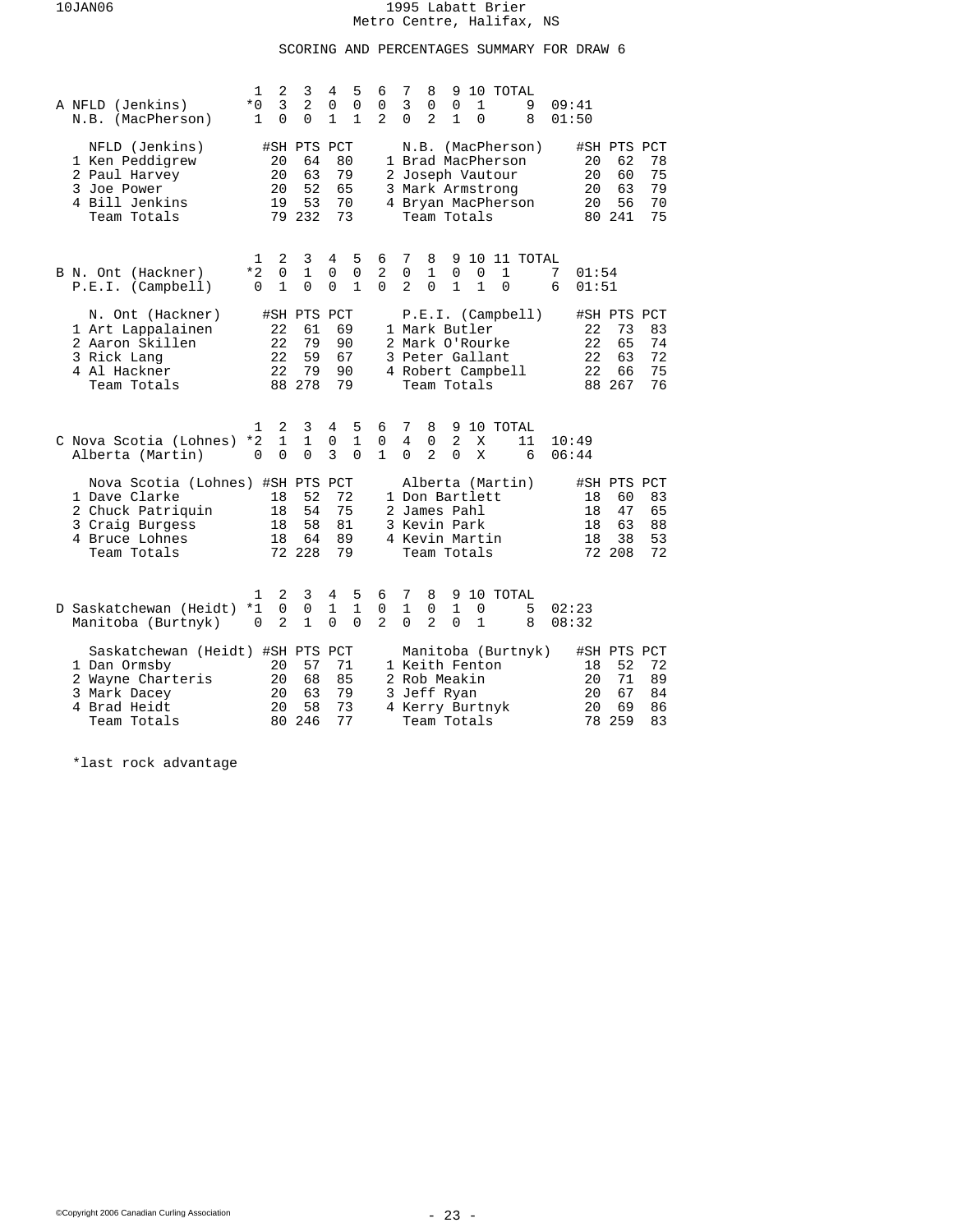## SCORING AND PERCENTAGES SUMMARY FOR DRAW 7

| A Manitoba (Burtnyk)<br>Yukon/NWT (Andrews)                                                                            | 1<br>*1<br>$\Omega$        | 2<br>3<br>0<br>$\mathbf{1}$<br>$\mathbf 1$<br>0                 | 5<br>4<br>$\overline{a}$<br>2<br>0<br>$\Omega$                      | 6<br>$\mathbf{1}$<br>$\Omega$       | 7<br>10 TOTAL<br>8<br>9<br>0<br>0<br>$\Omega$<br>14:14<br>X<br>7<br>2<br>1<br>X<br>0<br>4<br>08:20                                                                                                                   |
|------------------------------------------------------------------------------------------------------------------------|----------------------------|-----------------------------------------------------------------|---------------------------------------------------------------------|-------------------------------------|----------------------------------------------------------------------------------------------------------------------------------------------------------------------------------------------------------------------|
| Manitoba (Burtnyk)<br>1 Keith Fenton<br>2 Rob Meakin<br>3 Jeff Ryan<br>4 Kerry Burtnyk<br>Team Totals                  | 16<br>20<br>20<br>18       | #SH PTS PCT<br>53<br>64<br>73<br>57<br>74 247                   | 83<br>80<br>91<br>79<br>83                                          |                                     | Yukon/NWT (Andrews)<br>#SH PTS PCT<br>1 Scott Odian<br>20<br>64<br>80<br>2 Alfred Feldman<br>20<br>48<br>60<br>3 Clinton Abel<br>65<br>81<br>20<br>50<br>74<br>4 Robert Andrews<br>17<br>77 227<br>74<br>Team Totals |
| B P.E.I. (Campbell)<br>B.C. (Folk)                                                                                     | 1<br>*1<br>$\Omega$        | 2<br>3<br>$\mathbf 0$<br>1<br>$\mathbf{1}$<br>0                 | 5<br>4<br>$\overline{2}$<br>0<br>$\mathbf{1}$<br>$\Omega$           | 6<br>0<br>$\mathbf{1}$              | 7<br>8<br>9 10 TOTAL<br>$\overline{2}$<br>$\mathbf{1}$<br>7<br>0<br>X<br>11:23<br>1<br>X<br>0<br>$\Omega$<br>4<br>08:22                                                                                              |
| P.E.I. (Camplell)<br>1 Mark Butler<br>2 Mark O'Rourke<br>3 Peter Gallant<br>4 Robert Campbell<br>Team Totals           | 18<br>20<br>20<br>18       | #SH PTS PCT<br>61<br>70<br>66<br>62<br>76 259                   | 85<br>88<br>83<br>86<br>85                                          |                                     | B.C. (Folk)<br>#SH PTS PCT<br>1 Gerry Richard<br>20<br>77<br>96<br>70<br>2 Bert Gretzinger<br>20<br>88<br>20<br>57<br>3 Pat Ryan<br>71<br>55<br>4 Rick Folk<br>18<br>76<br>78 259<br>83<br>Team Totals               |
| C Quebec (Gagnon)<br>Nova Scotia (Lohnes)                                                                              | 1<br>$*0$<br>$\Omega$      | 2<br>3<br>$\overline{0}$<br>$\mathbf 1$<br>$\Omega$<br>$\Omega$ | 4<br>5<br>$\overline{2}$<br>$\mathsf 0$<br>$\mathbf{1}$<br>$\Omega$ | 6<br>$\mathsf{O}$<br>$\overline{a}$ | 7<br>10 TOTAL<br>8<br>9<br>$\mathbf{1}$<br>$\mathsf{O}$<br>$\mathbf 0$<br>06:57<br>X<br>4<br>$\overline{a}$<br>ζ<br>$\Omega$<br>X<br>8<br>11:26                                                                      |
| Quebec (Gagnon)<br>1 Roderique Tremblay<br>2 Bernard Mimeault<br>3 Greg Mimeault<br>4 Steeve Gagnon<br>Team Totals     | 20<br>20<br>19<br>18       | #SH PTS<br>60<br>55<br>50<br>58<br>77 223                       | PCT<br>75<br>69<br>66<br>81<br>72                                   |                                     | Nova Scotia (Lohnes) #SH PTS PCT<br>1 Dave Clarke<br>72<br>95<br>19<br>2 Chuck Patriquin<br>68<br>85<br>20<br>3 Craig Burgess<br>20<br>72<br>90<br>4 Bruce Lohnes<br>18<br>69<br>96<br>77 281<br>91<br>Team Totals   |
| D N.B. (MacPherson)<br>Ontario (Werenich)                                                                              | 1<br>$*2$<br>0             | 3<br>2<br>0<br>0<br>$\mathbf{1}$<br>$\Omega$                    | 5<br>4<br>1<br>$\mathbf 0$<br>$\mathbf{1}$<br>$\Omega$              | 6<br>$\mathbf{1}$<br>$\Omega$       | 7<br>8<br>9 10 TOTAL<br>0<br>1<br>0<br>X<br>5<br>01:49<br>3<br>$\Omega$<br>3<br>X<br>8<br>07:49                                                                                                                      |
| (MacPherson)<br>N.B.<br>1 Brad MacPherson<br>2 Joseph Vautour<br>3 Mark Armstrong<br>4 Bryan MacPherson<br>Team Totals | 20<br>20<br>20<br>19<br>79 | #SH PTS PCT<br>70<br>70<br>61<br>59<br>260                      | 88<br>88<br>76<br>78<br>82                                          |                                     | Ontario (Werenich)<br>#SH PTS PCT<br>1 Neil Harrison<br>99<br>18<br>71<br>63<br>79<br>2 Pat Perroud<br>20<br>20<br>73<br>91<br>3 John Kawaja<br>20<br>69<br>86<br>4 Ed Werenich<br>276<br>88<br>Team Totals<br>78    |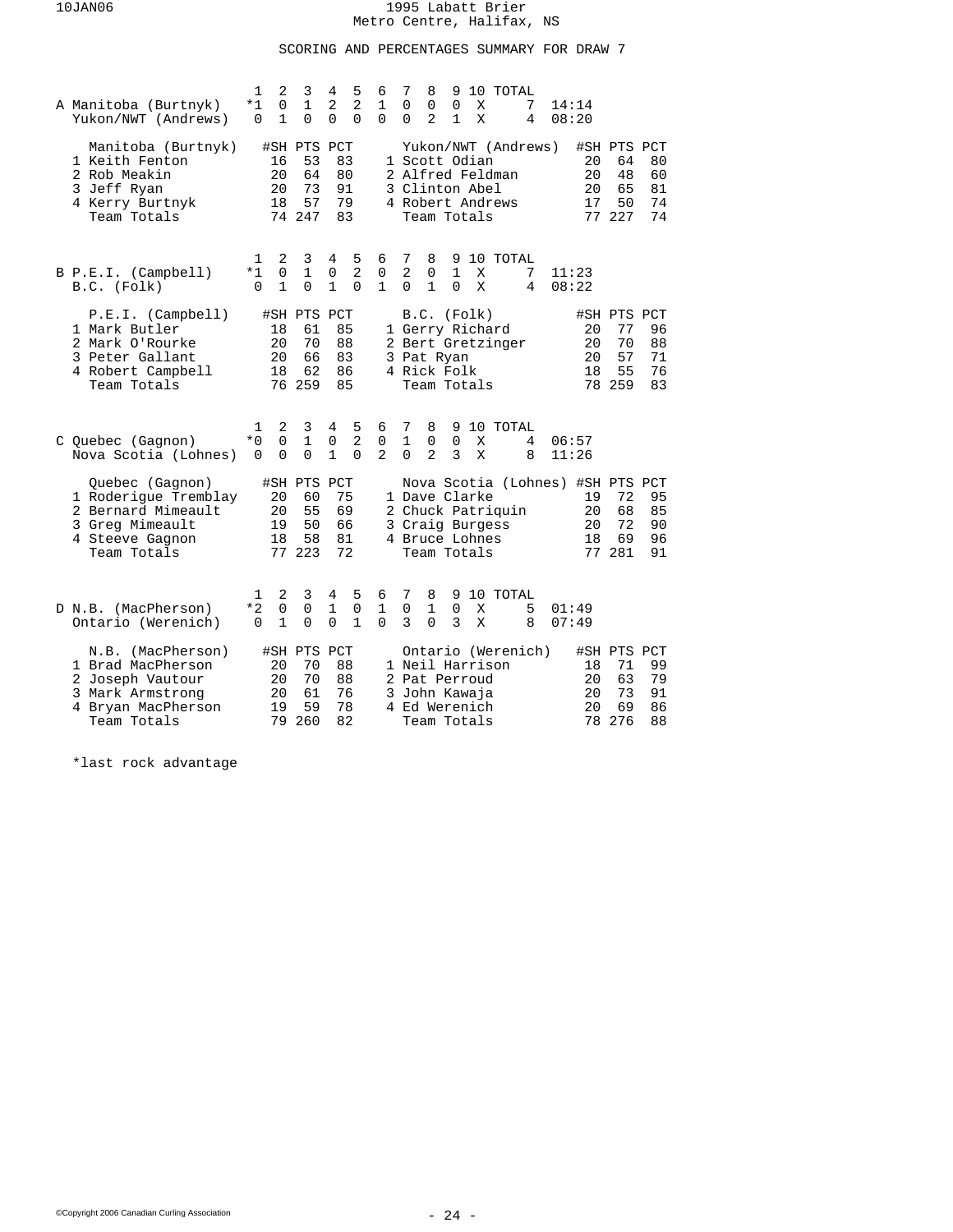## SCORING AND PERCENTAGES SUMMARY FOR DRAW 8

| A Alberta (Martin)<br>Quebec (Gagnon)                                                                         | 1<br>$*1$<br>0           | 2<br>0<br>1                     | 3<br>0<br>$\Omega$                            | 4<br>0<br>$\Omega$                | 5<br>$\overline{a}$<br>$\Omega$  | 6<br>0<br>$\mathbf{1}$        | 7<br>1<br>0              | 8<br>$\mathbf{1}$<br>$\Omega$                                                    | 9<br>0<br>2                        | X<br>X        | 10 TOTAL                              | 5<br>4               | 10:51<br>01:37                   |                            |                                               |                            |
|---------------------------------------------------------------------------------------------------------------|--------------------------|---------------------------------|-----------------------------------------------|-----------------------------------|----------------------------------|-------------------------------|--------------------------|----------------------------------------------------------------------------------|------------------------------------|---------------|---------------------------------------|----------------------|----------------------------------|----------------------------|-----------------------------------------------|----------------------------|
| Alberta (Martin)<br>1 Don Bartlett<br>2 James Pahl<br>3 Kevin Park<br>4 Kevin Martin<br>Team Totals           |                          | 17<br>20<br>20<br>18<br>75      | #SH PTS PCT<br>58<br>62<br>55<br>65<br>240    |                                   | 85<br>78<br>69<br>90<br>80       |                               |                          | 3 Greg Mimeault<br>4 Steeve Gagnon<br>Team Totals                                |                                    |               | Quebec (Gagnon)<br>2 Bernard Mimeault | 1 Roderique Tremblay |                                  | 20<br>20<br>20<br>20       | #SH PTS PCT<br>57<br>65<br>66<br>47<br>80 235 | 71<br>81<br>83<br>59<br>73 |
| B Yukon/NWT (Andrews)<br>Saskatchewan (Heidt)                                                                 | 1<br>*1<br>$\Omega$      | 2<br>$\Omega$<br>$\Omega$       | 3<br>0<br>$\mathbf{1}$                        | 4<br>1<br>$\Omega$                | 5<br>0<br>$\overline{a}$         | 6<br>0<br>$\Omega$            | 7<br>0<br>$\Omega$       | 8<br>0<br>$\overline{a}$                                                         | 9<br>0<br>$\Omega$                 | X<br>X        | 10 TOTAL                              | 2<br>5               | 11:10<br>13:35                   |                            |                                               |                            |
| Yukon/NWT (Andrews)<br>1 Scott Odian<br>2 Alfred Feldman<br>3 Clinton Abel<br>4 Robert Andrews<br>Team Totals |                          | 20<br>20<br>20<br>18            | #SH PTS PCT<br>59<br>69<br>50<br>38<br>78 216 | 74<br>86<br>63<br>53<br>69        |                                  |                               |                          | 1 Dan Ormsby<br>3 Mark Dacey<br>4 Brad Heidt<br>Team Totals                      |                                    |               | 2 Wayne Charteris                     |                      | Saskatchewan (Heidt) #SH PTS PCT | 18<br>20<br>20<br>18       | 53<br>63<br>68<br>52<br>76 236                | 74<br>79<br>85<br>72<br>78 |
| $C$ B.C. $(Folk)$<br>N. Ont (Hackner)                                                                         | 1<br>$*2$<br>$\Omega$    | 2<br>$\overline{2}$<br>$\Omega$ | 3<br>0<br>$\overline{2}$                      | 4<br>$\overline{a}$<br>$\Omega$   | 5<br>$\mathbf{1}$<br>$\Omega$    | 6<br>$\mathbf{1}$<br>$\Omega$ | 7<br>0<br>$\overline{a}$ | 8<br>1<br>$\Omega$                                                               | X<br>X                             | X<br>X        | 9 10 TOTAL                            | 9<br>4               | 16:14<br>15:04                   |                            |                                               |                            |
| B.C. (Folk)<br>1 Gerry Richard<br>2 Bert Gretzinger<br>3 Pat Ryan<br>4 Rick Folk<br>Team Totals               |                          | 16<br>16<br>16<br>16            | #SH PTS<br>47<br>42<br>47<br>48<br>64 184     | PCT<br>73<br>66<br>73<br>75<br>72 |                                  |                               |                          | 2 Aaron Skillen<br>3 Rick Lang<br>4 Al Hackner<br>Team Totals                    |                                    |               | N. Ont (Hackner)<br>1 Art Lappalainen |                      |                                  | 16<br>16<br>16<br>16       | #SH PTS PCT<br>55<br>35<br>41<br>36<br>64 167 | 86<br>55<br>64<br>56<br>65 |
| D Ontario (Werenich)<br>NFLD (Jenkins)                                                                        | 1<br>$*0$<br>$\mathbf 1$ | 2<br>0<br>$\mathbf{1}$          | 3<br>3<br>$\Omega$                            | 4<br>0<br>$\mathbf{1}$            | 5<br>$\mathsf 0$<br>$\mathbf{1}$ | 6<br>3<br>$\Omega$            | 7<br>0<br>$\mathbf{1}$   | 8<br>$\overline{2}$<br>$\Omega$                                                  | 9<br>$\mathsf 0$<br>$\overline{2}$ | 2<br>$\Omega$ | 10 TOTAL                              | 10<br>7              | 07:21<br>03:40                   |                            |                                               |                            |
| Ontario (Werenich)<br>1 Neil Harrison<br>2 Pat Perroud<br>3 John Kawaja<br>4 Ed Werenich<br>Team Totals       |                          | 20<br>20<br>20<br>20<br>80      | #SH PTS PCT<br>70<br>63<br>65<br>59<br>257    | 88<br>79<br>81<br>74<br>80        |                                  |                               |                          | 1 Ken Peddigrew<br>2 Paul Harvey<br>3 Joe Power<br>4 Bill Jenkins<br>Team Totals |                                    |               | NFLD (Jenkins)                        |                      |                                  | 20<br>20<br>20<br>19<br>79 | #SH PTS PCT<br>59<br>52<br>59<br>53<br>223    | 74<br>65<br>74<br>70<br>71 |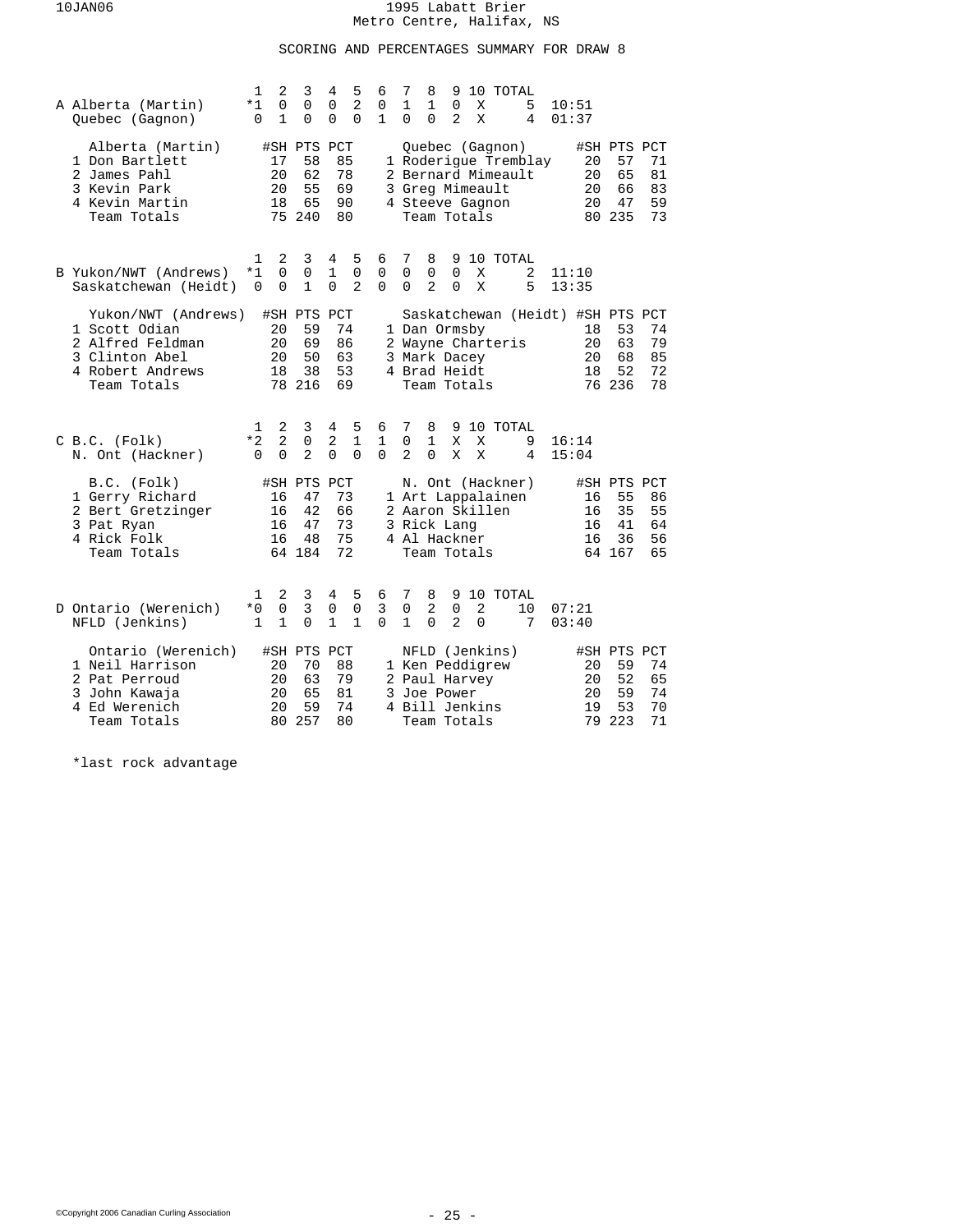## SCORING AND PERCENTAGES SUMMARY FOR DRAW 9

| A Nova Scotia (Lohnes)<br>B.C. (Folk)                                                                                      | 2<br>1<br>$\Omega$<br>$*2$<br>$\mathbf{1}$<br>0              | 3<br>$\mathbf{1}$<br>$\Omega$   | 5<br>4<br>$\Omega$<br>0<br>$\mathbf{1}$<br>0              | 7<br>6<br>8<br>9<br>10 11 TOTAL<br>1<br>0<br>0<br>5<br>0<br>1<br>$\mathbf 0$<br>02:20<br>$\Omega$<br>2<br>$\mathbf{1}$<br>$\mathbf{1}$<br>$\Omega$<br>$\Omega$<br>6<br>04:18                                                    |  |
|----------------------------------------------------------------------------------------------------------------------------|--------------------------------------------------------------|---------------------------------|-----------------------------------------------------------|---------------------------------------------------------------------------------------------------------------------------------------------------------------------------------------------------------------------------------|--|
| Nova Scotia (Lohnes) #SH PTS PCT<br>1 Dave Clarke<br>2 Chuck Patriquin<br>3 Craig Burgess<br>4 Bruce Lohnes<br>Team Totals | 22<br>22<br>22<br>21                                         | 69<br>73<br>66<br>72<br>87 280  | 78<br>83<br>75<br>86<br>80                                | B.C. (Folk)<br>#SH PTS PCT<br>75<br>1 Gerry Richard<br>22<br>85<br>22<br>75<br>2 Bert Gretzinger<br>85<br>74<br>22<br>84<br>3 Pat Ryan<br>72<br>22<br>4 Rick Folk<br>82<br>88 296<br>84<br>Team Totals                          |  |
| B Quebec (Gagnon)<br>P.E.I. (Camplell)                                                                                     | 2<br>1<br>$\mathbf 0$<br>*0<br>$\Omega$<br>$\Omega$          | 3<br>0<br>$\Omega$              | 5<br>4<br>0<br>0<br>$\mathbf{1}$<br>$\Omega$              | 6<br>7<br>8<br>9<br>10 TOTAL<br>$\mathsf 0$<br>0<br>$\mathbf{1}$<br>0<br>X<br>$\mathbf 1$<br>05:40<br>$\mathbf{1}$<br>$\mathbf{1}$<br>$\Omega$<br>$\Omega$<br>X<br>3<br>06:07                                                   |  |
| Quebec (Gagnon)<br>1 Roderique Tremblay<br>2 Bernard Mimeault<br>3 Greg Mimeault<br>4 Steeve Gagnon<br>Team Totals         | #SH PTS PCT<br>20<br>20<br>20<br>16                          | 57<br>42<br>44<br>35<br>76 178  | 71<br>53<br>55<br>55<br>59                                | P.E.I. (Camplell)<br>#SH PTS PCT<br>1 Mark Butler<br>59<br>74<br>20<br>62<br>78<br>2 Mark O'Rourke<br>20<br>3 Peter Gallant<br>20<br>70<br>88<br>54<br>75<br>4 Robert Campbell<br>18<br>79<br>Team Totals<br>78 245             |  |
| C Yukon/NWT (Andrews)<br>N.B. (MacPherson)                                                                                 | 2<br>1<br>$\overline{0}$<br>$*0$<br>$\mathbf{1}$<br>$\Omega$ | 3<br>$\overline{3}$<br>$\Omega$ | 4<br>5<br>$\mathbf{1}$<br>0<br>$\overline{2}$<br>$\Omega$ | 7<br>8<br>10 TOTAL<br>6<br>9<br>1<br>$\mathbf{1}$<br>$\mathbf{1}$<br>$\Omega$<br>X<br>7<br>14:39<br>$\Omega$<br>$\mathbf{1}$<br>$\Omega$<br>$\Omega$<br>X<br>4<br>06:58                                                         |  |
| Yukon/NWT (Andrews)<br>1 Scott Odian<br>2 Alfred Feldman<br>3 Clinton Abel<br>4 Robert Andrews<br>Team Totals              | #SH PTS<br>19<br>20<br>20<br>18                              | 53<br>74<br>72<br>55<br>77 254  | PCT<br>70<br>93<br>90<br>76<br>82                         | N.B. (MacPherson)<br>#SH PTS PCT<br>79<br>1 Brad MacPherson<br>20<br>63<br>2 Joseph Vautour<br>$20 \,$<br>72<br>90<br>3 Mark Armstrong<br>20<br>54<br>68<br>4 Bryan MacPherson<br>49<br>68<br>18<br>78 238<br>76<br>Team Totals |  |
| D Alberta (Martin)<br>N. Ont (Hackner)                                                                                     | 2<br>1<br>$\mathbf 0$<br>$*0$<br>$\Omega$<br>$\mathbf{1}$    | 3<br>$\mathbf 0$<br>$\Omega$    | 5<br>4<br>3<br>0<br>$\Omega$<br>$\overline{2}$            | 7<br>8<br>10<br>11 TOTAL<br>6<br>9<br>$\mathbf{1}$<br>0<br>2<br>0<br>$\mathbf 0$<br>$\mathbf 0$<br>02:33<br>6<br>$\Omega$<br>1<br>$\Omega$<br>$\Omega$<br>$\overline{2}$<br>$\mathbf{1}$<br>7<br>02:21                          |  |
| Alberta (Martin)<br>1 Don Bartlett<br>2 James Pahl<br>3 Kevin Park<br>4 Kevin Martin<br>Team Totals                        | #SH PTS PCT<br>21<br>22<br>22<br>22<br>87                    | 62<br>77<br>66<br>75<br>280     | 74<br>88<br>75<br>85<br>80                                | N. Ont (Hackner)<br>#SH PTS PCT<br>1 Art Lappalainen<br>77<br>88<br>22<br>2 Aaron Skillen<br>22<br>77<br>88<br>65<br>22<br>74<br>3 Rick Lang<br>22<br>73<br>4 Al Hackner<br>83<br>88 292<br>83<br>Team Totals                   |  |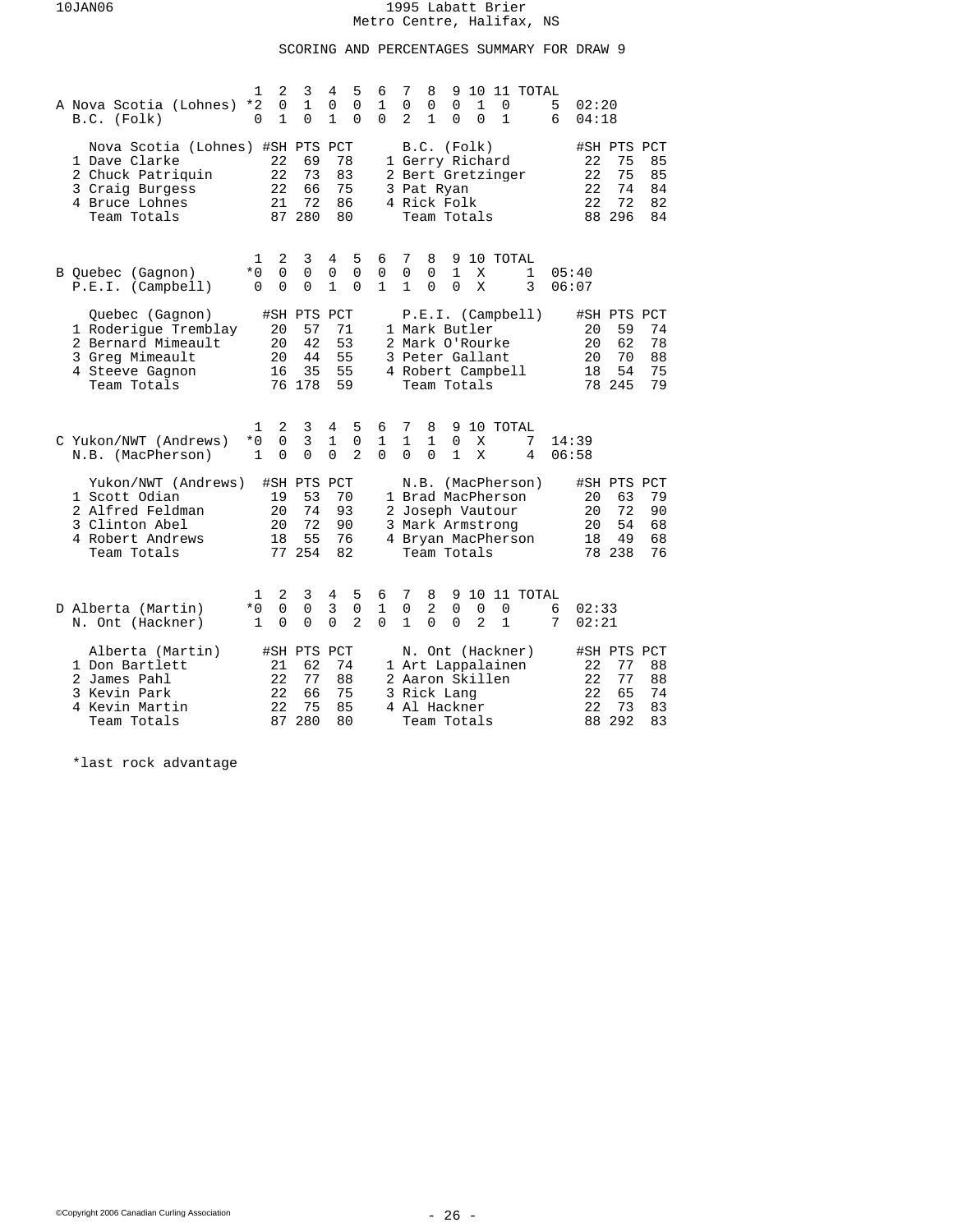## SCORING AND PERCENTAGES SUMMARY FOR DRAW 10

| A N. Ont (Hackner)<br>Yukon/NWT (Andrews)                                                                            | 1<br>* O<br>$\Omega$  | 2<br>2<br>$\mathbf 0$         | 3<br>0<br>$\mathbf{1}$                        | 4<br>0<br>0                   | 5<br>$\overline{3}$<br>0           | 6<br>0<br>$\Omega$ | 7<br>8<br>0<br>0<br>$\mathbf{1}$<br>1                                                                         | 9<br>0<br>1   | $\mathbf 1$<br>$\Omega$ | 10 TOTAL   | 6<br>4              | 06:09<br>09:43 |                      |                                               |                            |
|----------------------------------------------------------------------------------------------------------------------|-----------------------|-------------------------------|-----------------------------------------------|-------------------------------|------------------------------------|--------------------|---------------------------------------------------------------------------------------------------------------|---------------|-------------------------|------------|---------------------|----------------|----------------------|-----------------------------------------------|----------------------------|
| N. Ont (Hackner)<br>1 Art Lappalainen<br>2 Aaron Skillen<br>3 Rick Lang<br>4 Al Hackner<br>Team Totals               |                       | 20<br>20<br>20<br>20          | #SH PTS PCT<br>54<br>64<br>74<br>67<br>80 259 | 68<br>80<br>93<br>84<br>81    |                                    |                    | Yukon/NWT (Andrews)<br>1 Scott Odian<br>2 Alfred Feldman<br>3 Clinton Abel<br>4 Robert Andrews<br>Team Totals |               |                         |            |                     |                | 20<br>20<br>20<br>20 | #SH PTS PCT<br>69<br>62<br>63<br>63<br>80 257 | 86<br>78<br>79<br>79<br>80 |
| B N.B. (MacPherson)<br>Alberta (Martin)                                                                              | 1<br>$*0$<br>2        | 2<br>2<br>0                   | 3<br>0<br>$\overline{2}$                      | 4<br>1<br>$\Omega$            | 5<br>0<br>4                        | 6<br>1<br>$\Omega$ | 7<br>8<br>$\mathbf 0$<br>Χ<br>3<br>X                                                                          | X<br>X        | X<br>X                  | 9 10 TOTAL | 4<br>11             | 19:35<br>27:42 |                      |                                               |                            |
| N.B. (MacPherson)<br>1 Brad MacPherson<br>2 Joseph Vautour<br>3 Mark Armstrong<br>4 Bryan MacPherson<br>Team Totals  |                       | 14<br>14<br>14<br>14          | #SH PTS PCT<br>41<br>51<br>42<br>42<br>56 176 | 73<br>91<br>75<br>75<br>79    |                                    |                    | Alberta (Martin)<br>1 Don Bartlett<br>2 James Pahl<br>3 Kevin Park<br>4 Kevin Martin<br>Team Totals           |               |                         |            |                     |                | 14<br>14<br>14<br>14 | #SH PTS PCT<br>52<br>45<br>46<br>45<br>56 188 | 93<br>80<br>82<br>80<br>84 |
| C Saskatchewan (Heidt)<br>Ontario (Werenich)                                                                         | 1<br>* 0<br>$\Omega$  | 2<br>$\mathbf{1}$<br>$\Omega$ | 3<br>2<br>$\Omega$                            | 4<br>$\mathbf{1}$<br>$\Omega$ | 5<br>$\mathbf 0$<br>$\mathbf{1}$   | 6<br>3<br>$\Omega$ | 7<br>8<br>$\mathbf 0$<br>Χ<br>$\mathbf{1}$<br>X                                                               | X<br>X        | X<br>X                  | 9 10 TOTAL | 7<br>$\overline{a}$ | 27:12<br>24:07 |                      |                                               |                            |
| Saskatchewan (Heidt) #SH PTS PCT<br>1 Dan Ormsby<br>2 Wayne Charteris<br>3 Mark Dacey<br>4 Brad Heidt<br>Team Totals |                       | 12<br>14<br>14<br>14          | 43<br>47<br>50<br>47<br>54 187                | 90<br>84<br>89<br>84<br>87    |                                    |                    | Ontario (Werenich)<br>1 Neil Harrison<br>2 Pat Perroud<br>3 John Kawaja<br>4 Ed Werenich<br>Team Totals       |               |                         |            |                     |                | 14<br>14<br>14<br>14 | #SH PTS PCT<br>48<br>51<br>40<br>36<br>56 175 | 86<br>91<br>71<br>64<br>78 |
| D Manitoba (Burtnyk)<br>NFLD (Jenkins)                                                                               | 1<br>$*2$<br>$\Omega$ | 2<br>1<br>$\Omega$            | 3<br>0<br>$\overline{2}$                      | 4<br>2<br>$\Omega$            | 5<br>$\mathsf 0$<br>$\overline{2}$ | 6<br>1<br>$\Omega$ | 7<br>8<br>$\mathbf{1}$<br>0<br>$\mathbf{1}$<br>$\Omega$                                                       | 2<br>$\Omega$ | X<br>X                  | 9 10 TOTAL | 9<br>5              | 06:15<br>02:52 |                      |                                               |                            |
| Manitoba (Burtnyk)<br>1 Keith Fenton<br>2 Rob Meakin<br>3 Jeff Ryan<br>4 Kerry Burtnyk<br>Team Totals                |                       | 18<br>20<br>20<br>20<br>78    | #SH PTS PCT<br>60<br>63<br>62<br>62<br>247    | 83<br>79<br>78<br>78<br>79    |                                    |                    | NFLD (Jenkins)<br>1 Ken Peddigrew<br>2 Paul Harvey<br>3 Joe Power<br>4 Bill Jenkins<br>Team Totals            |               |                         |            |                     |                | 20<br>20<br>20<br>19 | #SH PTS PCT<br>63<br>51<br>58<br>48<br>79 220 | 79<br>64<br>73<br>63<br>70 |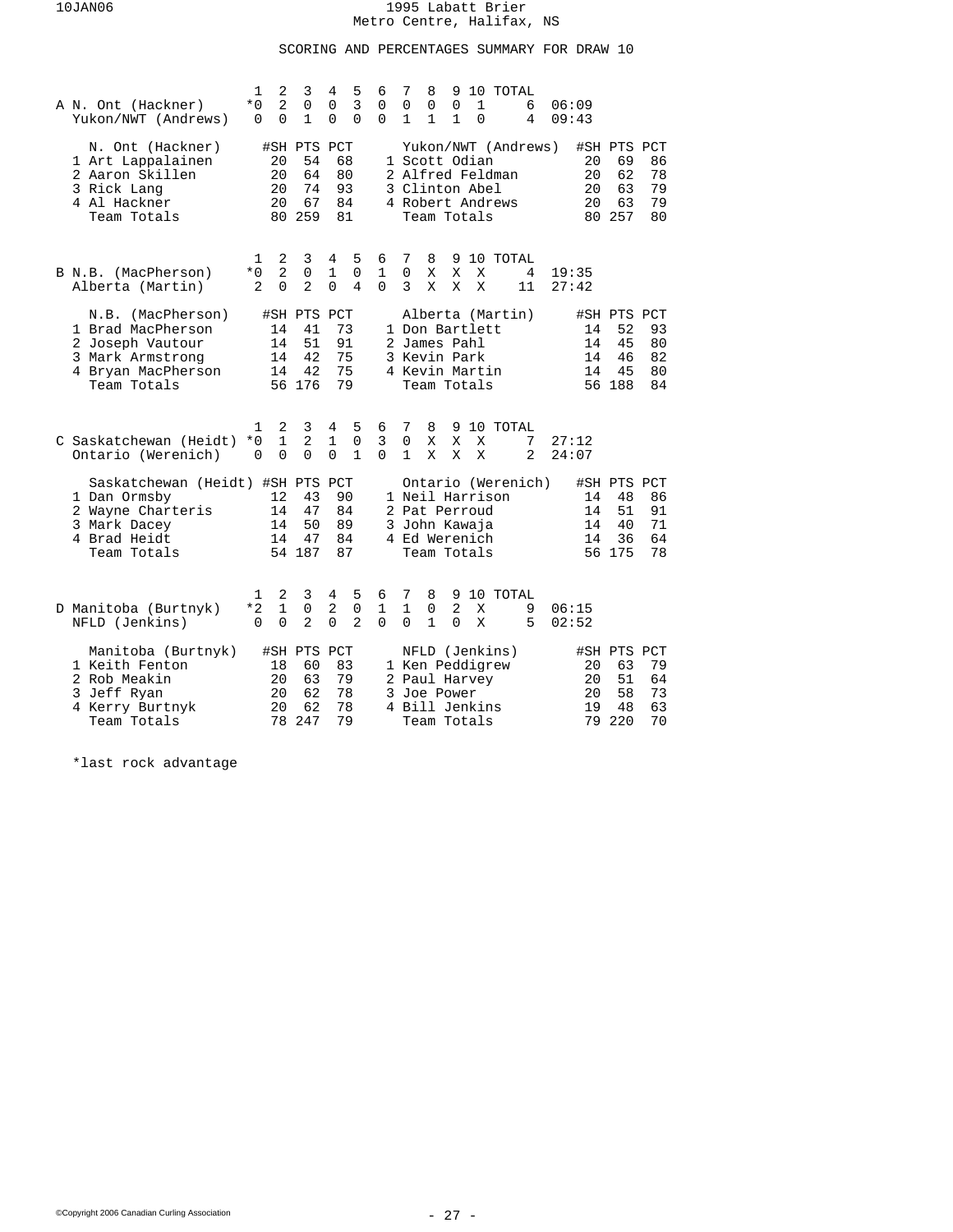## SCORING AND PERCENTAGES SUMMARY FOR DRAW 11

| A NFLD (Jenkins)<br>Nova Scotia (Lohnes)                                                                     | 1<br>$*0$<br>1 | 2<br>$\mathbf{1}$<br>0          | 3<br>0<br>$\mathbf{1}$                        | 4<br>0<br>1                | 5<br>$\overline{2}$<br>0        | 6<br>0<br>$\Omega$              | 7<br>0<br>$\overline{2}$           | 8<br>1<br>$\Omega$              | 9<br>0<br>1                                  | X<br>X                                                            | 10 TOTAL                              | 4<br>6               |        | 03:14<br>02:26                                           |                                               |                            |
|--------------------------------------------------------------------------------------------------------------|----------------|---------------------------------|-----------------------------------------------|----------------------------|---------------------------------|---------------------------------|------------------------------------|---------------------------------|----------------------------------------------|-------------------------------------------------------------------|---------------------------------------|----------------------|--------|----------------------------------------------------------|-----------------------------------------------|----------------------------|
| NFLD (Jenkins)<br>1 Ken Peddigrew<br>2 Paul Harvey<br>3 Joe Power<br>4 Bill Jenkins<br>Team Totals           |                | 20<br>20<br>20<br>19            | #SH PTS PCT<br>53<br>41<br>44<br>57<br>79 195 |                            | 66<br>51<br>55<br>75<br>62      |                                 |                                    |                                 |                                              | 1 Dave Clarke<br>3 Craig Burgess<br>4 Bruce Lohnes<br>Team Totals | 2 Chuck Patriquin                     |                      |        | Nova Scotia (Lohnes) #SH PTS PCT<br>20<br>20<br>20<br>20 | 60<br>58<br>61<br>67<br>80 246                | 75<br>73<br>76<br>84<br>77 |
| B B.C. (Folk)<br>Manitoba (Burtnyk)                                                                          | 1<br>$*0$<br>0 | 2<br>$\mathbf{1}$<br>0          | 3<br>$\Omega$<br>2                            | 4<br>0<br>$\overline{a}$   | 5<br>3<br>$\Omega$              | 6<br>0<br>0                     | 7<br>$\mathbf 0$<br>0              | 8<br>$\mathbf 0$<br>$\mathbf 0$ | 9<br>$\mathbf 0$<br>$\overline{2}$           | 2<br>$\Omega$                                                     | $\Omega$<br>$\mathbf{1}$              | 10 11 TOTAL          | 6<br>7 | 01:47<br>05:43                                           |                                               |                            |
| B.C. (Folk)<br>1 Gerry Richard<br>2 Bert Gretzinger<br>3 Pat Ryan<br>4 Rick Folk<br>Team Totals              |                | 22<br>22<br>22<br>22            | #SH PTS PCT<br>77<br>69<br>74<br>65<br>88 285 | 88<br>78<br>74<br>81       | 84                              |                                 |                                    |                                 | 2 Rob Meakin<br>3 Jeff Ryan                  | 1 Keith Fenton<br>4 Kerry Burtnyk<br>Team Totals                  |                                       | Manitoba (Burtnyk)   |        | 21<br>22<br>22<br>19                                     | #SH PTS PCT<br>66<br>76<br>66<br>52<br>84 260 | 79<br>86<br>75<br>68<br>77 |
| $C$ P.E.I. (Campbell)<br>Saskatchewan (Heidt)                                                                | 1<br>$*2$<br>0 | 2<br>$\mathbf 0$<br>1           | 3<br>$\mathbf{1}$<br>$\Omega$                 | 4<br>0<br>$\mathbf{1}$     | 5<br>$\overline{2}$<br>$\Omega$ | 6<br>0<br>$\mathbf{1}$          | 7<br>$\mathbf 0$<br>2              | 8<br>$\mathbf{1}$<br>$\Omega$   | 9<br>$\mathbf{1}$<br>$\Omega$                | 0<br>0                                                            | 10 TOTAL                              | 7<br>5               |        | 05:48<br>01:24                                           |                                               |                            |
| P.E.I. (Camplell)<br>1 Mark Butler<br>2 Mark O'Rourke<br>3 Peter Gallant<br>4 Robert Campbell<br>Team Totals |                | 19<br>20<br>20<br>20            | #SH PTS PCT<br>59<br>75<br>72<br>53<br>79 259 | 78<br>94<br>90<br>66<br>82 |                                 |                                 |                                    |                                 | 1 Dan Ormsby<br>3 Mark Dacey<br>4 Brad Heidt | Team Totals                                                       | 2 Wayne Charteris                     |                      |        | Saskatchewan (Heidt) #SH PTS PCT<br>20<br>20<br>20<br>20 | 69<br>70<br>69<br>40<br>80 248                | 86<br>88<br>86<br>50<br>78 |
| D Ontario (Werenich)<br>Quebec (Gagnon)                                                                      | 1<br>$*0$<br>1 | 2<br>$\overline{a}$<br>$\Omega$ | 3<br>0<br>$\mathbf{1}$                        | 4<br>0<br>$\mathbf{1}$     | 5<br>0<br>$\Omega$              | 6<br>$\overline{2}$<br>$\Omega$ | 7<br>$\mathbf 0$<br>$\mathfrak{D}$ | 8<br>0<br>$\mathbf{1}$          | 9<br>$\overline{2}$<br>$\Omega$              | $\mathbf{1}$<br>$\Omega$                                          | 10 TOTAL                              | 7<br>6               |        | 06:41<br>02:11                                           |                                               |                            |
| Ontario (Werenich)<br>1 Neil Harrison<br>2 Pat Perroud<br>3 John Kawaja<br>4 Ed Werenich<br>Team Totals      |                | 20<br>20<br>20<br>20<br>80      | #SH PTS PCT<br>68<br>67<br>63<br>55<br>253    | 85<br>84<br>79<br>69<br>79 |                                 |                                 |                                    |                                 |                                              | 3 Greg Mimeault<br>4 Steeve Gagnon<br>Team Totals                 | Quebec (Gagnon)<br>2 Bernard Mimeault | 1 Roderique Tremblay |        | 20<br>20<br>20<br>20<br>80                               | #SH PTS PCT<br>65<br>65<br>67<br>53<br>250    | 81<br>81<br>84<br>66<br>78 |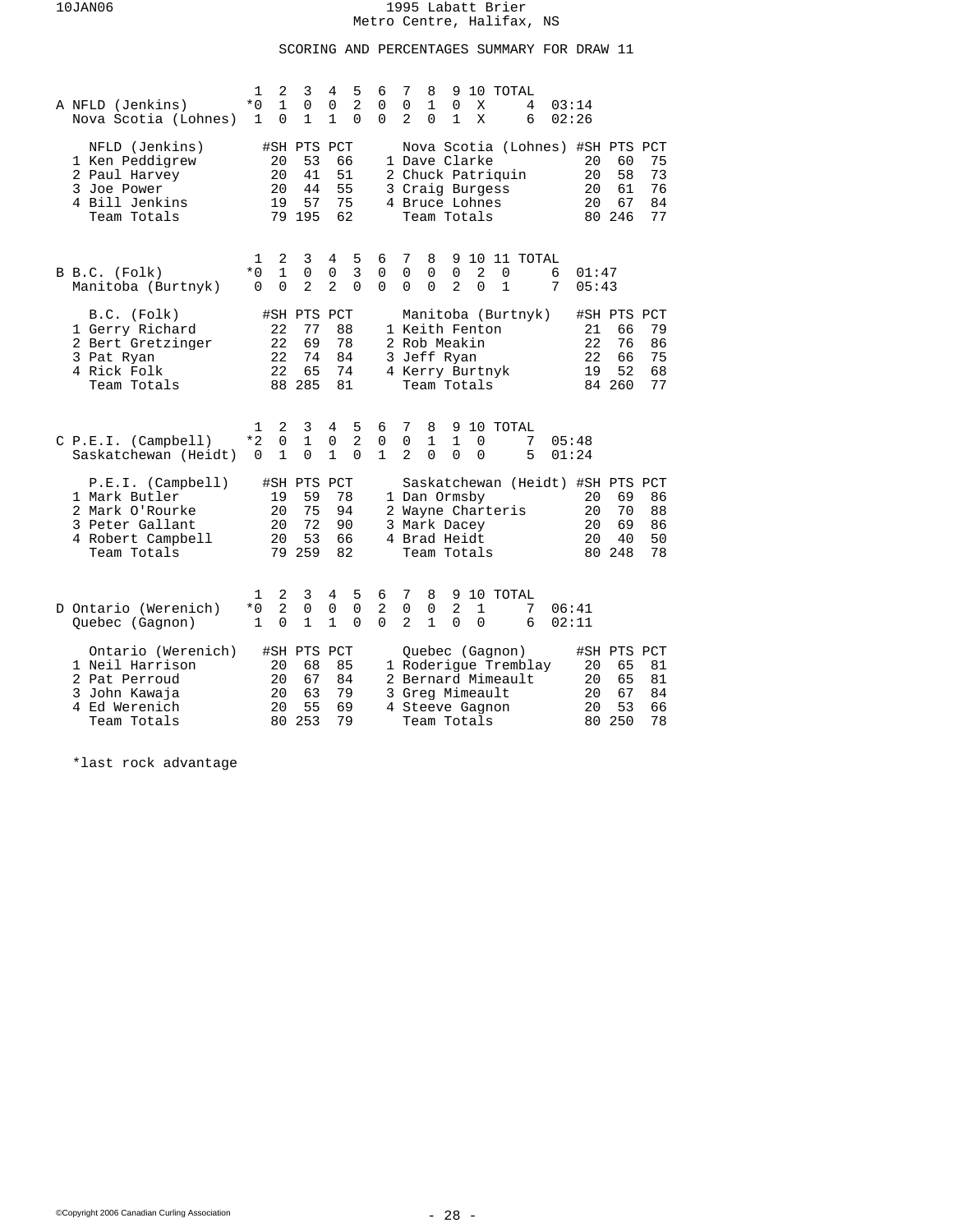# SCORING AND PERCENTAGES SUMMARY FOR DRAW 12

| A B.C. (Folk)<br>Ontario (Werenich)                                                                                        | 1<br>*1<br>$\Omega$   | 2<br>$\mathbf 0$<br>2           | 3<br>$\mathbf 0$<br>0                         | 4<br>0<br>0                   | 5<br>$\mathbf{1}$<br>0           | 6<br>0<br>3                     | 7<br>$\mathbf{1}$<br>0             | 8<br>1<br>0                                                                                                          | 9<br>$\Omega$<br>3       | Χ<br>X                   | 10 TOTAL                 | 4<br>8        |        | 11:54<br>14:45       |                                               |                            |
|----------------------------------------------------------------------------------------------------------------------------|-----------------------|---------------------------------|-----------------------------------------------|-------------------------------|----------------------------------|---------------------------------|------------------------------------|----------------------------------------------------------------------------------------------------------------------|--------------------------|--------------------------|--------------------------|---------------|--------|----------------------|-----------------------------------------------|----------------------------|
| B.C. (Folk)<br>1 Gerry Richard<br>2 Bert Gretzinger<br>3 Pat Ryan<br>4 Rick Folk<br>Team Totals                            |                       | 18<br>18<br>18<br>16<br>70      | #SH PTS PCT<br>67<br>65<br>65<br>52<br>249    |                               | 93<br>90<br>90<br>81<br>89       |                                 |                                    | Ontario (Werenich)<br>1 Neil Harrison<br>2 Pat Perroud<br>3 John Kawaja<br>4 Ed Werenich<br>Team Totals              |                          |                          |                          |               |        | 18<br>18<br>18<br>18 | #SH PTS PCT<br>65<br>58<br>63<br>56<br>72 242 | 90<br>81<br>88<br>78<br>84 |
| B Nova Scotia (Lohnes)<br>Saskatchewan (Heidt)                                                                             | 1<br>$*0$<br>$\Omega$ | 2<br>$\Omega$<br>$\Omega$       | 3<br>$\Omega$<br>$\Omega$                     | 4<br>$\mathbf{2}$<br>$\Omega$ | 5<br>$\mathbf 0$<br>$\mathbf{1}$ | 6<br>0<br>$\Omega$              | 7<br>$\mathbf 0$<br>$\overline{a}$ | 8<br>0<br>$\Omega$                                                                                                   | $\Omega$<br>$\Omega$     | $\mathbf{1}$<br>$\Omega$ | $\Omega$<br>$\mathbf{1}$ | 9 10 11 TOTAL | 3<br>4 | 02:58<br>04:25       |                                               |                            |
| Nova Scotia (Lohnes) #SH PTS PCT<br>1 Dave Clarke<br>2 Chuck Patriquin<br>3 Craig Burgess<br>4 Bruce Lohnes<br>Team Totals |                       | 22<br>22<br>22<br>22            | 67<br>72<br>69<br>83<br>88 291                |                               | 76<br>82<br>78<br>94<br>83       |                                 |                                    | Saskatchewan (Heidt) #SH PTS PCT<br>1 Dan Ormsby<br>2 Wayne Charteris<br>3 Mark Dacey<br>4 Brad Heidt<br>Team Totals |                          |                          |                          |               |        | 22<br>22<br>22<br>22 | 78<br>77<br>67<br>69<br>88 291                | 89<br>88<br>76<br>78<br>83 |
| C Alberta (Martin)<br>Manitoba (Burtnyk)                                                                                   | 1<br>$*0$<br>$\Omega$ | 2<br>$\overline{2}$<br>$\Omega$ | 3<br>$\mathbf 0$<br>$\mathbf{1}$              | 4<br>$\mathbf{1}$<br>$\Omega$ | 5<br>$\mathsf 0$<br>$\mathbf{1}$ | 6<br>$\overline{a}$<br>$\Omega$ | 7<br>$\mathsf 0$<br>$\mathbf{1}$   | 8<br>$\mathbf{1}$<br>$\Omega$                                                                                        | 9<br>0<br>$\overline{a}$ | 1<br>$\Omega$            | 10 TOTAL                 | 7<br>5        |        | 03:15<br>06:06       |                                               |                            |
| Alberta (Martin)<br>1 Don Bartlett<br>2 James Pahl<br>3 Kevin Park<br>4 Kevin Martin<br>Team Totals                        |                       | 19<br>20<br>20<br>20            | #SH PTS PCT<br>55<br>59<br>66<br>68<br>79 248 | 78                            | 72<br>74<br>83<br>85             |                                 |                                    | Manitoba (Burtnyk)<br>1 Keith Fenton<br>2 Rob Meakin<br>3 Jeff Ryan<br>4 Kerry Burtnyk<br>Team Totals                |                          |                          |                          |               |        | 20<br>20<br>20<br>20 | #SH PTS PCT<br>66<br>71<br>61<br>59<br>80 257 | 83<br>89<br>76<br>74<br>80 |
| D NFLD (Jenkins)<br>P.E.I. (Camplell)                                                                                      | 1<br>$*2$<br>$\Omega$ | 2<br>0<br>$\overline{2}$        | 3<br>1<br>$\Omega$                            | 4<br>0<br>$\overline{2}$      | 5<br>$\overline{2}$<br>$\Omega$  | 6<br>0<br>$\overline{2}$        | 7<br>$\mathbf 0$<br>$\mathbf{1}$   | 8<br>0<br>4                                                                                                          | X<br>X                   | X<br>X                   | 9 10 TOTAL               | 5<br>11       |        | 24:07<br>20:02       |                                               |                            |
| NFLD (Jenkins)<br>1 Ken Peddigrew<br>2 Paul Harvey<br>3 Joe Power<br>4 Bill Jenkins<br>Team Totals                         |                       | 16<br>16<br>16<br>16            | #SH PTS PCT<br>51<br>52<br>40<br>44<br>64 187 | 69                            | 80<br>81<br>63<br>73             |                                 |                                    | P.E.I. (Camplell)<br>1 Mark Butler<br>2 Mark O'Rourke<br>3 Peter Gallant<br>4 Robert Campbell<br>Team Totals         |                          |                          |                          |               |        | 16<br>16<br>16<br>16 | #SH PTS PCT<br>55<br>52<br>52<br>59<br>64 218 | 86<br>81<br>81<br>92<br>85 |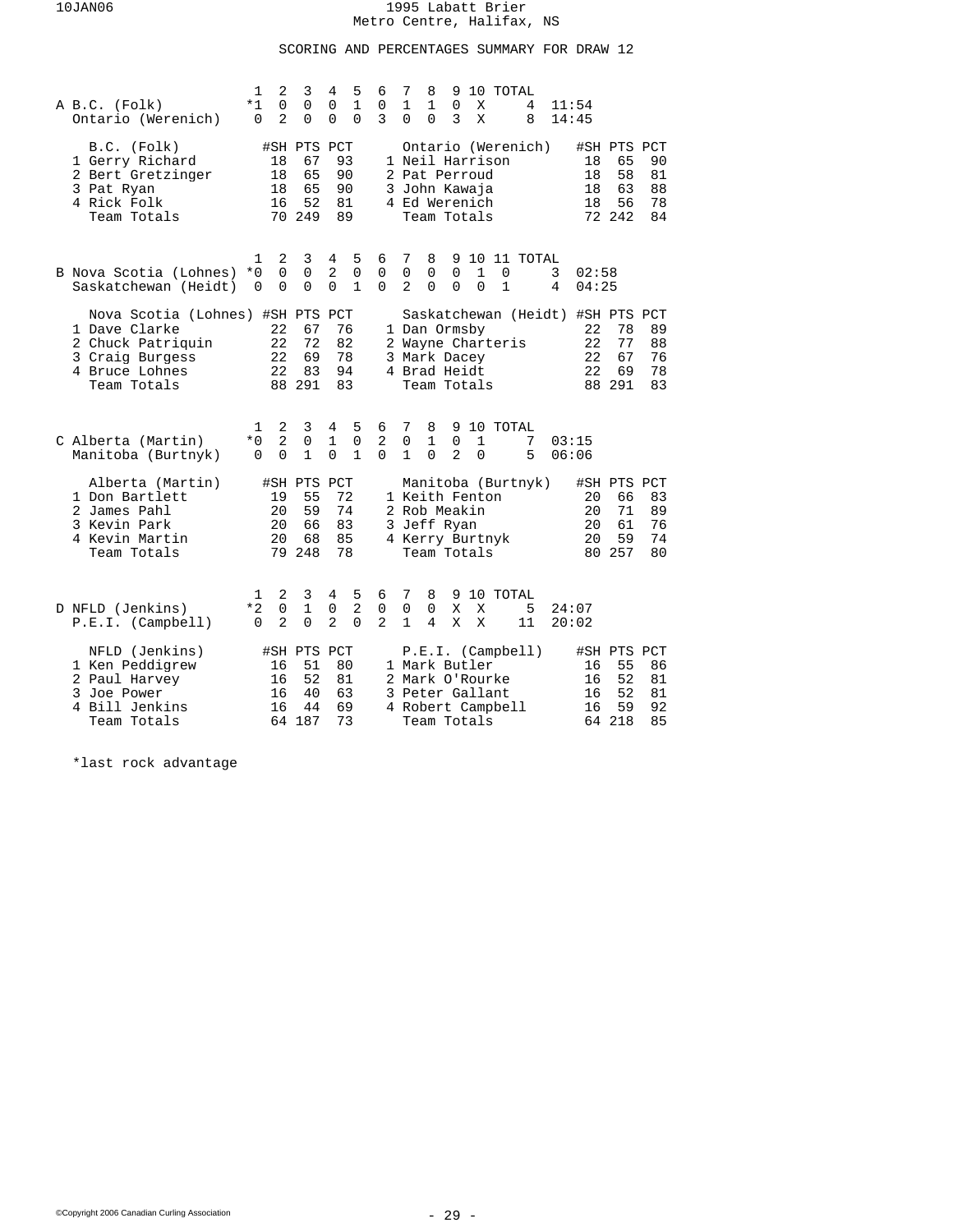## SCORING AND PERCENTAGES SUMMARY FOR DRAW 13

| A Quebec (Gagnon)<br>Yukon/NWT (Andrews)                                                                             | 2<br>1<br>*1<br>$\Omega$<br>$\Omega$<br>$\mathbf 0$  | 3<br>0<br>$\mathbf{1}$                        | 5<br>4<br>0<br>$\mathbf{1}$<br>$\mathbf{1}$<br>$\Omega$           | 6<br>1<br>$\Omega$                 | 7<br>8<br>10 TOTAL<br>9<br>$\Omega$<br>$\mathbf 1$<br>06:57<br>0<br>0<br>4<br>$\Omega$<br>$\Omega$<br>$\Omega$<br>3<br>1<br>05:11                                                      |                            |
|----------------------------------------------------------------------------------------------------------------------|------------------------------------------------------|-----------------------------------------------|-------------------------------------------------------------------|------------------------------------|----------------------------------------------------------------------------------------------------------------------------------------------------------------------------------------|----------------------------|
| Quebec (Gagnon)<br>1 Roderique Tremblay<br>2 Bernard Mimeault<br>3 Greg Mimeault<br>4 Steeve Gagnon<br>Team Totals   | 20<br>20<br>20<br>19                                 | #SH PTS PCT<br>63<br>56<br>58<br>58<br>79 235 | 79<br>70<br>73<br>76<br>74                                        |                                    | Yukon/NWT (Andrews)<br>#SH PTS PCT<br>1 Scott Odian<br>51<br>20<br>2 Alfred Feldman<br>20<br>64<br>59<br>3 Clinton Abel<br>20<br>52<br>4 Robert Andrews<br>19<br>79 226<br>Team Totals | 64<br>80<br>74<br>68<br>72 |
| B N. Ont (Hackner)<br>NFLD (Jenkins)                                                                                 | 2<br>1<br>*2<br>$\Omega$<br>$\mathbf{1}$<br>$\Omega$ | 3<br>0<br>$\Omega$                            | 5<br>4<br>2<br>$\mathbf{1}$<br>$\Omega$<br>$\Omega$               | 6<br>$\mathbf 0$<br>$\mathbf{1}$   | 7<br>8<br>10 TOTAL<br>9<br>$\overline{2}$<br>$\mathbf{1}$<br>Χ<br>X<br>8<br>18:56<br>$\Omega$<br>$\Omega$<br>X<br>X<br>2<br>19:47                                                      |                            |
| N. Ont (Hackner)<br>1 Art Lappalainen<br>2 Aaron Skillen<br>3 Rick Lang<br>4 Al Hackner<br>Team Totals               | 14<br>16<br>16<br>16                                 | #SH PTS PCT<br>42<br>53<br>43<br>62<br>62 200 | 75<br>83<br>67<br>97<br>81                                        |                                    | NFLD (Jenkins)<br>#SH PTS PCT<br>1 Ken Peddigrew<br>44<br>16<br>52<br>2 Paul Harvey<br>16<br>39<br>3 Joe Power<br>16<br>4 Bill Jenkins<br>16<br>36<br>64 171<br>Team Totals            | 69<br>81<br>61<br>56<br>67 |
| C N.B. (MacPherson)<br>B.C. (Folk)                                                                                   | 2<br>1<br>$\overline{a}$<br>$*0$<br>3<br>$\Omega$    | 3<br>$\mathbf 0$<br>$\mathbf{1}$              | 4<br>5<br>$\mathbf{1}$<br>$\mathbf 0$<br>$\Omega$<br>$\mathbf{1}$ | 6<br>$\mathbf 0$<br>$\mathfrak{D}$ | 10 TOTAL<br>7<br>8<br>9<br>$\mathbf{1}$<br>$\mathbf{1}$<br>$\mathbf 0$<br>04:25<br>Χ<br>5<br>$\Omega$<br>$\Omega$<br>$\Omega$<br>X<br>7<br>07:42                                       |                            |
| N.B. (MacPherson)<br>1 Brad MacPherson<br>2 Joseph Vautour<br>3 Mark Armstrong<br>4 Bryan MacPherson<br>Team Totals  | 20<br>20<br>20<br>20                                 | #SH PTS<br>59<br>61<br>57<br>50<br>80 227     | PCT<br>74<br>76<br>71<br>63<br>71                                 |                                    | B.C. (Folk)<br>#SH PTS PCT<br>1 Gerry Richard<br>60<br>20<br>20<br>75<br>2 Bert Gretzinger<br>20<br>68<br>3 Pat Ryan<br>4 Rick Folk<br>19<br>61<br>79<br>264<br>Team Totals            | 75<br>94<br>85<br>80<br>84 |
| D Saskatchewan (Heidt)<br>Alberta (Martin)                                                                           | 2<br>1<br>2<br>$*0$<br>$\mathbf{1}$<br>$\Omega$      | 3<br>$\Omega$<br>$\Omega$                     | 4<br>5<br>1<br>0<br>$\Omega$<br>$\mathbf{1}$                      | 6<br>0<br>$\Omega$                 | 8<br>9 10 TOTAL<br>7<br>0<br>0<br>0<br>1<br>09:44<br>4<br>1<br>$\Omega$<br>$\Omega$<br>0<br>3<br>03:26                                                                                 |                            |
| Saskatchewan (Heidt) #SH PTS PCT<br>1 Dan Ormsby<br>2 Wayne Charteris<br>3 Mark Dacey<br>4 Brad Heidt<br>Team Totals | 20<br>20<br>20<br>19<br>79                           | 67<br>69<br>64<br>65<br>265                   | 84<br>86<br>80<br>86<br>84                                        |                                    | Alberta (Martin)<br>#SH PTS PCT<br>62<br>1 Don Bartlett<br>20<br>20<br>70<br>2 James Pahl<br>3 Kevin Park<br>20<br>69<br>20<br>4 Kevin Martin<br>67<br>268<br>Team Totals<br>80        | 78<br>88<br>86<br>84<br>84 |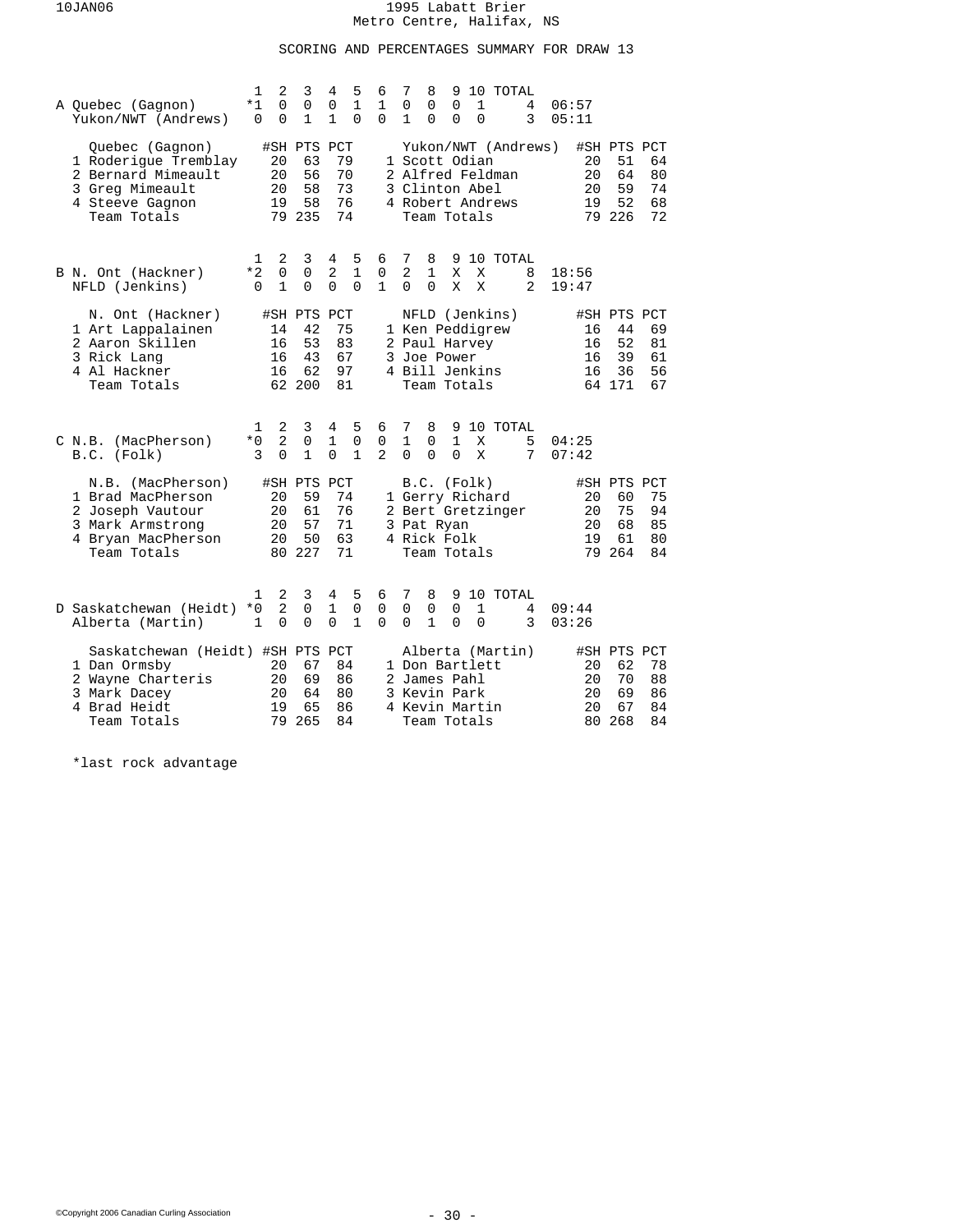## SCORING AND PERCENTAGES SUMMARY FOR DRAW 14

| A Manitoba (Burtnyk)<br>Quebec (Gagnon)                                                                       | 2<br>1<br>$\Omega$<br>*1<br>$\Omega$<br>$\Omega$           | 3<br>$\mathbf 0$<br>$\overline{a}$            | 4<br>5<br>3<br>$\mathbf 0$<br>$\overline{2}$<br>$\Omega$          | 6<br>0<br>$\mathbf{1}$ | 7<br>10 TOTAL<br>8<br>9<br>$\overline{2}$<br>$\overline{2}$<br>$\mathbf 1$<br>9<br>0<br>04:12<br>$\Omega$<br>$\overline{a}$<br>$\Omega$<br>$\Omega$<br>7<br>01:46                                                             |
|---------------------------------------------------------------------------------------------------------------|------------------------------------------------------------|-----------------------------------------------|-------------------------------------------------------------------|------------------------|-------------------------------------------------------------------------------------------------------------------------------------------------------------------------------------------------------------------------------|
| Manitoba (Burtnyk)<br>1 Keith Fenton<br>2 Rob Meakin<br>3 Jeff Ryan<br>4 Kerry Burtnyk<br>Team Totals         | 20<br>20<br>20<br>20                                       | #SH PTS PCT<br>52<br>67<br>67<br>64<br>80 250 | 65<br>84<br>84<br>80<br>78                                        |                        | Quebec (Gagnon)<br>#SH PTS PCT<br>1 Roderique Tremblay<br>20<br>50<br>63<br>2 Bernard Mimeault<br>20<br>59<br>74<br>67<br>84<br>3 Greg Mimeault<br>20<br>58<br>76<br>4 Steeve Gagnon<br>19<br>79 234<br>Team Totals<br>74     |
| B Yukon/NWT (Andrews)<br>Nova Scotia (Lohnes)                                                                 | $\mathbf 1$<br>2<br>1<br>*1<br>$\Omega$<br>0               | 3<br>0<br>$\overline{a}$                      | 4<br>5<br>$\mathbf{1}$<br>0<br>$\Omega$<br>$\mathbf{1}$           | 6<br>0<br>$\mathbf{1}$ | $7\phantom{.0}$<br>8<br>9<br>10 TOTAL<br>$\mathbf 0$<br>0<br>X<br>3<br>Χ<br>15:51<br>$\overline{2}$<br>2<br>X<br>X<br>8<br>19:12                                                                                              |
| Yukon/NWT (Andrews)<br>1 Scott Odian<br>2 Alfred Feldman<br>3 Clinton Abel<br>4 Robert Andrews<br>Team Totals | 16<br>16<br>16<br>16                                       | #SH PTS PCT<br>37<br>38<br>30<br>25<br>64 130 | 58<br>59<br>47<br>39<br>51                                        |                        | Nova Scotia (Lohnes) #SH PTS PCT<br>1 Dave Clarke<br>47<br>73<br>16<br>2 Chuck Patriquin<br>72<br>16<br>46<br>73<br>3 Craig Burgess<br>16<br>47<br>4 Bruce Lohnes<br>16<br>45<br>70<br>64 185<br>72<br>Team Totals            |
| C Ontario (Werenich)<br>N. Ont (Hackner)                                                                      | 2<br>1<br>$\overline{4}$<br>$*0$<br>$\Omega$<br>1          | 3<br>$\mathbf{1}$<br>$\Omega$                 | 4<br>5<br>$\mathbf{1}$<br>$\mathsf 0$<br>$\mathbf{1}$<br>$\Omega$ | 6<br>0<br>$\mathbf{1}$ | 7<br>8<br>9 10 TOTAL<br>$\mathbf{1}$<br>$\mathbf{1}$<br>X<br>X<br>8<br>22:17<br>$\Omega$<br>$\Omega$<br>X<br>X<br>3<br>13:30                                                                                                  |
| Ontario (Werenich)<br>1 Neil Harrison<br>2 Pat Perroud<br>3 John Kawaja<br>4 Ed Werenich<br>Team Totals       | 16<br>16<br>16<br>16                                       | #SH PTS<br>47<br>47<br>41<br>47<br>64 182     | PCT<br>73<br>73<br>64<br>73<br>71                                 |                        | N. Ont (Hackner)<br>#SH PTS PCT<br>1 Art Lappalainen<br>53<br>83<br>16<br>2 Aaron Skillen<br>63<br>16<br>40<br>3 Rick Lang<br>16<br>42<br>66<br>4 Al Hackner<br>16<br>36<br>56<br>64 171<br>67<br>Team Totals                 |
| D P.E.I. (Campbell)<br>N.B. (MacPherson)                                                                      | 2<br>1<br>$\mathsf{O}$<br>$*1$<br>$\mathbf{1}$<br>$\Omega$ | 3<br>$\mathbf 0$<br>$\Omega$                  | 4<br>5<br>$\mathbf 0$<br>1<br>$\Omega$<br>$\overline{2}$          | 6<br>5<br>$\Omega$     | 9 10 TOTAL<br>7<br>8<br>$\mathbf{1}$<br>X<br>0<br>X<br>8<br>17:42<br>$\mathbf{1}$<br>$\Omega$<br>X<br>X<br>17:09<br>4                                                                                                         |
| P.E.I. (Camplell)<br>1 Mark Butler<br>2 Mark O'Rourke<br>3 Peter Gallant<br>4 Robert Campbell<br>Team Totals  | 16<br>18<br>18<br>16<br>68                                 | #SH PTS PCT<br>40<br>56<br>54<br>47<br>197    | 63<br>78<br>75<br>73<br>72                                        |                        | (MacPherson)<br>#SH PTS PCT<br>N.B.<br>1 Brad MacPherson<br>61<br>85<br>18<br>75<br>2 Joseph Vautour<br>54<br>18<br>67<br>3 Mark Armstrong<br>18<br>48<br>58<br>4 Bryan MacPherson<br>18<br>42<br>72 205<br>71<br>Team Totals |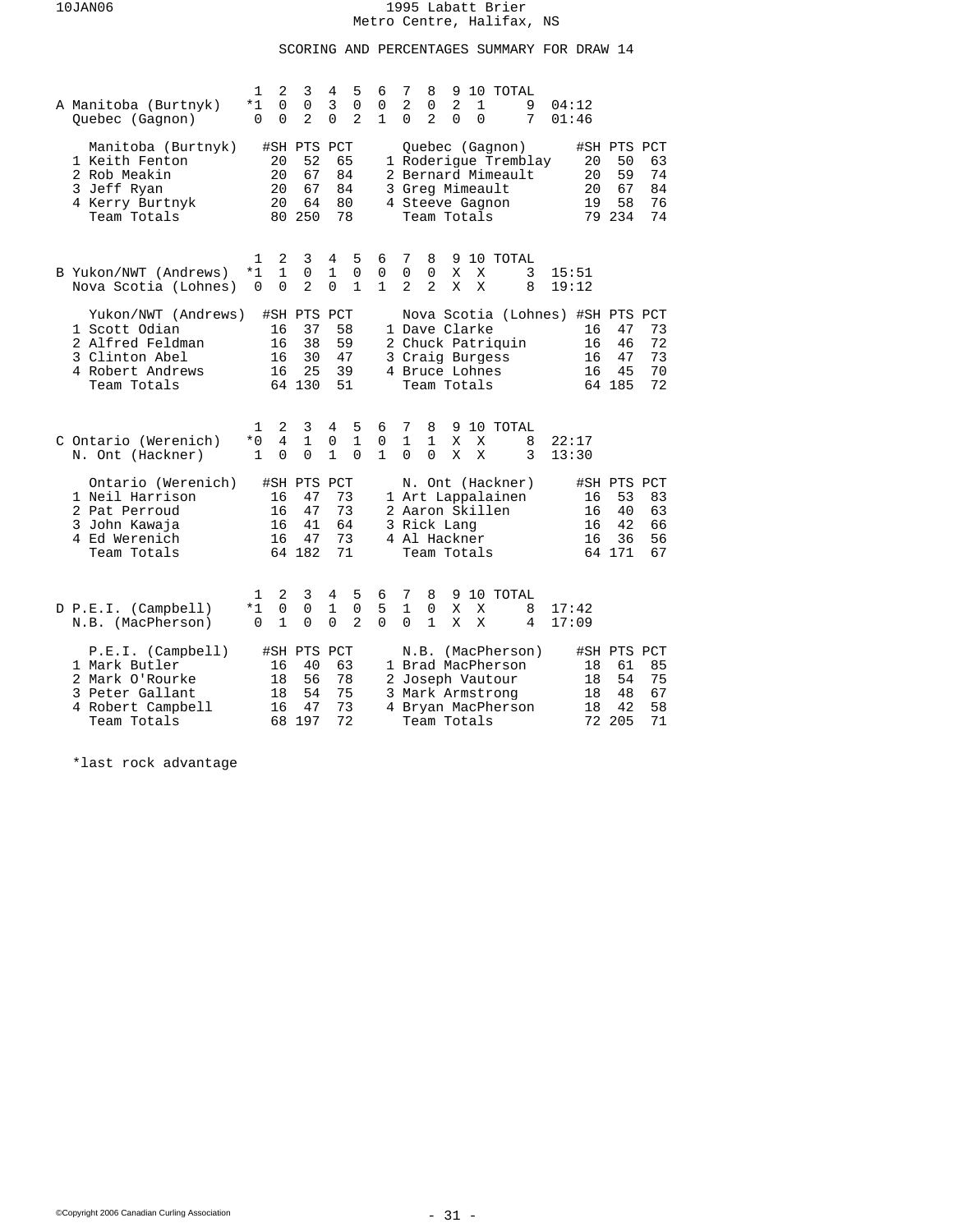## SCORING AND PERCENTAGES SUMMARY FOR DRAW 15

| A N.B. (MacPherson)<br>Saskatchewan (Heidt)                                                                         | $\mathbf{1}$<br>$*0$<br>0 | 2<br>$\mathbf{1}$<br>0        | 3<br>$\mathbf 0$<br>$\overline{a}$            | 4<br>$\mathbf{1}$<br>0             | 5<br>$\mathbf 0$<br>$\mathbf{1}$ | 6<br>$\mathbf{1}$<br>$\Omega$ | 7<br>0<br>1                   | 8<br>0<br>2                                                  | 9<br>$\mathbf{1}$<br>0           | X<br>X                     | 10 TOTAL                                                 | 4<br>6               | 02:33<br>14:42                                           |                                               |                            |
|---------------------------------------------------------------------------------------------------------------------|---------------------------|-------------------------------|-----------------------------------------------|------------------------------------|----------------------------------|-------------------------------|-------------------------------|--------------------------------------------------------------|----------------------------------|----------------------------|----------------------------------------------------------|----------------------|----------------------------------------------------------|-----------------------------------------------|----------------------------|
| N.B. (MacPherson)<br>1 Brad MacPherson<br>2 Joseph Vautour<br>3 Mark Armstrong<br>4 Bryan MacPherson<br>Team Totals |                           | 20<br>20<br>20<br>18<br>78    | #SH PTS PCT<br>61<br>71<br>58<br>51<br>241    | 73                                 | 76<br>89<br>71<br>77             |                               |                               | 1 Dan Ormsby<br>3 Mark Dacey<br>4 Brad Heidt<br>Team Totals  |                                  |                            | 2 Wayne Charteris                                        |                      | Saskatchewan (Heidt) #SH PTS PCT<br>19<br>20<br>20<br>19 | 61<br>70<br>53<br>64<br>78 248                | 80<br>88<br>66<br>84<br>79 |
| B Ontario (Werenich)<br>Manitoba (Burtnyk)                                                                          | 1<br>*2<br>0              | 2<br>$\Omega$<br>$\mathbf 1$  | 3<br>$\mathbf 1$<br>$\Omega$                  | 4<br>0<br>$\overline{2}$           | 5<br>1<br>$\Omega$               | 6<br>0<br>5                   | 7<br>$\mathbf 0$<br>1         | 8<br>Χ<br>X                                                  | Χ<br>X                           | Χ<br>X                     | 9 10 TOTAL                                               | 4<br>9               | 21:09<br>22:36                                           |                                               |                            |
| Ontario (Werenich)<br>1 Neil Harrison<br>2 Pat Perroud<br>3 John Kawaja<br>4 Ed Werenich<br>Team Totals             |                           | 16<br>16<br>16<br>15          | #SH PTS PCT<br>58<br>45<br>42<br>40<br>63 185 |                                    | 91<br>70<br>66<br>67<br>73       |                               |                               | 1 Keith Fenton<br>2 Rob Meakin<br>3 Jeff Ryan<br>Team Totals |                                  |                            | 4 Kerry Burtnyk                                          | Manitoba (Burtnyk)   | 15<br>16<br>16<br>16                                     | #SH PTS PCT<br>41<br>57<br>49<br>54<br>63 201 | 68<br>89<br>77<br>84<br>80 |
| C NFLD (Jenkins)<br>Yukon/NWT (Andrews)                                                                             | 1<br>$*0$<br>$\mathbf{1}$ | 2<br>$\mathbf{1}$<br>$\Omega$ | 3<br>0<br>$\Omega$                            | 4<br>$\mathbf 0$<br>$\overline{a}$ | 5<br>$\overline{2}$<br>$\Omega$  | 6<br>0<br>$\Omega$            | 7<br>$\mathbf{1}$<br>$\Omega$ | 8<br>0<br>$\mathbf{1}$                                       | 9<br>$\mathbf 0$<br>$\mathbf{1}$ | $\overline{2}$<br>$\Omega$ | 10 TOTAL                                                 | 6<br>5               | 02:21<br>01:12                                           |                                               |                            |
| NFLD (Jenkins)<br>1 Ken Peddigrew<br>2 Paul Harvey<br>3 Joe Power<br>4 Bill Jenkins<br>Team Totals                  |                           | 20<br>20<br>20<br>19          | #SH PTS<br>63<br>60<br>50<br>39<br>79 212     | PCT                                | 79<br>75<br>63<br>51<br>67       |                               |                               | 1 Scott Odian<br>3 Clinton Abel<br>Team Totals               |                                  |                            | 2 Alfred Feldman<br>4 Robert Andrews                     | Yukon/NWT (Andrews)  | 20<br>20<br>20<br>18                                     | #SH PTS PCT<br>47<br>53<br>55<br>46<br>78 201 | 59<br>66<br>69<br>64<br>64 |
| D N. Ont (Hackner)<br>Quebec (Gagnon)                                                                               | 1<br>$*1$<br>$\Omega$     | 2<br>0<br>$\mathbf 1$         | 3<br>2<br>$\Omega$                            | 4<br>1<br>$\Omega$                 | 5<br>0<br>$\overline{2}$         | 6<br>1<br>$\Omega$            | 7<br>0<br>3                   | 8<br>3<br>0                                                  | 0<br>3                           | 0<br>1                     | 9 10 TOTAL                                               | 8<br>10              | 02:25<br>01:54                                           |                                               |                            |
| N. Ont (Hackner)<br>1 Art Lappalainen<br>2 Aaron Skillen<br>3 Rick Lang<br>4 Al Hackner<br>Team Totals              |                           | 20<br>20<br>20<br>20<br>80    | #SH PTS<br>59<br>66<br>64<br>54<br>243        | PCT                                | 74<br>83<br>80<br>68<br>76       |                               |                               | 3 Greg Mimeault<br>Team Totals                               |                                  |                            | Quebec (Gagnon)<br>2 Bernard Mimeault<br>4 Steeve Gagnon | 1 Roderique Tremblay | 20<br>20<br>20<br>20<br>80                               | #SH PTS PCT<br>62<br>56<br>53<br>54<br>225    | 78<br>70<br>66<br>68<br>70 |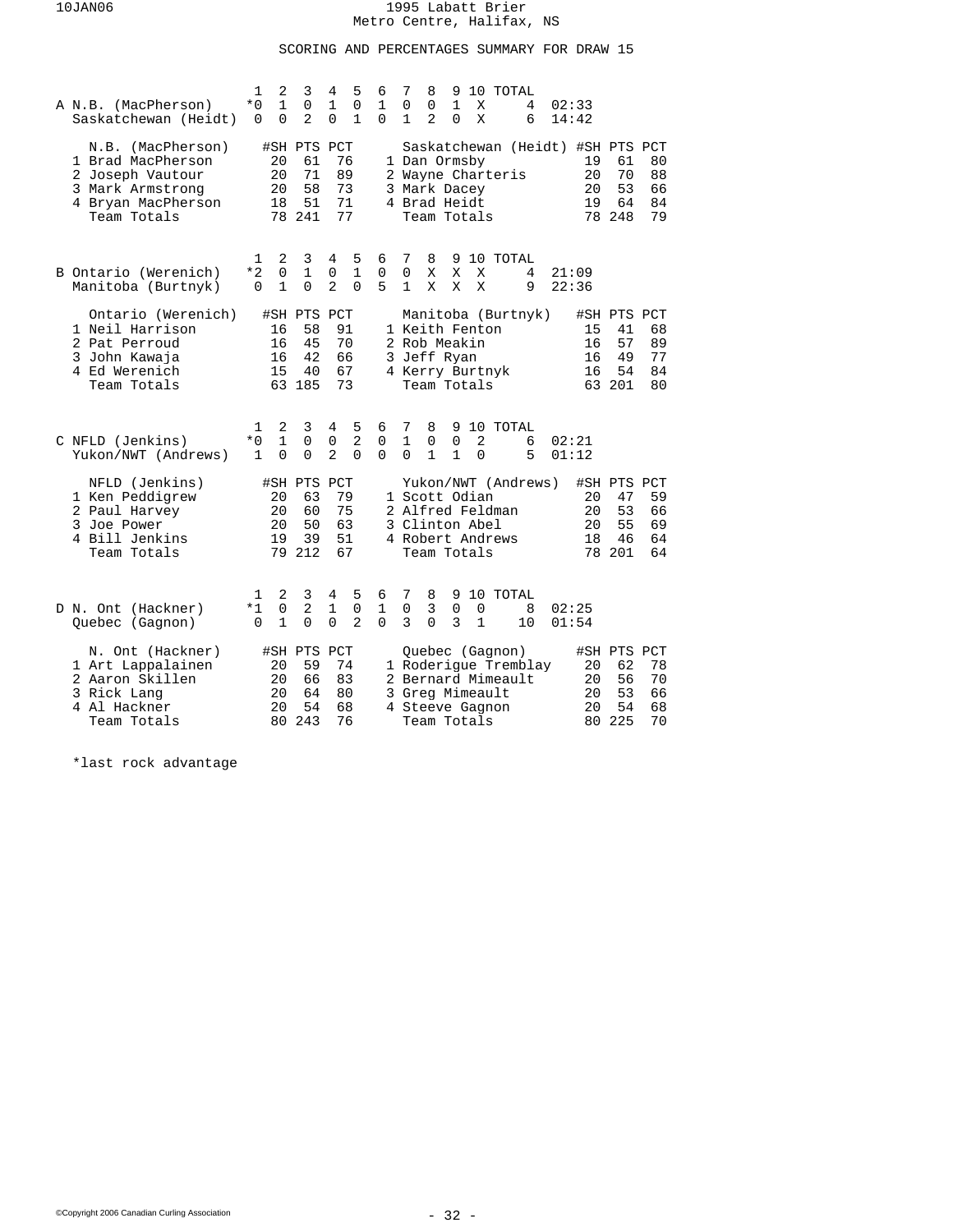## SCORING AND PERCENTAGES SUMMARY FOR DRAW 16

| A P.E.I. (Campbell)<br>Nova Scotia (Lohnes)                                                                          | 1<br>$*1$<br>0              | 2<br>$\Omega$<br>$\mathbf 1$    | 3<br>$\mathbf{1}$<br>0                        | 4<br>$\Omega$<br>0                | 5<br>$\mathbf 0$<br>1           | 6<br>$\mathbf{1}$<br>$\Omega$ | 7<br>0<br>0            | 8<br>$\mathbf{1}$<br>0 | 9<br>$\mathbf 0$<br>3                                                             | 3<br>$\Omega$ | 10 TOTAL           | 7<br>5  | 05:57<br>05:55                                           |                                               |                            |
|----------------------------------------------------------------------------------------------------------------------|-----------------------------|---------------------------------|-----------------------------------------------|-----------------------------------|---------------------------------|-------------------------------|------------------------|------------------------|-----------------------------------------------------------------------------------|---------------|--------------------|---------|----------------------------------------------------------|-----------------------------------------------|----------------------------|
| P.E.I. (Camplell)<br>1 Mark Butler<br>2 Mark O'Rourke<br>3 Peter Gallant<br>4 Robert Campbell<br>Team Totals         |                             | 20<br>20<br>20<br>19<br>79      | #SH PTS PCT<br>70<br>58<br>65<br>56<br>249    | 88<br>73<br>81<br>74<br>79        |                                 |                               |                        |                        | 1 Dave Clarke<br>3 Craig Burgess<br>4 Bruce Lohnes<br>Team Totals                 |               | 2 Chuck Patriquin  |         | Nova Scotia (Lohnes) #SH PTS PCT<br>20<br>20<br>20<br>20 | 61<br>73<br>64<br>59<br>80 257                | 76<br>91<br>80<br>74<br>80 |
| B Alberta (Martin)<br>Ontario (Werenich)                                                                             | 1<br>$*2$<br>$\Omega$       | 2<br>$\Omega$<br>$\mathbf{1}$   | 3<br>0<br>$\mathbf{1}$                        | 4<br>$\mathbf{1}$<br>$\Omega$     | 5<br>$\overline{2}$<br>$\Omega$ | 6<br>$\Omega$<br>$\mathbf{1}$ | 7<br>X<br>X            | 8<br>X<br>X            | 9<br>X<br>X                                                                       | X<br>X        | 10 TOTAL           | 5<br>3  | 25:11<br>25:43                                           |                                               |                            |
| Alberta (Martin)<br>1 Don Bartlett<br>2 James Pahl<br>3 Kevin Park<br>4 Kevin Martin<br>Team Totals                  |                             | 14<br>14<br>14<br>13            | #SH PTS PCT<br>44<br>45<br>39<br>39<br>55 167 | 79<br>80<br>70<br>75<br>76        |                                 |                               |                        |                        | 1 Neil Harrison<br>2 Pat Perroud<br>3 John Kawaja<br>4 Ed Werenich<br>Team Totals |               | Ontario (Werenich) |         | 14<br>14<br>14<br>14                                     | #SH PTS PCT<br>50<br>42<br>32<br>36<br>56 160 | 89<br>75<br>57<br>64<br>71 |
| C Quebec (Gagnon)<br>NFLD (Jenkins)                                                                                  | 1<br>$*0$<br>$\mathbf{1}$   | 2<br>$\overline{2}$<br>$\Omega$ | 3<br>0<br>$\mathfrak{D}$                      | 4<br>$\overline{2}$<br>$\Omega$   | 5<br>$\mathbf 0$<br>3           | 6<br>1<br>$\Omega$            | 7<br>0<br>$\mathbf{1}$ | 8<br>2<br>$\Omega$     | 9<br>$\mathbf 0$<br>$\mathbf{1}$                                                  | 4<br>$\Omega$ | 10 TOTAL           | 11<br>8 | 03:53<br>03:41                                           |                                               |                            |
| Quebec (Gagnon)<br>1 Roderique Tremblay<br>2 Bernard Mimeault<br>3 Greg Mimeault<br>4 Steeve Gagnon<br>Team Totals   |                             | 20<br>20<br>20<br>20            | #SH PTS<br>54<br>64<br>59<br>59<br>80 236     | PCT<br>68<br>80<br>74<br>74<br>74 |                                 |                               |                        |                        | 1 Ken Peddigrew<br>2 Paul Harvey<br>3 Joe Power<br>4 Bill Jenkins<br>Team Totals  |               | NFLD (Jenkins)     |         | 20<br>20<br>20<br>20                                     | #SH PTS PCT<br>52<br>62<br>54<br>62<br>80 230 | 65<br>78<br>68<br>78<br>72 |
| D Saskatchewan (Heidt)<br>B.C. (Folk)                                                                                | ı<br>$*0$<br>$\overline{2}$ | 2<br>$\mathbf{1}$<br>$\Omega$   | 3<br>0<br>$\mathbf{1}$                        | 4<br>3<br>$\Omega$                | 5<br>0<br>$\mathbf{1}$          | 6<br>1<br>$\Omega$            | 7<br>0<br>1            | 8<br>2<br>0            | $\mathbf{1}$<br>$\Omega$                                                          | X<br>X        | 9 10 TOTAL         | 8<br>5  | 07:11<br>07:10                                           |                                               |                            |
| Saskatchewan (Heidt) #SH PTS PCT<br>1 Dan Ormsby<br>2 Wayne Charteris<br>3 Mark Dacey<br>4 Brad Heidt<br>Team Totals |                             | 19<br>20<br>20<br>20<br>79      | 55<br>71<br>59<br>64<br>249                   | 72<br>89<br>74<br>80<br>79        |                                 |                               |                        |                        | B.C. (Folk)<br>1 Gerry Richard<br>3 Pat Ryan<br>4 Rick Folk<br>Team Totals        |               | 2 Bert Gretzinger  |         | 20<br>20<br>20<br>19<br>79                               | #SH PTS PCT<br>66<br>61<br>48<br>54<br>229    | 83<br>76<br>60<br>71<br>72 |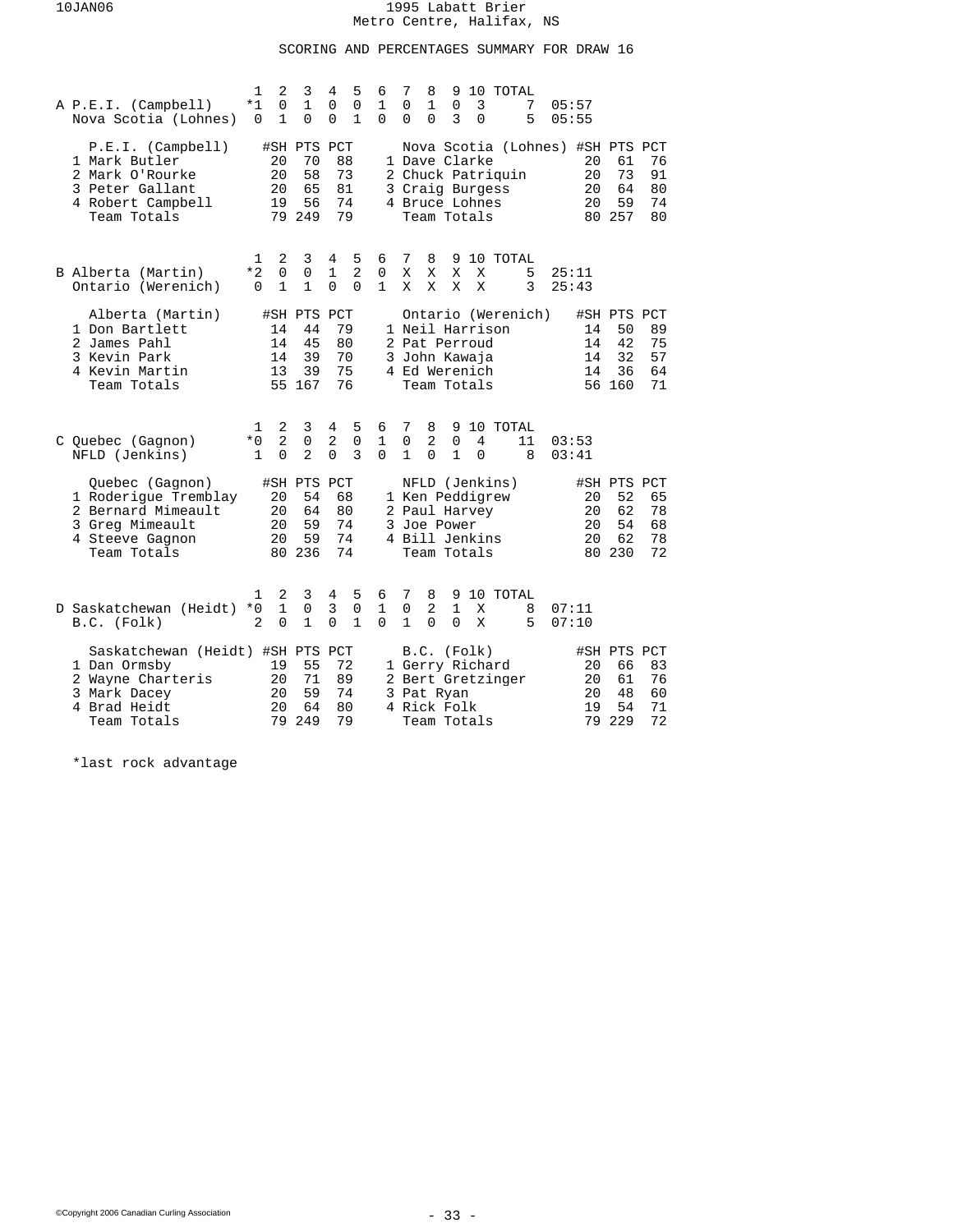# SCORING AND PERCENTAGES SUMMARY FOR DRAW 17

| A B.C. (Folk)<br>Alberta (Martin)                                                               |                                  | 1<br>*1<br>$\Omega$      | 2<br>$\Omega$<br>$\Omega$        | 3<br>$\mathbf 0$<br>$\overline{a}$            | 4<br>$\mathbf{1}$<br>$\Omega$  | 5<br>$\mathbf 0$<br>5            | 6<br>$\mathbf{1}$<br>$\Omega$ | 7<br>$\mathbf 0$<br>1                                            | 8<br>0<br>$\mathbf{1}$           | 9<br>X<br>X      | X<br>X | 10 TOTAL                                                                                             | 3<br>9 | 19:52<br>21:30 |                      |                                               |                            |
|-------------------------------------------------------------------------------------------------|----------------------------------|--------------------------|----------------------------------|-----------------------------------------------|--------------------------------|----------------------------------|-------------------------------|------------------------------------------------------------------|----------------------------------|------------------|--------|------------------------------------------------------------------------------------------------------|--------|----------------|----------------------|-----------------------------------------------|----------------------------|
| B.C. (Folk)<br>1 Gerry Richard<br>2 Bert Gretzinger<br>3 Pat Ryan<br>4 Rick Folk<br>Team Totals |                                  |                          | 16<br>16<br>16<br>16             | #SH PTS PCT<br>59<br>41<br>38<br>31<br>64 169 | 92<br>64<br>59<br>48<br>66     |                                  |                               | 1 Don Bartlett<br>2 James Pahl<br>3 Kevin Park<br>4 Kevin Martin | Team Totals                      |                  |        | Alberta (Martin)                                                                                     |        |                | 14<br>16<br>16<br>16 | #SH PTS PCT<br>35<br>50<br>58<br>57<br>62 200 | 63<br>78<br>91<br>89<br>81 |
| B Manitoba (Burtnyk)<br>N. Ont (Hackner)                                                        |                                  | 1<br>*2<br>$\Omega$      | 2<br>$\mathbf 0$<br>$\mathbf{1}$ | 3<br>2<br>$\Omega$                            | 4<br>$\mathbf{1}$<br>$\Omega$  | 5<br>0<br>$\mathbf{1}$           | 6<br>3<br>$\Omega$            | $7\phantom{.0}$<br>X<br>X                                        | 8<br>X<br>X                      | 9<br>X<br>X      | X<br>X | 10 TOTAL                                                                                             | 8<br>2 | 26:52<br>26:17 |                      |                                               |                            |
| 1 Keith Fenton<br>2 Rob Meakin<br>3 Jeff Ryan<br>4 Kerry Burtnyk<br>Team Totals                 | Manitoba (Burtnyk)               |                          | 14<br>14<br>14<br>14             | #SH PTS PCT<br>40<br>40<br>43<br>56 179       | 71<br>71<br>77<br>56 100<br>80 |                                  |                               | 2 Aaron Skillen<br>3 Rick Lang<br>4 Al Hackner                   | Team Totals                      |                  |        | N. Ont (Hackner)<br>1 Art Lappalainen                                                                |        |                | 14<br>14<br>14<br>13 | #SH PTS PCT<br>45<br>26<br>32<br>31<br>55 134 | 80<br>46<br>57<br>60<br>61 |
| C Nova Scotia (Lohnes)<br>N.B. (MacPherson)                                                     |                                  | 1<br>$*1$<br>$\mathbf 0$ | 2<br>$\mathbf{1}$<br>$\Omega$    | 3<br>$\mathbf 0$<br>$\mathbf{1}$              | 4<br>$\mathbf 0$<br>$\Omega$   | 5<br>$\mathbf 0$<br>$\mathbf{1}$ | 6<br>$\mathbf{1}$<br>$\Omega$ | 7<br>$\mathbf 0$<br>$\mathbf{1}$                                 | 8<br>$\mathsf 0$<br>$\mathbf{1}$ | $\mathbf 0$<br>3 | X<br>X | 9 10 TOTAL                                                                                           | 3<br>7 | 14:39<br>09:27 |                      |                                               |                            |
| 1 Dave Clarke<br>2 Chuck Patriquin<br>3 Craig Burgess<br>4 Bruce Lohnes<br>Team Totals          | Nova Scotia (Lohnes) #SH PTS PCT |                          | 18<br>18<br>18<br>17             | 47<br>48<br>42<br>40<br>71 177                | 65<br>67<br>58<br>59<br>62     |                                  |                               |                                                                  | Team Totals                      |                  |        | N.B. (MacPherson)<br>1 Brad MacPherson<br>2 Joseph Vautour<br>3 Mark Armstrong<br>4 Bryan MacPherson |        |                | 18<br>18<br>18<br>18 | #SH PTS PCT<br>59<br>52<br>52<br>52<br>72 215 | 82<br>72<br>72<br>72<br>75 |
| D Yukon/NWT (Andrews)<br>P.E.I. (Camplell)                                                      |                                  | 1<br>$*2$<br>$\Omega$    | 2<br>0<br>$\mathbf{1}$           | 3<br>$\mathbf 1$<br>$\Omega$                  | 4<br>0<br>3                    | 5<br>$\mathbf 0$<br>$\Omega$     | 6<br>0<br>$\overline{a}$      | 7<br>$\mathbf 0$<br>$\mathbf{1}$                                 | 8<br>$\mathsf 0$<br>$\mathbf{1}$ | X<br>X           | X<br>X | 9 10 TOTAL                                                                                           | 3<br>8 | 20:21<br>17:39 |                      |                                               |                            |
| 1 Scott Odian<br>2 Alfred Feldman<br>3 Clinton Abel<br>4 Robert Andrews<br>Team Totals          | Yukon/NWT (Andrews)              |                          | 16<br>16<br>16<br>16             | #SH PTS PCT<br>46<br>44<br>37<br>37<br>64 164 | 72<br>69<br>58<br>58<br>64     |                                  |                               | 1 Mark Butler<br>2 Mark O'Rourke<br>3 Peter Gallant              | Team Totals                      |                  |        | P.E.I. (Camplell)<br>4 Robert Campbell                                                               |        |                | 15<br>16<br>16<br>16 | #SH PTS PCT<br>55<br>51<br>46<br>43<br>63 195 | 92<br>80<br>72<br>67<br>77 |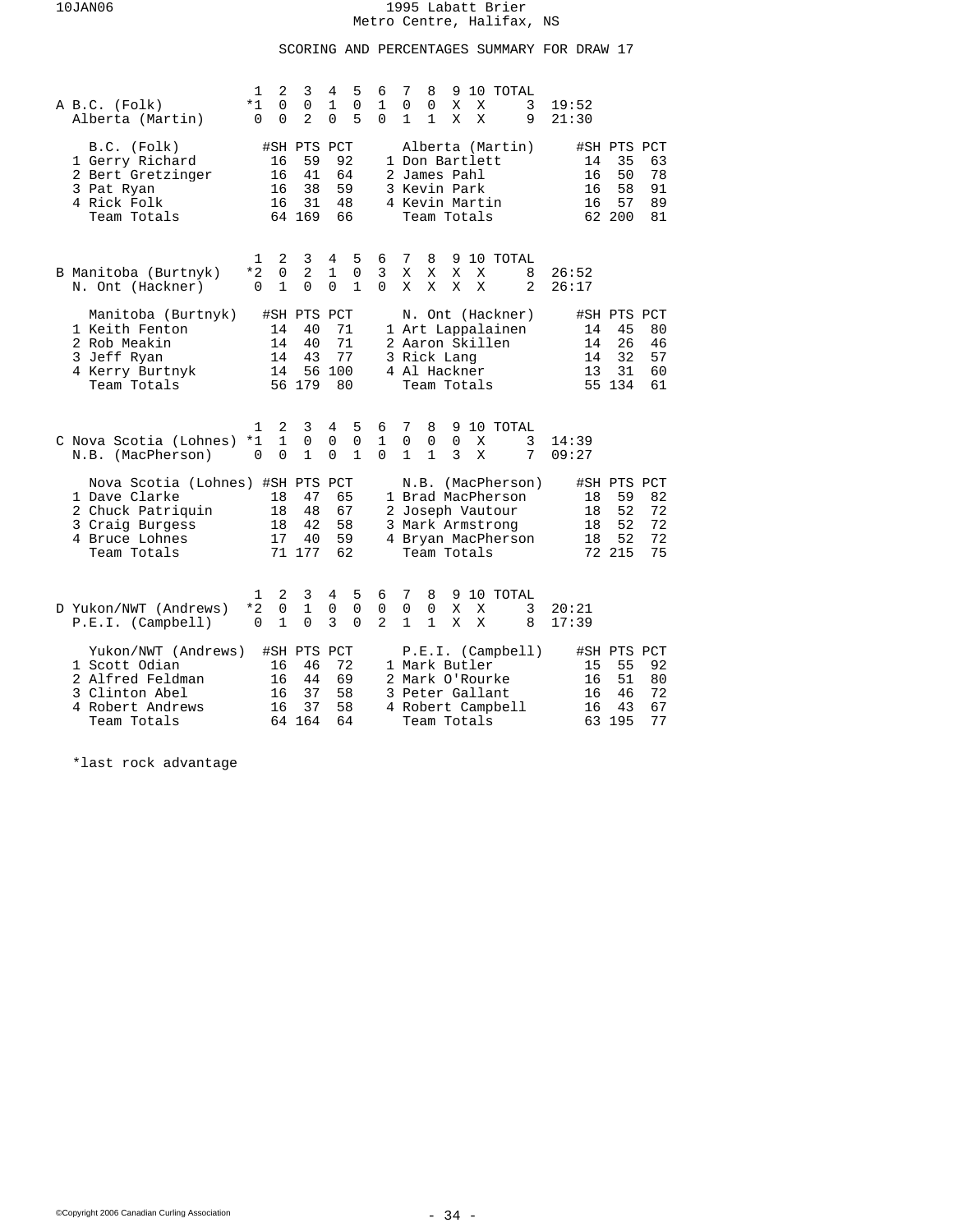## SCORING AND PERCENTAGES SUMMARY FOR DRAW 18

| A P.E.I. (Campbell)<br>Ontario (Werenich) | $*0 \t3$ | $\Omega$ | $\overline{0}$ | 4<br>$\Omega$ | 5.<br>$\Omega$ | -6<br>$0\quad 1$<br>1 1 0 | 8910<br>1 0<br>$\Omega$ | $-1$ | X<br>X          | TOTAL<br>4         | 02:05<br>07:56 |             |    |
|-------------------------------------------|----------|----------|----------------|---------------|----------------|---------------------------|-------------------------|------|-----------------|--------------------|----------------|-------------|----|
| P.E.I. (Camplell)                         |          |          | #SH PTS PCT    |               |                |                           |                         |      |                 | Ontario (Werenich) |                | #SH PTS PCT |    |
| 1 Mark Butler                             |          | 20       | 64             | 80            |                |                           |                         |      | 1 Neil Harrison |                    | 18             | 60          | 83 |
| 2 Mark O'Rourke                           |          | 20       | 68             | 85            |                |                           |                         |      | 2 Pat Perroud   |                    | 2.0            | 67          | 84 |
| 3 Peter Gallant                           |          | 20       | 62             | 78            |                |                           |                         |      | 3 John Kawaja   |                    | 20             | 68          | 85 |
| 4 Robert Campbell                         |          | 19       | 49             | 64            |                |                           |                         |      | 4 Ed Werenich   |                    | 1 Q            | 67          | 88 |
| Team Totals                               |          | 79       | 243            | 77            |                |                           |                         |      | Team Totals     |                    |                |             | 85 |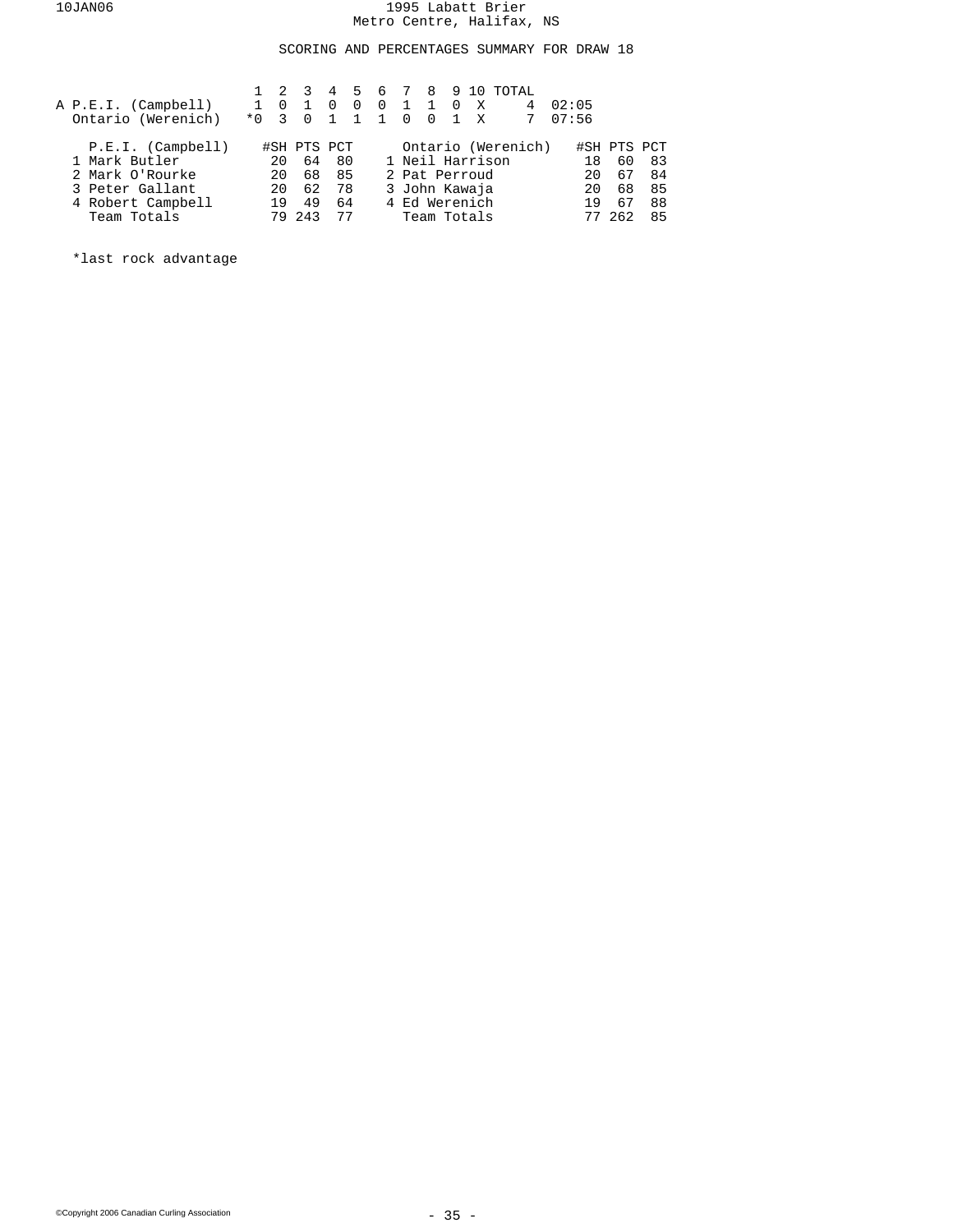## SCORING AND PERCENTAGES SUMMARY FOR DRAW 19

|                | B Alberta (Martin)<br>Ontario (Werenich) | $*1 \quad 1$<br>0 | $\overline{0}$ | $\mathcal{R}$<br>-2<br>$\Omega$ | 4<br>$\Omega$ | - 5<br>$\overline{0}$<br>$\mathcal{L}$ | 6<br>2 1 0 X X<br>$\Omega$ | $\Omega$        | 8910<br>2 X | X           | TOTAL<br>8<br>4    | 14:57<br>13:07 |     |             |
|----------------|------------------------------------------|-------------------|----------------|---------------------------------|---------------|----------------------------------------|----------------------------|-----------------|-------------|-------------|--------------------|----------------|-----|-------------|
|                | Alberta (Martin)                         |                   |                | #SH PTS PCT                     |               |                                        |                            |                 |             |             | Ontario (Werenich) |                |     | #SH PTS PCT |
| 1 Don Bartlett |                                          |                   | 16             | 50                              | -78           |                                        |                            | 1 Neil Harrison |             |             |                    | 18             | 59  | -82         |
| 2 James Pahl   |                                          |                   | 18             |                                 | 56 78         |                                        |                            | 2 Pat Perroud   |             |             |                    | 18             | 55  | 76          |
| 3 Kevin Park   |                                          |                   | 17             | 61                              | 90            |                                        |                            | 3 John Kawaja   |             |             |                    |                | 44  | 65          |
| 4 Kevin Martin |                                          |                   | 16             | 57                              | 89            |                                        |                            | 4 Ed Werenich   |             |             |                    | 16             | 25  | 39          |
| Team Totals    |                                          |                   |                |                                 | 84            |                                        |                            |                 |             | Team Totals |                    |                | 183 | 66          |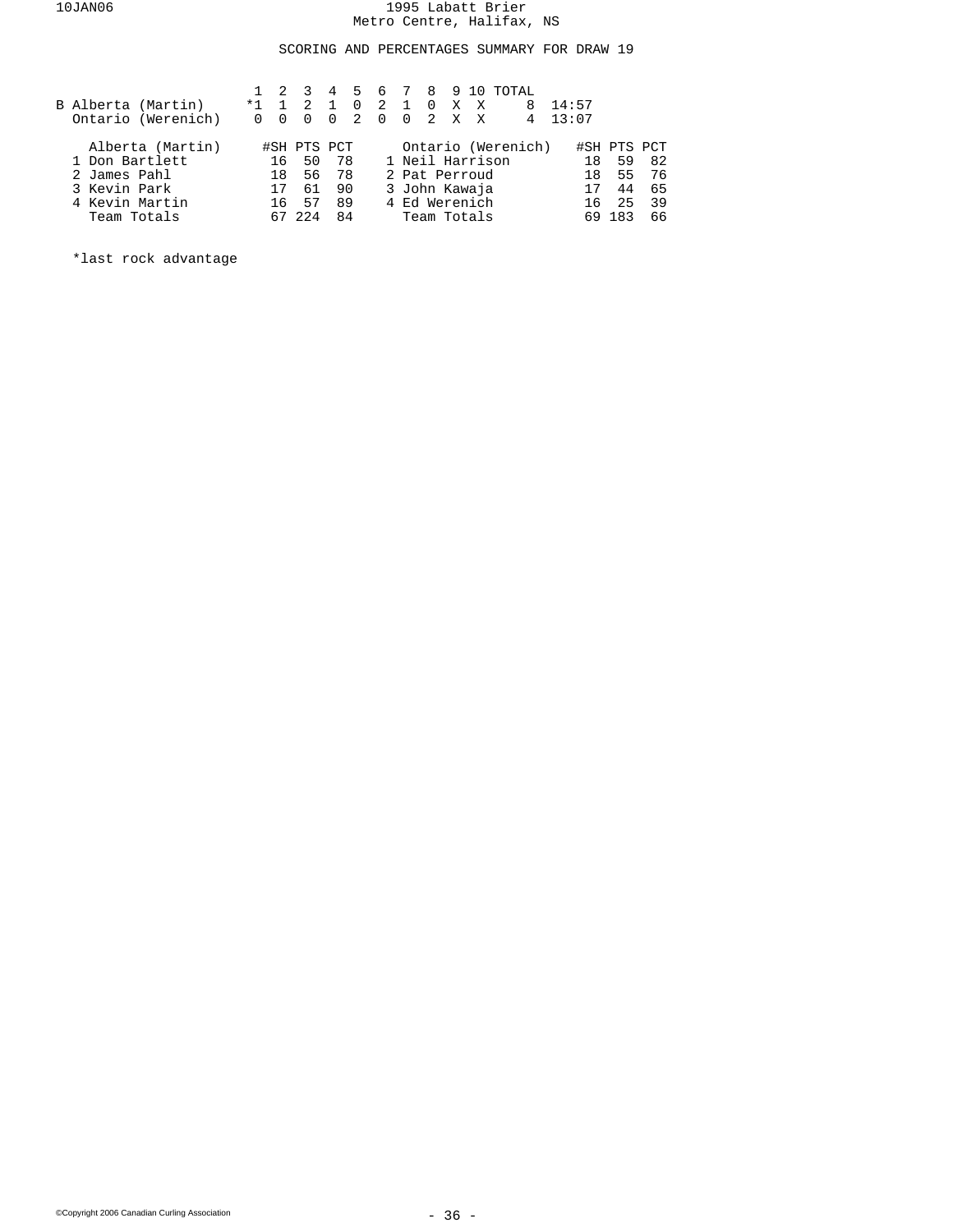SCORING AND PERCENTAGES SUMMARY FOR DRAW 20

|                      |             |     | - 3         | 4              | . 5            |                |                   |                   |                |                |          | 6 7 8 9 10 11 TOTAL              |                  |    |    |
|----------------------|-------------|-----|-------------|----------------|----------------|----------------|-------------------|-------------------|----------------|----------------|----------|----------------------------------|------------------|----|----|
| B Manitoba (Burtnyk) | $*0$        |     | 1 0         | $\overline{0}$ | $\overline{0}$ | $\mathbf{1}$   | $\overline{0}$    | $0\quad 2\quad 1$ |                |                | $\Omega$ | 5                                | 03:19            |    |    |
| Saskatchewan (Heidt) | $1 \quad 0$ |     | $\cdot$ 1   | $\overline{1}$ | $\overline{0}$ | $\overline{0}$ | $\overline{0}$    | 2                 | $\overline{0}$ | $\overline{0}$ |          | 6                                | 04:59            |    |    |
| Manitoba (Burtnyk)   |             |     | #SH PTS PCT |                |                |                |                   |                   |                |                |          | Saskatchewan (Heidt) #SH PTS PCT |                  |    |    |
| 1 Keith Fenton       |             | 22  | 71          | -81            |                |                | 1 Dan Ormsby      |                   |                |                |          |                                  | 21               | 58 | 69 |
| 2 Rob Meakin         |             | 22  | 72          | 82             |                |                | 2 Wayne Charteris |                   |                |                |          |                                  | 22               | 79 | 90 |
| 3 Jeff Ryan          |             | 22  | 69          | 78             |                |                | 3 Mark Dacey      |                   |                |                |          |                                  | 22               | 75 | 85 |
| 4 Kerry Burtnyk      |             | 2.1 | 60          | 71             |                |                | 4 Brad Heidt      |                   |                |                |          |                                  | 2.2 <sub>1</sub> | 65 | 74 |
| Team Totals          |             | 87  |             | 78             |                |                | Team Totals       |                   |                |                |          |                                  |                  |    | 80 |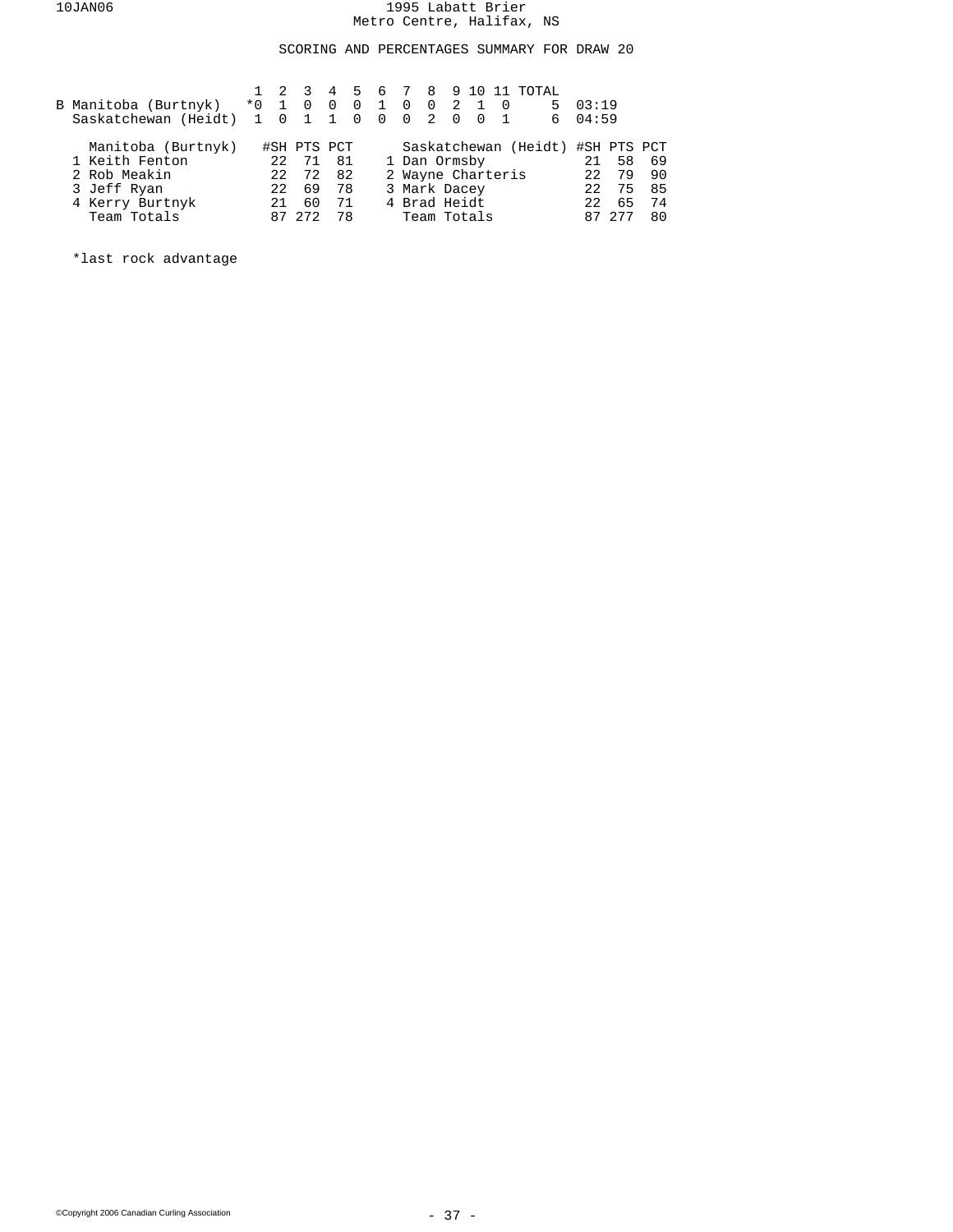## SCORING AND PERCENTAGES SUMMARY FOR DRAW 21

| B Manitoba (Burtnyk)<br>Alberta (Martin) | $*1$<br>0 | $\overline{0}$ | 2 3<br>1 3<br>$\Omega$ | $\overline{0}$ | -2<br>$\Omega$ | 0 2 X X X<br>2 0 X X X |  | 4 5 6 7 8 9 10 TOTAL<br>9 | 28:08<br>$3 \quad 21:42$ |             |    |
|------------------------------------------|-----------|----------------|------------------------|----------------|----------------|------------------------|--|---------------------------|--------------------------|-------------|----|
| Manitoba (Burtnyk)                       |           |                | #SH PTS PCT            |                |                |                        |  | Alberta (Martin)          |                          | #SH PTS PCT |    |
| 1 Keith Fenton                           |           | 13             | 29                     | 56             |                | 1 Don Bartlett         |  |                           | 14                       | 36          | 64 |
| 2 Rob Meakin                             |           | 14             | 39                     | 70             |                | 2 James Pahl           |  |                           | 14                       | 32          | 57 |
| 3 Jeff Ryan                              |           | 14             | 39                     | 70             |                | 3 Kevin Park           |  |                           | 14                       | 36          | 64 |
| 4 Kerry Burtnyk                          |           | 14             | 46                     | 82             |                | 4 Kevin Martin         |  |                           | 14                       | 39          | 70 |
| Team Totals                              |           |                | 55 153                 | 70             |                | Team Totals            |  |                           |                          | 56 143      | 64 |